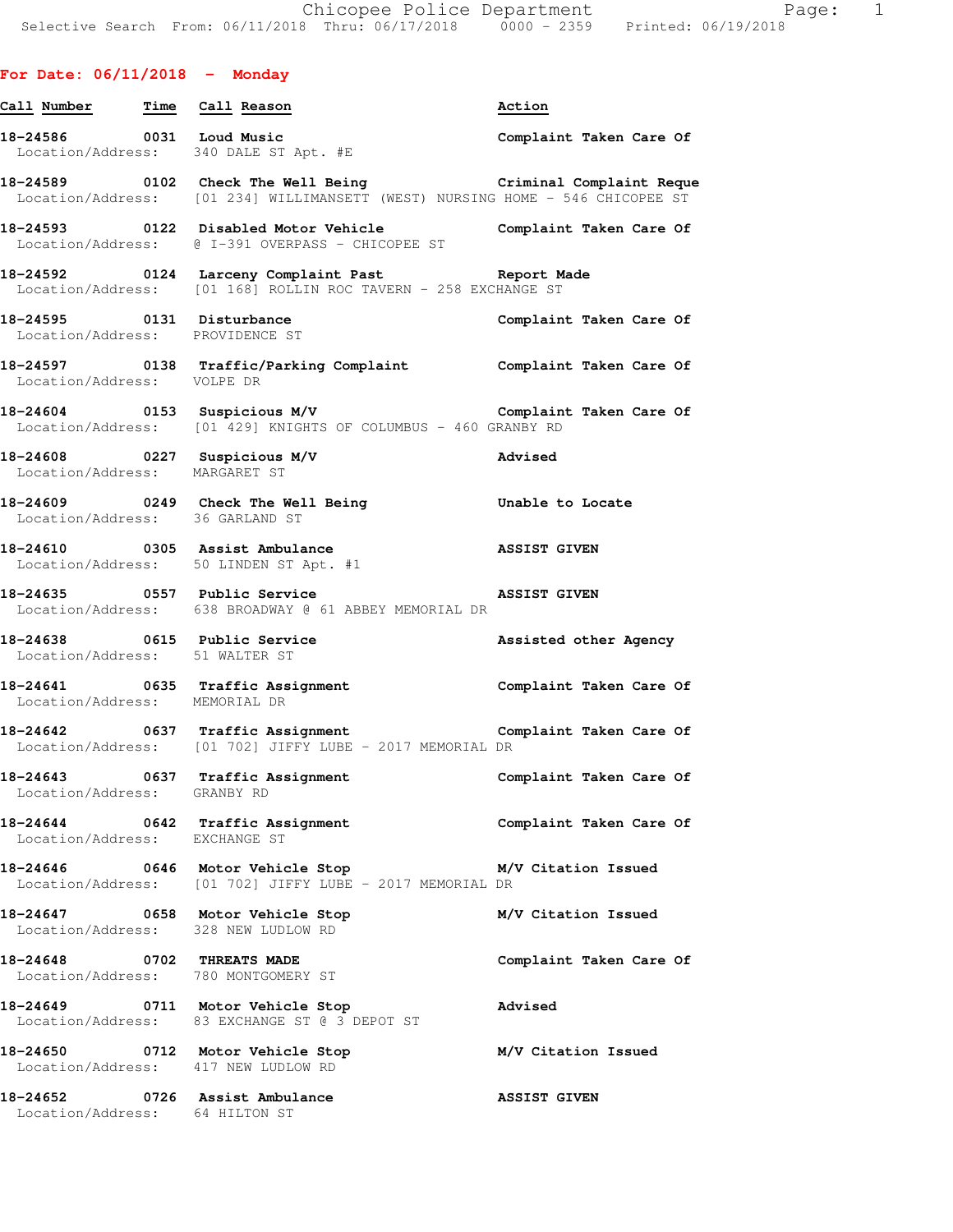Chicopee Police Department Fage: 2 Selective Search From: 06/11/2018 Thru: 06/17/2018 0000 - 2359 Printed: 06/19/2018 **18-24655 0801 Disturbance Advised**  Location/Address: 16 ADAMS ST **18-24659 0811 Transport Service Transport complete**  Location/Address: [01 825] CHICOPEE DISTRICT COURT - 30 CHURCH ST **18-24661 0814 Traffic/Parking Complaint Appears Secure After Che**  Location/Address: [01 307] CHICOPEE CONVENIENCE MART - 201 EXCHANGE ST **18-24660 0815 Traffic/Parking Complaint Complaint Taken Care Of**  Location/Address: [01 670] CUMBERLAND FARMS - 1061 MEMORIAL DR 18-24671 0846 Assist Ambulance **Assisted other Agency Assisted other Agency** Location/Address: [01 644] STOP & SHOP SUPERMARKET - 672 MEMORIAL DR **18-24672 0854 Motor Vehicle Stop M/V Citation Issued**  Location/Address: 420 EAST ST @ 319 BEAUCHAMP TER **18-24673 0856 Traffic/Parking Complaint Complaint Taken Care Of**  Location/Address:  $[01 644]$  STOP & SHOP SUPERMARKET - 672 MEMORIAL DR **18-24676 0916 Traffic/Parking Complaint Complaint Taken Care Of**  Location/Address: [01 1577] CHICOPEE MARKETPLACE (CENTRO PROPERTIES) - 591 MEMORIAL DR **18-24677 0917 Property Damage Crash Report Made**  Location/Address: [01 1526] CHICOPEE FIRE DEPARTMENT - STATION 7 - 751 GRATTAN ST @ 13 MARY ST **18-24683 0942 Traffic/Parking Complaint Complaint Taken Care Of**  Location/Address: 5 BUSH AVE **18-24685 0945 Check The Well Being Complaint Taken Care Of**  Location/Address: [01 1287] CHANNEL 22 NEWS CENTER - 1 BROADCAST CTR **18-24686 0957 Traffic Assignment M/V Citation Issued**  Location/Address: CAREW ST **18-24687 1003 Motor Vehicle Stop M/V Citation Issued**  Location/Address: 700 MONTGOMERY ST **18-24692 1038 Traffic/Parking Complaint Complaint Taken Care Of**  Location/Address: 5 BUSH AVE **18-24693 1040 Traffic/Parking Complaint Complaint Taken Care Of**  Location/Address: 5 BUSH AVE **18-24694 1043 Suspicious Person Complaint Taken Care Of**  Location/Address: [01 844] FAIRVIEW MEMORIAL ELEMENTARY SCHOOL K-5 - 26 MEMORIAL AVE **18-24697 1123 Animal Complaint Unfounded**  Location/Address: [01 660] OCEAN STATE JOB LOT - 1451 MEMORIAL DR **18-24698 1128 Service of a Summons NOT SERVED**  Location/Address: 17 ADAMS ST **18-24703 1151 Public Service Complaint Taken Care Of**  Location: [04] MARCOTEE FORD, **18-24705 1213 Property Damage Crash Complaint Taken Care Of**  Location/Address: [01 1601] SPRINGFIELD PLUMBING SUPPLY - 660 BROADWAY **18-24706 1216 Traffic/Parking Complaint Complaint Taken Care Of**  Location/Address: [01 660] OCEAN STATE JOB LOT - 1451 MEMORIAL DR **18-24708 1218 Traffic/Parking Complaint Complaint Taken Care Of**  Location/Address: [01 1191] WALMART - 591 MEMORIAL DR **18-24709 1219 Traffic/Parking Complaint M/V Citation Issued**  Location/Address: [01 1004] FAMILY DOLLAR (STORE CLOSED) - 1600 MEMORIAL DR

**18-24711 1231 Traffic/Parking Complaint Complaint Taken Care Of**  Location/Address: [01 1577] CHICOPEE MARKETPLACE (CENTRO PROPERTIES) - 591 MEMORIAL DR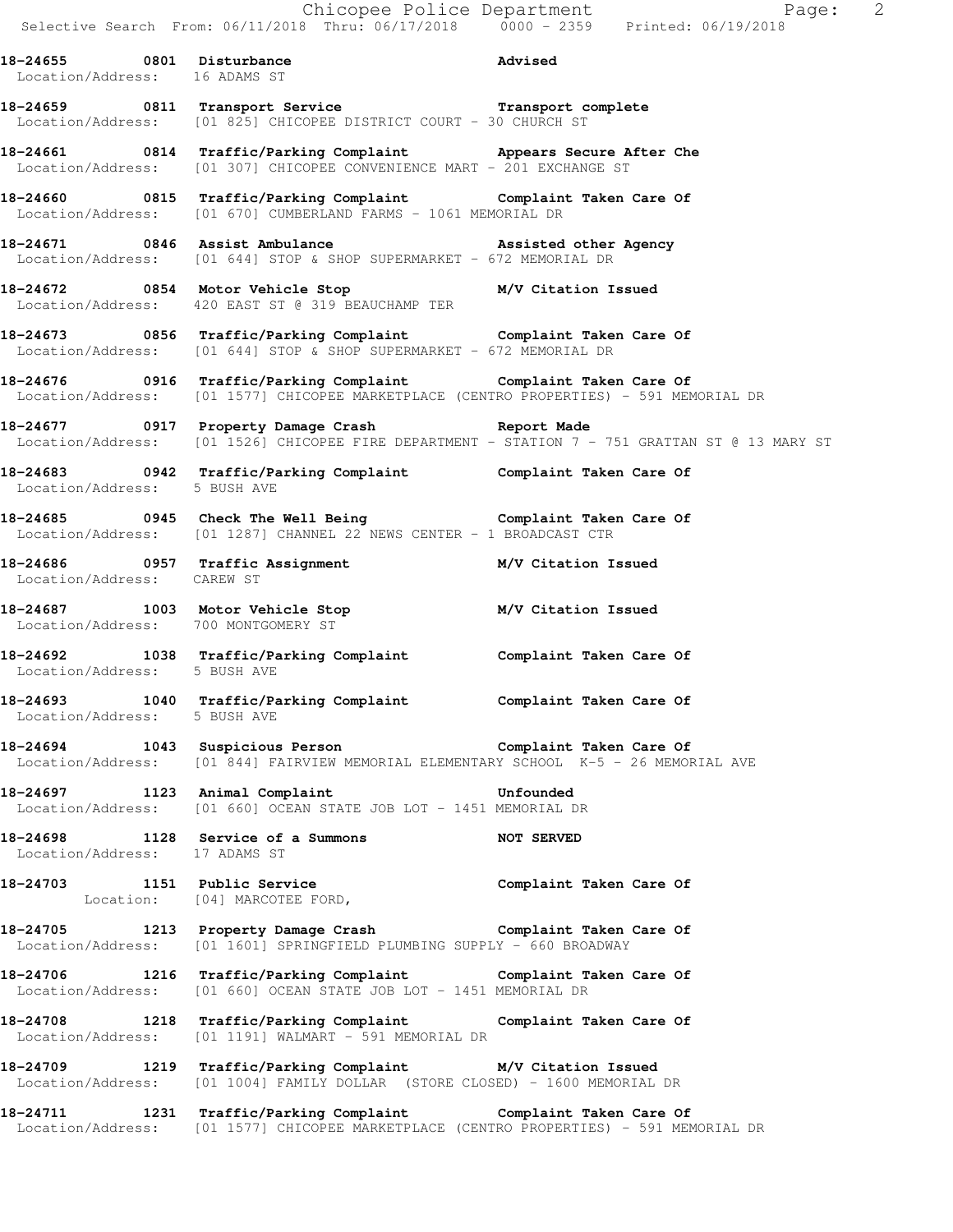**18-24712 1231 Warrant Service Unable to Locate**  Location/Address: 18 PLANTE CIR **18-24713 1236 Check The Well Being Unable to Locate**  Location/Address: [01 1577] CHICOPEE MARKETPLACE (CENTRO PROPERTIES) - 591 MEMORIAL DR **18-24714 1255 Motor Vehicle Stop Criminal Complaint Reque**  Location/Address: [01 1639] SALTER COLLEGE - 645 SHAWINIGAN DR **18-24715 1259 Identity Fraud/Theft Report Made**  Location/Address: 23 SANFORD ST **18-24716 1300 Motor Vehicle Stop M/V Citation Issued**  Location/Address: 420 EAST ST @ 319 BEAUCHAMP TER **18-24720 1339 Abandoned 911 Call Advised**  Location/Address: 36 BONNER ST **18-24721 1339 Traffic/Parking Complaint M/V Citation Issued**  Location/Address: LITWIN LN @ MOREAU DR **18-24722 1343 Traffic/Parking Complaint Complaint Taken Care Of**  Location/Address: [01 919] BIG Y WORLD CLASS MARKETS - 650 MEMORIAL DR **18-24725 1349 Traffic Assignment Complaint Taken Care Of**  Location/Address: [01 839] STEFANIK SCHOOL, GENERAL. JOHN J. K-5 - 720 MEADOW ST **18-24723 1353 Abandoned/Found Property Report Made**  Location/Address: 781 BRITTON ST @ 101 OLD LYMAN RD **18-24724 1401 Traffic/Parking Complaint Complaint Taken Care Of**  Location/Address: [01 1577] CHICOPEE MARKETPLACE (CENTRO PROPERTIES) - 591 MEMORIAL DR **18-24728 1405 Traffic/Parking Complaint Complaint Taken Care Of**  Location/Address: [01 843] CHICOPEE COMP HIGH SCHOOL - 617 MONTGOMERY ST 18-24726 1408 Traffic Assignment **Complaint Taken Care Of**  Location/Address: 806 CHICOPEE ST @ 7 MT CARMEL AVE **18-24727 1415 Custody/Probate Complaint Taken Care Of**  Location/Address: [01 833] BOWIE SCHOOL, HERBERT V. K-5 - 80 DARE WAY **18-24729 1433 Traffic/Parking Complaint M/V Citation Issued**<br>Location/Address: [01 836] LAMBERT - LAVOIE SCHOOL K-5 - 99 KENDALL ST Location/Address: [01 836] LAMBERT - LAVOIE SCHOOL **18-24730 1450 Property Damage Crash Report Made**  Location/Address: 1060 CHICOPEE ST **18-24731 1504 Transport Service Transport complete**  Location/Address: [01 849] RIVERS PARK - 19 ALDEN ST 18-24732 1527 Disturbance **Complaint Taken Care Of**  Location/Address: 80 PONDVIEW DR **18-24734 1533 Property Damage Crash Report Made**  Location/Address: 114 MEADOW ST @ 35 NASSAU ST **18-24737 1607 Abandoned 911 Call Advised**  Location/Address: [01 2069] MEDICAL RESOURCES HOME HEALTH - 450 MEMORIAL DR **18-24738 1622 Suspicious M/V Unable to Locate**  Location/Address: BONNEVILLE AVE **18-24740 1624 Check The Well Being Unable to Locate**  Location/Address: [01 188] PRIDE SERVICE STATION - 167 CHICOPEE ST

**18-24741 1625 Public Service Complaint Taken Care Of**  Location/Address: [01 866] MANSETT CORE INC - 28 PERRAULT ST

**18-24742 1630 Breaking & Entering-Report Report Made**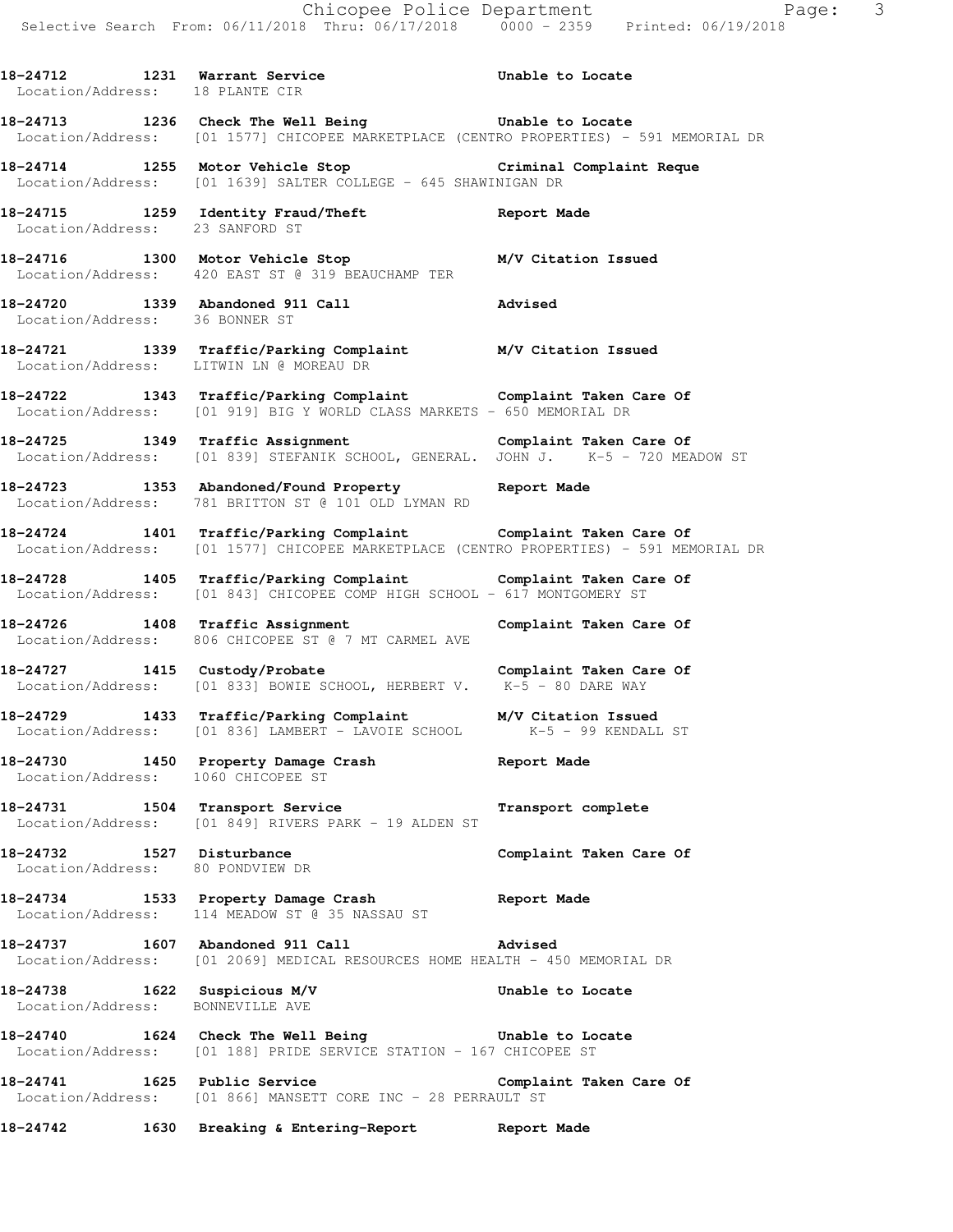|                                                                    | Chicopee Police Department<br>Selective Search From: 06/11/2018 Thru: 06/17/2018 0000 - 2359 Printed: 06/19/2018                     | Page: 4             |
|--------------------------------------------------------------------|--------------------------------------------------------------------------------------------------------------------------------------|---------------------|
| Location/Address: 87 CIRCLE DR                                     |                                                                                                                                      |                     |
|                                                                    | 18-24743 1634 Traffic Assignment 18-24743<br>Location/Address: MOREAU DR @ OLKO CIR                                                  |                     |
|                                                                    | 18-24744 1645 Motor Vehicle Stop M/V Citation Issued<br>Location/Address: [01 837] LITWIN SCHOOL, SGT. ROBERT R. K-5 - 135 LITWIN LN |                     |
|                                                                    | 18-24745   1652   Motor Vehicle Stop   M/V Citation Issued<br>Location/Address: 318   SPRINGFIELD ST                                 |                     |
| Location/Address: 50 FAIRVIEW AVE                                  | 18-24747 1709 Malicious Damage-Past 18-24747                                                                                         |                     |
| Location/Address: 30 LACHINE ST                                    | 18-24748 1727 Missing Person                                                                                                         | Report Made         |
|                                                                    | 18-24749 1728 Check The Well Being 6 Unable to Locate<br>Location/Address: 805 CHICOPEE ST Apt. #1B                                  |                     |
|                                                                    | 18-24750 1756 Shoplifter 2001 1756 Arrest<br>Location/Address: [01 1191] WALMART - 591 MEMORIAL DR                                   |                     |
| Location/Address: 96 NONOTUCK AVE                                  | 18-24752 1813 Loud Music                                                                                                             | Advised             |
| Location/Address: 17 ADAMS ST                                      | 18-24754 1829 Service of a Summons Unable to Locate                                                                                  |                     |
| Location/Address: 74 SHEPHERD ST                                   | 18-24759 1901 Abandoned 911 Call Call Complaint Taken Care Of                                                                        |                     |
| 18-24760 1903 Undesirable                                          | Location/Address: [01 592] SUNOCO - F.L. ROBERTS - 500 MONTGOMERY ST                                                                 | <b>Advised</b>      |
|                                                                    | 18-24761 1909 Firearms Investigation Report Made<br>Location/Address: 127 BLANCHWOOD AVE                                             |                     |
| Location/Address: 81 MEADOW ST                                     | 18-24762 1918 Traffic/Parking Complaint Complaint Taken Care Of                                                                      |                     |
|                                                                    | 18-24764 1935 Check The Well Being<br>Location/Address: 14 FERRY ST Apt. #3FL                                                        | Unable to Locate    |
| 18-24765 1939 Loud Music                                           | Location/Address: SHERMAN AVE @ RIMMON AVE                                                                                           | Unfounded           |
| Location/Address: 399 MEMORIAL DR                                  | 18-24766 1957 Motor Vehicle Stop                                                                                                     | Advised             |
| 18-24768 2008 Missing Person<br>Location/Address: 83 MCKINSTRY AVE |                                                                                                                                      | Report Made         |
|                                                                    | 18-24767 2011 Assist Other Police Department<br>Location/Address: 84 SPRINGFIELD ST Apt. #5                                          | <b>ASSIST GIVEN</b> |
| 18-24770 2054 Undesirable<br>Location/Address: 56 ROSE ST          |                                                                                                                                      | <b>Advised</b>      |
| Location/Address: PROSPECT ST                                      | 18-24771 2134 Check The Well Being                                                                                                   | Unable to Locate    |
| Location/Address: 80 COCHRAN ST                                    | 18-24772 2138 Assist Other Police Department Unable to Locate                                                                        |                     |
| Location/Address: 52 CASINO AVE                                    | 18-24773 2147 Breaking & Entering-Report                                                                                             | Report Made         |
| 18-24774<br>Location/Address: 40 NORMAN ST                         | 2227 Firearms/Shots Fired                                                                                                            | Unable to Locate    |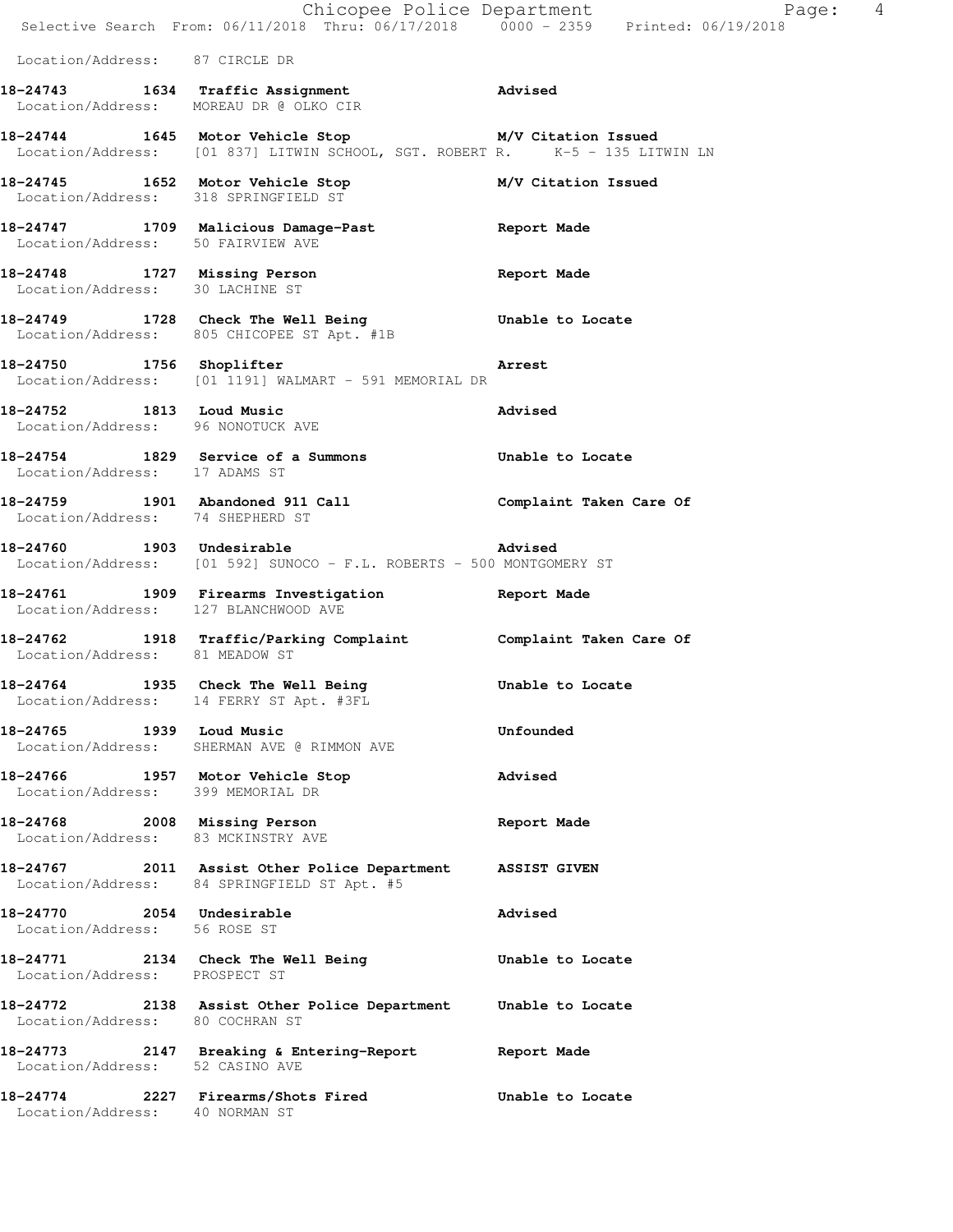|                                                             | Selective Search From: 06/11/2018 Thru: 06/17/2018   0000 - 2359   Printed: 06/19/2018                                               | Chicopee Police Department<br>Page: 5 |  |
|-------------------------------------------------------------|--------------------------------------------------------------------------------------------------------------------------------------|---------------------------------------|--|
|                                                             | 18-24775 2318 Loud Music<br>Location/Address: 2 DWIGHT CT Apt. #2FL                                                                  | Advised                               |  |
|                                                             | 18-24776 2327 Check The Well Being<br>Location/Address: 1316 MEMORIAL DR Apt. #7D                                                    | Advised                               |  |
| Location/Address: 77 ELM ST Apt. #3                         | 18-24777 2352 Disturbance                                                                                                            | Unfounded                             |  |
| For Date: $06/12/2018$ - Tuesday                            |                                                                                                                                      |                                       |  |
|                                                             | 18-24779 0018 Assist Ambulance<br>Location/Address: 32 RIVERS AVE Apt. #2                                                            | <b>ASSIST GIVEN</b>                   |  |
|                                                             | 18-24789 		 0105 Motor Vehicle Stop 		 M/V Citation Issued<br>Location/Address: 1066 CHICOPEE ST @ 1 EMERSON ST                      |                                       |  |
|                                                             | 18-24790 0115 Drug Overdose<br>Location/Address: 6 GERARD LN                                                                         | Report Made                           |  |
| Location/Address: 127 EASTERN DR                            | 18-24794 0149 Assist Ambulance ASSIST GIVEN                                                                                          |                                       |  |
|                                                             | 18-24798 0205 Motor Vehicle Stop M/V Citation Issued<br>Location/Address: [01 670] CUMBERLAND FARMS - 1061 MEMORIAL DR               |                                       |  |
|                                                             | 18-24800 0228 Property Damage Crash Report Made<br>Location/Address: [01 73] PRIDE CONVENIENCE - 363 BURNETT RD                      |                                       |  |
| Location/Address: 43 ST JAMES AVE                           | 18-24802 0328 Disturbance                                                                                                            | Unable to Locate                      |  |
| Location/Address: 8 GROUSE DR                               | 18-24804 0338 Assist Fire                                                                                                            | Report Made                           |  |
| Location/Address: 10 ELCON DR                               | 18-24808 0407 Breaking & Entering-Report Unable to Locate                                                                            |                                       |  |
| 18-24812 0507 Assist Fire<br>Location/Address: 113 ELMER DR |                                                                                                                                      | Unable to Locate                      |  |
|                                                             | 18-24814 0530 Assist Ambulance<br>Location/Address: 2 SPRINGFIELD ST Apt. #308                                                       | <b>ASSIST GIVEN</b>                   |  |
|                                                             | 18-24817 0629 Property Damage Crash 5 Unable to Locate<br>Location/Address: [01 843] CHICOPEE COMP HIGH SCHOOL - 617 MONTGOMERY ST   |                                       |  |
|                                                             | 18-24818   0630   Traffic/Parking Complaint   Complaint Taken Care Of Location/Address:   1050   BURNETT RD                          |                                       |  |
| Location/Address: FRONT ST                                  | 18-24822 0635 Traffic Assignment Complaint Taken Care Of                                                                             |                                       |  |
| Location/Address: GRANBY RD                                 | 18-24819 0640 Traffic Assignment                                                                                                     | M/V Citation Issued                   |  |
| Location/Address: 17 ADAMS ST                               | 18-24820 0640 Service of a Summons NOT SERVED                                                                                        |                                       |  |
|                                                             | 18-24821 0642 Traffic Assignment 1997 Appears Secure After Che<br>Location/Address: [01 478] AUTO DAMAGE APPRAISERS - 257 HAMPDEN ST |                                       |  |
| Location/Address: GRANBY RD                                 | 18-24823 0654 Traffic Assignment                                                                                                     | Complaint Taken Care Of               |  |
| Location/Address: EAST ST                                   | 18-24824 0655 Traffic Assignment 18-24824 Complaint Taken Care Of                                                                    |                                       |  |
| Location/Address: CHICOPEE ST                               | 18-24825 0657 Traffic Assignment Complaint Taken Care Of                                                                             |                                       |  |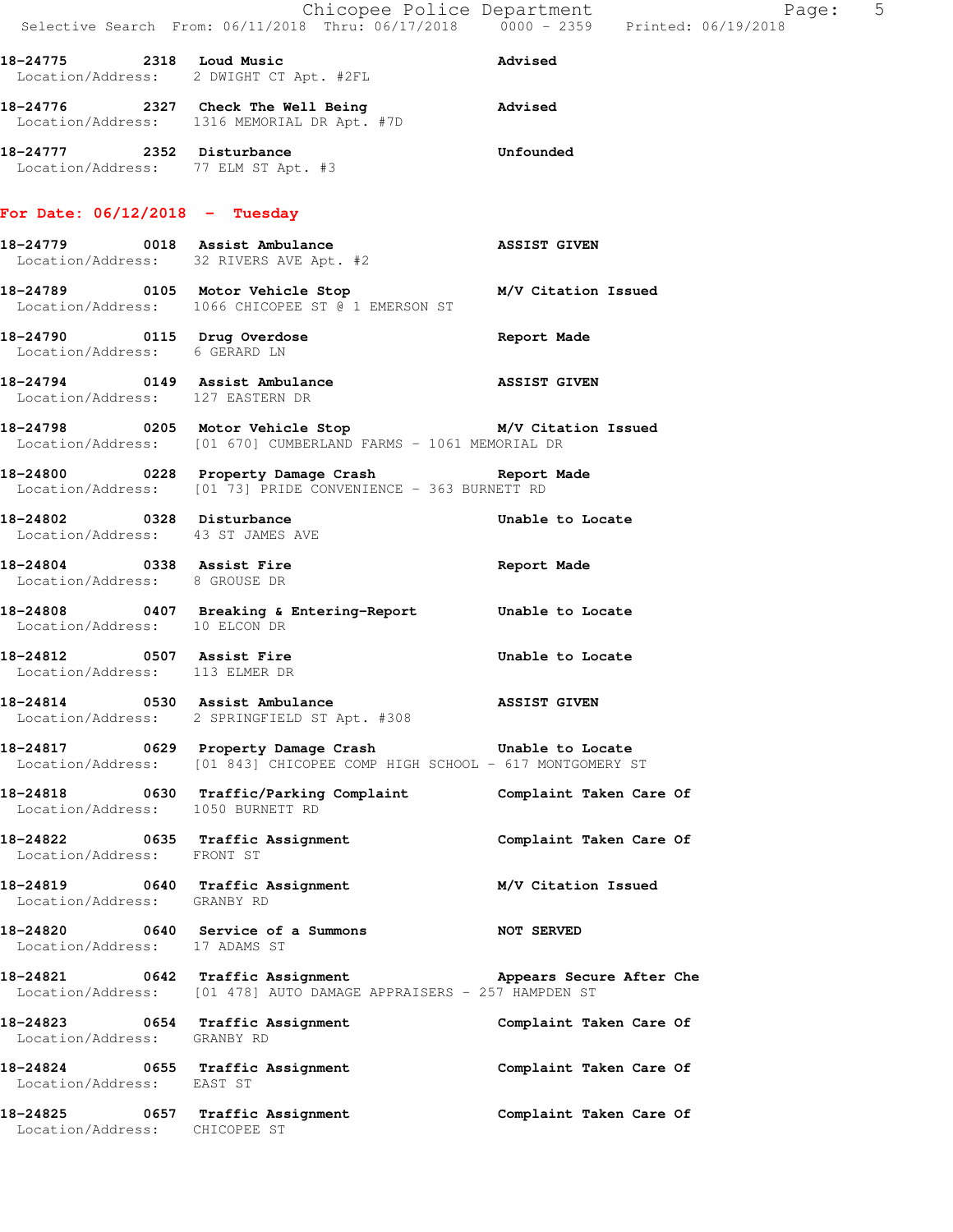**18-24826 0704 Motor Vehicle Stop M/V Citation Issued**  Location/Address: 525 GRANBY RD **18-24827 0709 Motor Vehicle Stop M/V Citation Issued**  Location/Address: 1000 CHICOPEE ST **18-24828 0711 Check The Well Being Unfounded**  Location/Address: 297 CHICOPEE ST @ 14 GILL ST **18-24829 0713 Property Damage Crash Report Made**  Location/Address: 420 EAST ST @ 319 BEAUCHAMP TER **18-24830 0725 Assist Ambulance ASSIST GIVEN**  Location/Address: 19 ALVORD AVE Apt. #2L **18-24831 0731 Traffic Assignment Complaint Taken Care Of**  Location/Address: 876 CHICOPEE ST @ 13 ADAMS ST **18-24832 0732 Traffic Assignment Complaint Taken Care Of**  Location/Address: 876 CHICOPEE ST @ 13 ADAMS ST **18-24833 0739 Breaking & Entering-Report Unable to Locate**  Location/Address: [01 1272] FAMILY DOLLAR #1972 - 209 EXCHANGE ST **18-24837 0806 Transport Service Transport complete**  Location/Address: [01 825] CHICOPEE DISTRICT COURT - 30 CHURCH ST **18-24838 0806 Motor Vehicle Stop Advised**  Location/Address: BRIDGE ST **18-24845 0826 Traffic/Parking Complaint Complaint Taken Care Of**  Location/Address: [01 836] LAMBERT - LAVOIE SCHOOL K-5 - 99 KENDALL ST **18-24847 0833 Motor Vehicle Stop M/V Citation Issued**  Location/Address: 705 PENDLETON AVE @ 20 DESLAURIERS ST **18-24848 0835 Motor Vehicle Stop M/V Citation Issued**  Location/Address: 2021 MEMORIAL DR @ 53 NEW LUDLOW RD **18-24902 0840 Public Service Report Made**  Location/Address: [01 930] RENT A CENTER - 185 EXCHANGE ST **18-24851 0842 Motor Vehicle Stop M/V Citation Issued**  Location/Address: 2021 MEMORIAL DR @ 53 NEW LUDLOW RD **18-24854 0847 Personal Injury Crash Report Made**  Location/Address: [01 309] MCDONALDS - 350 BURNETT RD **18-24855 0850 Firearms Investigation Report Made**  Location/Address: 127 BLANCHWOOD AVE **18-24856 0856 Motor Vehicle Stop M/V Citation Issued**  Location/Address: [01 860] MASON MANOR APTS. - 265 NEW LUDLOW RD **18-24857 0856 Motor Vehicle Stop M/V Citation Issued**  Location/Address: 2021 MEMORIAL DR @ 53 NEW LUDLOW RD **18-24862 0908 Assist Fire ASSIST GIVEN**  Location/Address: AMAZON FOODS - 160 CENTER ST @ 95 CHESTNUT ST **18-24863 0911 Motor Vehicle Stop M/V Citation Issued**  Location/Address: [01 879] FAIRVIEW PEDIATRICS - 1176 MEMORIAL DR **18-24864 0911 Motor Vehicle Stop M/V Citation Issued**  Location/Address: 1621 MEMORIAL DR @ 549 JAMES ST **18-24865 0914 Motor Vehicle Stop M/V Citation Issued**  Location/Address: [01 860] MASON MANOR APTS. - 265 NEW LUDLOW RD **18-24866 0917 Abandoned/Found Property Advised**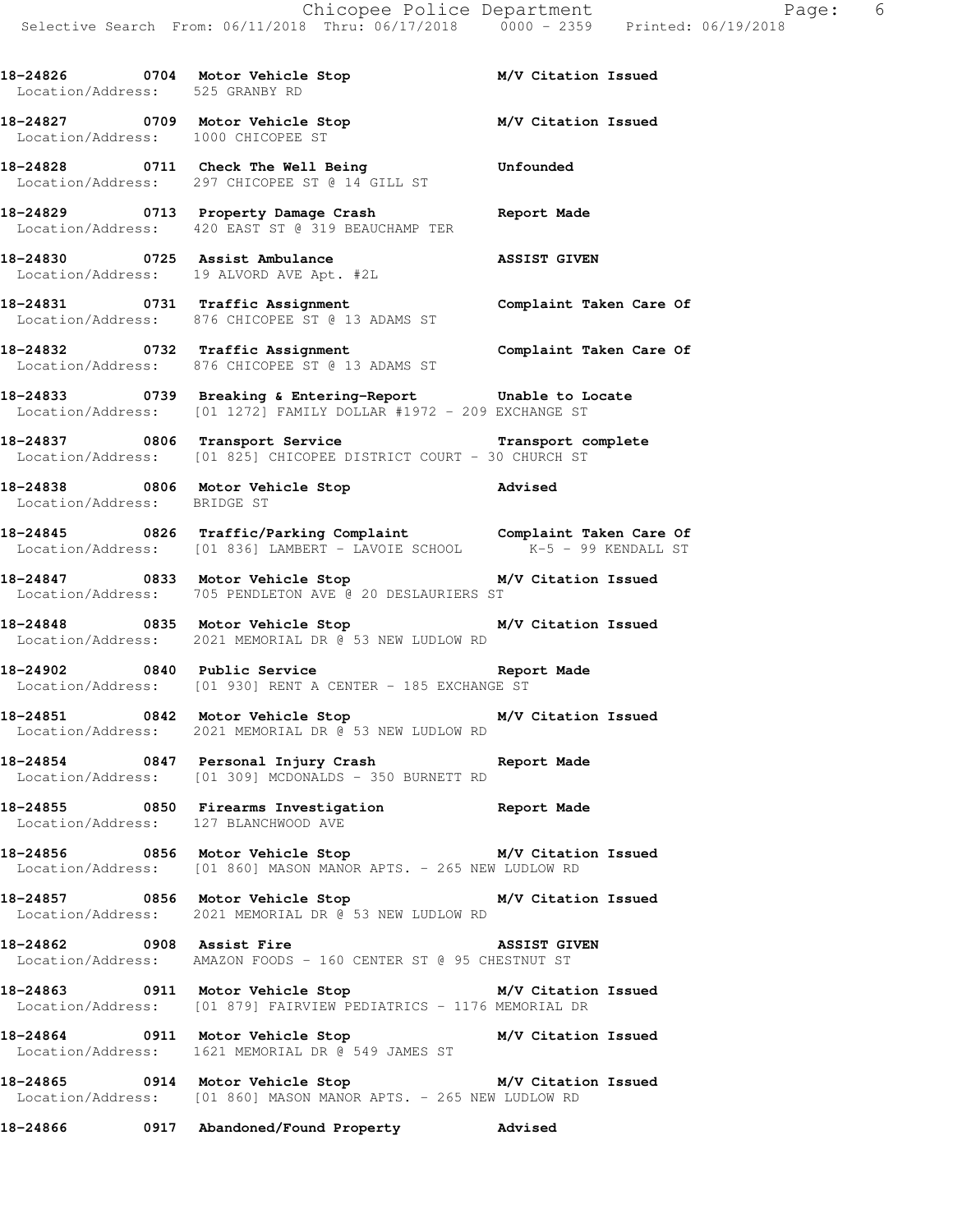|                                                                  | E Chicopee Police Department<br>Selective Search From: 06/11/2018 Thru: 06/17/2018 0000 - 2359 Printed: 06/19/2018                                        | $\overline{7}$<br>Page: |
|------------------------------------------------------------------|-----------------------------------------------------------------------------------------------------------------------------------------------------------|-------------------------|
| Location/Address: 38 SIMARD DR                                   |                                                                                                                                                           |                         |
|                                                                  | 18-24867 0924 Motor Vehicle Stop M/V Citation Issued<br>Location/Address: [01 860] MASON MANOR APTS. - 265 NEW LUDLOW RD                                  |                         |
|                                                                  | 18-24868 18-0925 Property Damage Crash 18-24868<br>Location/Address: 391 OFF RAMP - CHICOPEE ST                                                           |                         |
|                                                                  | 18-24869 0927 Motor Vehicle Stop M/V Citation Issued<br>Location/Address: 805 MEMORIAL DR @ 1537 WESTOVER RD                                              |                         |
| Location/Address: 20 PARK ST Apt. #4FL                           | 18-24870 0930 Larceny Complaint Past Report Made                                                                                                          |                         |
|                                                                  | 18-24871 0934 Motor Vehicle Stop Motors Advised<br>Location/Address: 805 MEMORIAL DR @ 1537 WESTOVER RD                                                   |                         |
|                                                                  | 18-24874 0938 Motor Vehicle Stop M/V Citation Issued<br>Location/Address: 1041 MEMORIAL DR @ 591 PENDLETON AVE                                            |                         |
|                                                                  | 18-24875 0943 Undesirable complaint Taken Care Of<br>Location/Address: [01 497] MOTEL 6 - 36 JOHNNY CAKE HOLLOW RD                                        |                         |
|                                                                  | 18-24878 1007 Motor Vehicle Stop Complaint Taken Care Of<br>Location/Address: 59 CENTER ST @ 188 SCHOOL ST                                                |                         |
|                                                                  | 18-24879 1013 Motor Vehicle Stop M/V Citation Issued<br>Location/Address: 805 MEMORIAL DR @ 1537 WESTOVER RD                                              |                         |
|                                                                  | 18-24881 1018 Motor Vehicle Stop M/V Citation Issued<br>Location/Address: 805 MEMORIAL DR @ 1537 WESTOVER RD                                              |                         |
|                                                                  | 18-24882 1018 Traffic/Parking Complaint Complaint Taken Care Of<br>Location/Address: [01 1577] CHICOPEE MARKETPLACE (CENTRO PROPERTIES) - 591 MEMORIAL DR |                         |
|                                                                  | 18-24883 1028 Motor Vehicle Stop<br>Location/Address: 805 MEMORIAL DR @ 1537 WESTOVER RD                                                                  | M/V Citation Issued     |
|                                                                  | 18-24885 1031 Motor Vehicle Stop M/V Citation Issued<br>Location/Address: 805 MEMORIAL DR @ 1537 WESTOVER RD                                              |                         |
| 18-24886 1033 Warrant Service<br>Location/Address: 30 GARDNER RD |                                                                                                                                                           | Arrest                  |
| Location/Address: 266 BOSTWICK LN                                | 18-24888 1034 Stolen M/V L/P Report 1084 Report Made                                                                                                      |                         |
| Location/Address: CLARENDON AVE                                  | 18-24887 1035 Property Damage Crash Report Made                                                                                                           |                         |
|                                                                  | 18-24889 1038 Motor Vehicle Stop M/V Citation Issued<br>Location/Address: 805 MEMORIAL DR @ 1537 WESTOVER RD                                              |                         |
|                                                                  | 18-24892 1052 Traffic/Parking Complaint Complaint Taken Care Of Location/Address: [01 660] OCEAN STATE JOB LOT - 1451 MEMORIAL DR                         |                         |
|                                                                  | 18-24893 1056 Traffic/Parking Complaint Complaint Taken Care Of<br>Location/Address: [01 1004] FAMILY DOLLAR (STORE CLOSED) - 1600 MEMORIAL DR            |                         |
|                                                                  | 18-24895 1100 Transport Service Complaint Taken Care Of<br>Location/Address: [01 825] CHICOPEE DISTRICT COURT - 30 CHURCH ST                              |                         |
|                                                                  | 18-24896 1101 Motor Vehicle Stop M/V Citation Issued<br>Location/Address: 805 MEMORIAL DR @ 1537 WESTOVER RD                                              |                         |
|                                                                  | 18-24897 1119 Motor Vehicle Stop M/V Citation Issued<br>Location/Address: 2021 MEMORIAL DR @ 53 NEW LUDLOW RD                                             |                         |
|                                                                  | 18-24898 1119 Missing Person Complaint Taken Care Of<br>Location/Address: [01 497] MOTEL 6 - 36 JOHNNY CAKE HOLLOW RD Apt. #209                           |                         |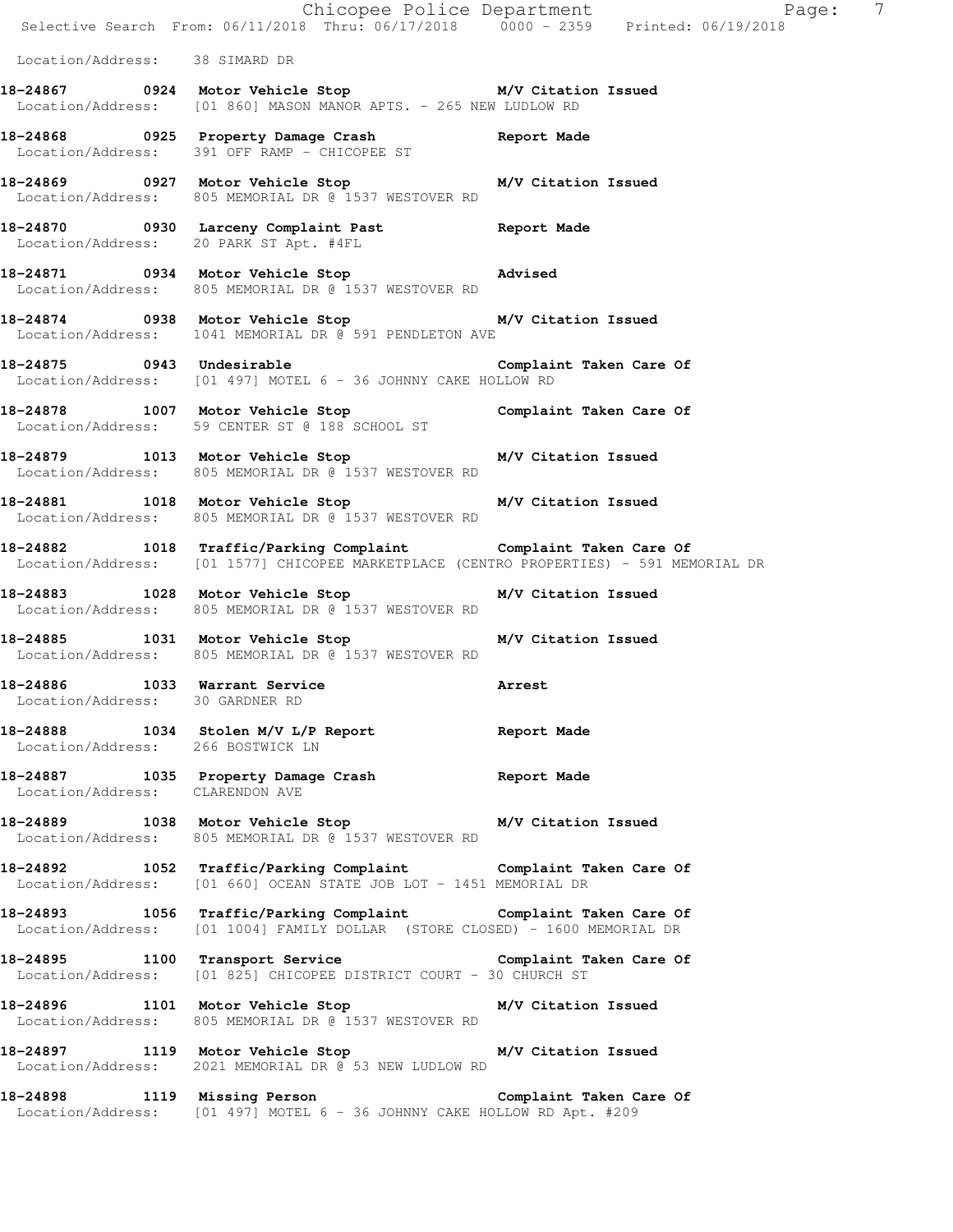|                                 |                                                                                                                            | Chicopee Police Department<br>Selective Search From: 06/11/2018 Thru: 06/17/2018 0000 - 2359 Printed: 06/19/2018 |
|---------------------------------|----------------------------------------------------------------------------------------------------------------------------|------------------------------------------------------------------------------------------------------------------|
|                                 | 18-24899 1126 Motor Vehicle Stop N/V Citation Issued<br>Location/Address: 1621 MEMORIAL DR @ 549 JAMES ST                  |                                                                                                                  |
|                                 | 18-24901 1140 Motor Vehicle Stop M/V Citation Issued<br>Location/Address: 1621 MEMORIAL DR @ 549 JAMES ST                  |                                                                                                                  |
|                                 | 18-24903 1143 Motor Vehicle Stop M/V Citation Issued<br>Location/Address: 1621 MEMORIAL DR @ 549 JAMES ST                  |                                                                                                                  |
|                                 | 18-24906 1154 Shoplifter<br>Location/Address: [01 638] BJS WHOLESALE FOOD WAREHOUSE - 650 MEMORIAL DR                      |                                                                                                                  |
|                                 | 18-24904 1155 Motor Vehicle Stop M/V Citation Issued<br>Location/Address: 1621 MEMORIAL DR @ 549 JAMES ST                  |                                                                                                                  |
|                                 | 18-24905 1156 Motor Vehicle Stop M/V Citation Issued<br>Location/Address: 1621 MEMORIAL DR @ 549 JAMES ST                  |                                                                                                                  |
|                                 | 18-24909 1210 Motor Vehicle Stop M/V Citation Issued<br>Location/Address: 1621 MEMORIAL DR @ 549 JAMES ST                  |                                                                                                                  |
|                                 | 18-24910 1213 Breaking & Entering-Report 6 Report Made<br>Location/Address: [01 1520] MONTCALM HEIGHTS - 185 NEW LUDLOW RD |                                                                                                                  |
|                                 | 18-24911 1217 Animal Complaint 18-24911<br>Location/Address: [01 1908] NAIL BLISS - 1483 MEMORIAL DR                       |                                                                                                                  |
|                                 | 18-24912 1222 Property Damage Crash Narrest<br>Location/Address: [01 938] HOME DEPOT - 655 MEMORIAL DR                     |                                                                                                                  |
|                                 | 18-24913 1222 Suspicious M/V 18-24913<br>Location/Address: [01 1274] RENTAL PROPERTY - 3 CHARLES ST                        |                                                                                                                  |
| Location/Address: 123 MARION ST | 18-24914 1229 Public Service <b>18.1 Complaint Taken Care Of</b>                                                           |                                                                                                                  |
| Location/Address: 82 MONROE ST  | 18-24915 1236 Juvenile Complaint Communism Unable to Locate                                                                |                                                                                                                  |
|                                 | 18-24916 1238 Keep The Peace-Others Movised Location/Address: 22 COCHRAN ST                                                |                                                                                                                  |
| Location/Address: 69 MOORE ST   | 18-24919 1250 Firearms Investigation 5 Unable to Locate                                                                    |                                                                                                                  |
| Location/Address: LOOMIS DR     | 18-24920 1302 Criminal Harassment <b>18-24920</b> Report Made                                                              |                                                                                                                  |
|                                 | 18-24922 1312 Motor Vehicle Stop M/V Citation Issued<br>Location/Address: 2021 MEMORIAL DR @ 53 NEW LUDLOW RD              |                                                                                                                  |
|                                 | 18-24923 1312 Motor Vehicle Stop M/V Citation Issued<br>Location/Address: 2021 MEMORIAL DR @ 53 NEW LUDLOW RD              |                                                                                                                  |
|                                 | 18-24926 1324 Motor Vehicle Stop M/V Citation Issued<br>Location/Address: 2021 MEMORIAL DR @ 53 NEW LUDLOW RD              |                                                                                                                  |
|                                 | 18-24928 1333 Motor Vehicle Stop M/V Citation Issued<br>Location/Address: 2021 MEMORIAL DR @ 53 NEW LUDLOW RD              |                                                                                                                  |
|                                 | 18-24930 1340 Motor Vehicle Stop M/V Citation Issued<br>Location/Address: 2021 MEMORIAL DR @ 53 NEW LUDLOW RD              |                                                                                                                  |
|                                 | 18-24931 1340 Motor Vehicle Stop M/V Citation Issued<br>Location/Address: 2021 MEMORIAL DR @ 53 NEW LUDLOW RD              |                                                                                                                  |
| 18-24932 1346 MAIL RUN          | Location/Address: [01 368] CITY HALL ANNEX - 274 FRONT ST                                                                  | Complaint Taken Care Of                                                                                          |
|                                 | 18-24933 1348 Motor Vehicle Stop M/V Citation Issued<br>Location/Address: 2021 MEMORIAL DR @ 53 NEW LUDLOW RD              |                                                                                                                  |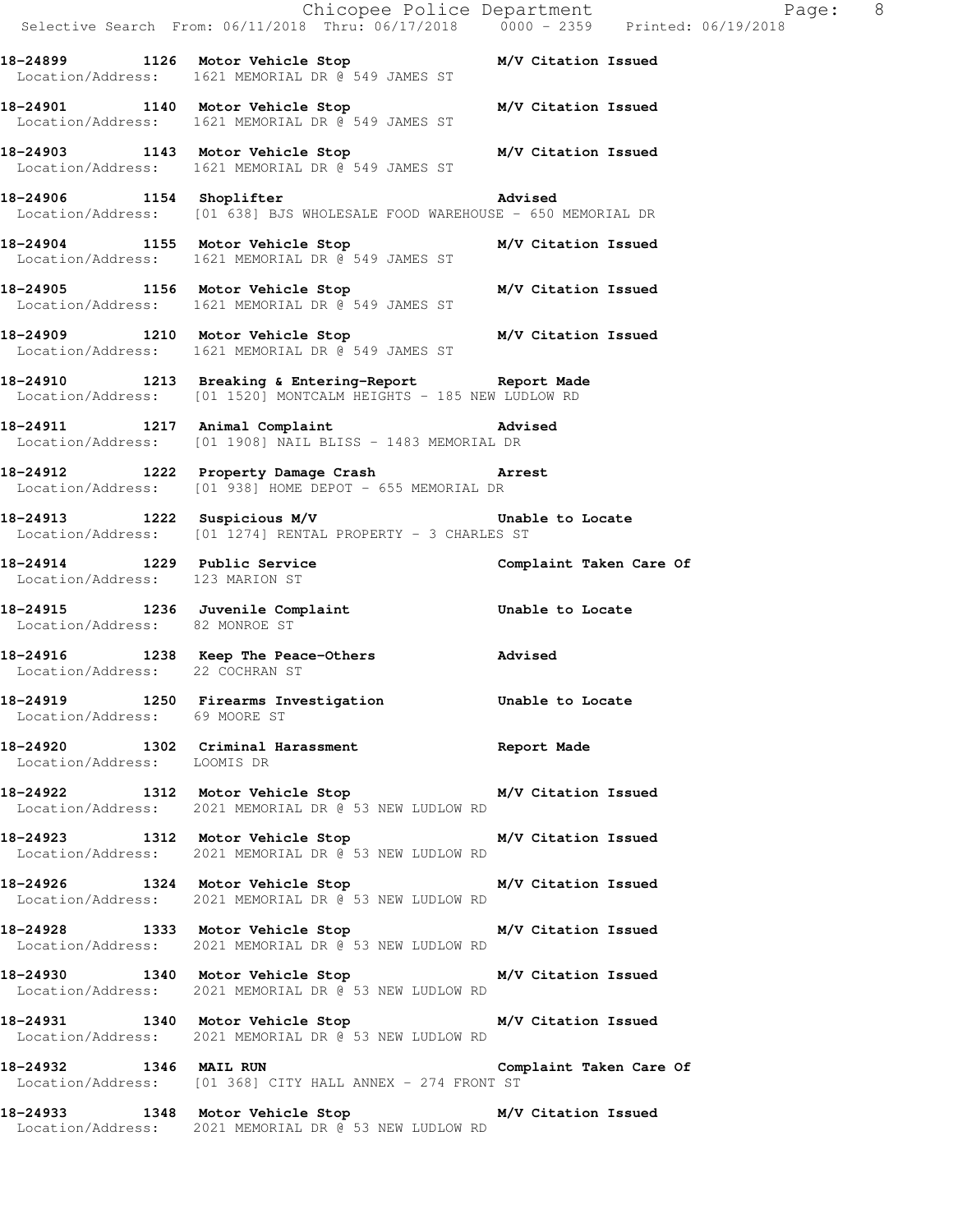Chicopee Police Department Page: 9 Selective Search From: 06/11/2018 Thru: 06/17/2018 0000 - 2359 Printed: 06/19/2018 **18-24934 1354 Motor Vehicle Stop M/V Citation Issued**  Location/Address: 2021 MEMORIAL DR @ 53 NEW LUDLOW RD **18-24935 1354 Motor Vehicle Stop M/V Citation Issued**  Location/Address: 2021 MEMORIAL DR @ 53 NEW LUDLOW RD **18-24936 1355 Motor Vehicle Stop M/V Citation Issued**  Location/Address: 324 NEW LUDLOW RD **18-24937 1356 Motor Vehicle Stop M/V Citation Issued**  Location/Address: 2021 MEMORIAL DR @ 53 NEW LUDLOW RD **18-24938 1359 Neighbor/Landlord Dispute Advised**  Location/Address: [01 25] FAIRHAVEN APARTMENTS CHICOPEE HOUSING - 400 BRITTON ST Apt. #103 **18-24939 1401 Malicious Damage-Past Report Made**  Location/Address: [01 913] KANE SCRAP IRON & METAL INC - 184 E MEADOW ST **18-24942 1401 Warrant Service Unable to Locate**  Location/Address: 86 PLANTE CIR **18-24940 1403 Service of a Summons Complaint Taken Care Of**  Location/Address: 59A COLONIAL CIR Apt. #D **18-24941 1405 Motor Vehicle Stop M/V Citation Issued**  Location/Address: 912 CHICOPEE ST **18-24943 1415 Motor Vehicle Stop M/V Citation Issued**  Location/Address: 2021 MEMORIAL DR @ 53 NEW LUDLOW RD **18-24945 1418 Traffic/Parking Complaint Advised**  Location/Address: 57 CLARK ST **18-24944 1419 Motor Vehicle Stop M/V Citation Issued**  Location/Address: 2021 MEMORIAL DR @ 53 NEW LUDLOW RD **18-24946 1421 Motor Vehicle Stop M/V Citation Issued**  Location/Address: 2021 MEMORIAL DR @ 53 NEW LUDLOW RD **18-24947 1421 Traffic/Parking Complaint Advised**  Location/Address: RIVERS AVE @ LESLIE ST **18-24949 1423 Check The Well Being Advised**  Location/Address: 25 DAYTON ST **18-24951 1429 Motor Vehicle Stop M/V Citation Issued**  Location/Address: 2021 MEMORIAL DR @ 53 NEW LUDLOW RD **18-24952 1430 Check The Well Being Unable to Locate**  Location/Address: 24 LOOMIS DR **18-24953 1432 Motor Vehicle Stop M/V Citation Issued**  Location/Address: 2021 MEMORIAL DR @ 53 NEW LUDLOW RD **18-24954 1436 Motor Vehicle Stop M/V Citation Issued**  Location/Address: 2021 MEMORIAL DR @ 53 NEW LUDLOW RD **18-24955 1442 Motor Vehicle Stop M/V Citation Issued**  Location/Address: 2021 MEMORIAL DR @ 53 NEW LUDLOW RD **18-24956 1445 Traffic/Parking Complaint M/V Citation Issued**  Location/Address: [01 1191] WALMART - 591 MEMORIAL DR **18-24957 1447 Motor Vehicle Stop M/V Citation Issued**  Location/Address: 2021 MEMORIAL DR @ 53 NEW LUDLOW RD **18-24958 1451 Motor Vehicle Stop M/V Citation Issued**  Location/Address: 2021 MEMORIAL DR @ 53 NEW LUDLOW RD **18-24959 1451 Motor Vehicle Stop M/V Citation Issued**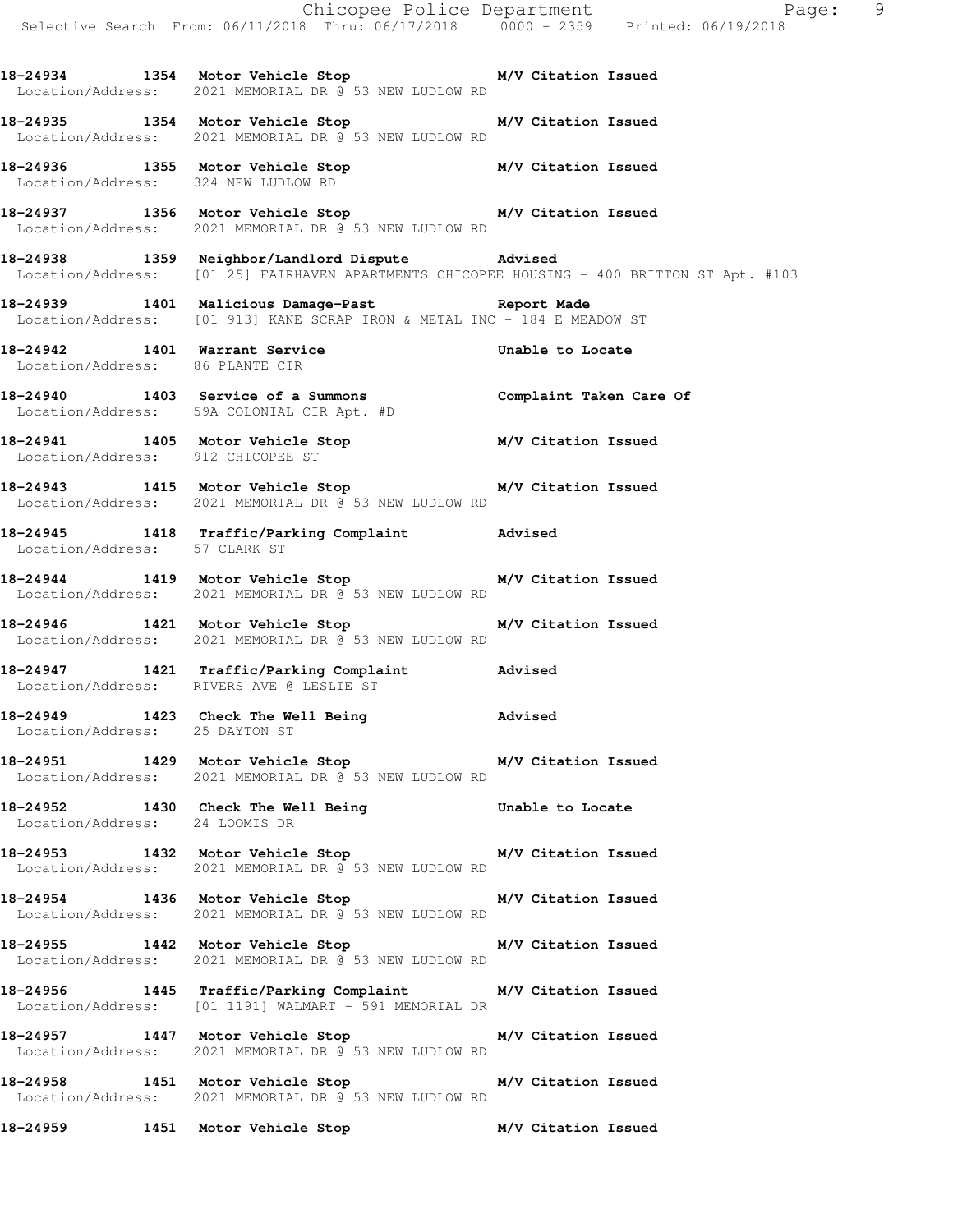|                                                                        | E Chicopee Police Department<br>Selective Search From: 06/11/2018 Thru: 06/17/2018 0000 - 2359 Printed: 06/19/2018            | Page: 10                |  |
|------------------------------------------------------------------------|-------------------------------------------------------------------------------------------------------------------------------|-------------------------|--|
|                                                                        | Location/Address: 2021 MEMORIAL DR @ 53 NEW LUDLOW RD                                                                         |                         |  |
|                                                                        | 18-24960 1457 Motor Vehicle Stop M/V Citation Issued<br>Location/Address: 1231 MEMORIAL DR @ 59 JAMROG DR                     |                         |  |
|                                                                        | 18-24961 1459 Check The Well Being Complaint Taken Care Of Location/Address: [01 1604] BELCHER SCHOOL K-2 - 125 MONTGOMERY ST |                         |  |
|                                                                        | 18-24963 1513 Assist Fire<br>Location/Address: [01 330] PENSKE TRUCK LEASING - 30 FULLER RD                                   | Assisted other Agency   |  |
| Location/Address: 24 MONTVUE ST                                        | 18-24965 1523 Check The Well Being Seport Made                                                                                |                         |  |
| Location/Address: 36 CARTER DR                                         | 18-24966 1535 Assist Fire                                                                                                     | Report Made             |  |
|                                                                        | 18-24967 1539 Malicious Damage-Past Report Made<br>Location/Address: 527 GRATTAN ST                                           |                         |  |
|                                                                        | 18-24968 1540 Property Damage Crash Report Made<br>Location/Address: [01 1249] STAPLES - 591 T MEMORIAL DR                    |                         |  |
|                                                                        | 18-24969 1547 Shoplifter and Arrest<br>Location/Address: [01 644] STOP & SHOP SUPERMARKET - 672 MEMORIAL DR                   |                         |  |
|                                                                        | 18-24970 1611 Public Service<br>Location/Address: [01 856] NASH FIELD PARK - 90 CALL ST                                       | Unfounded               |  |
| Location/Address: 32 KANE DR                                           | 18-24971 1627 Check The Well Being The Unable to Locate                                                                       |                         |  |
|                                                                        | 18-24972 1656 Disabled Motor Vehicle ASSIST GIVEN<br>Location/Address: [01 413] FALLS PIZZA - 103 MAIN ST                     |                         |  |
| 18-24973 1701 Disturbance                                              | Location/Address: [01 1800] METRO PCS - 203 EXCHANGE ST                                                                       | Complaint Taken Care Of |  |
| Location/Address: 26 LACLEDE AVE                                       | 18-24976 1732 Traffic/Parking Complaint Advised                                                                               |                         |  |
|                                                                        | 18-24977 1736 Breaking & Entering-Report 6 Report Made<br>Location/Address: 432 PROSPECT ST                                   |                         |  |
| Location/Address: 45 ELLERTON ST                                       | 18-24978 1742 Juvenile Complaint                                                                                              | Advised                 |  |
| Location/Address: 100 WEST MAIN ST                                     | 18-24979 1746 Larceny Complaint Past                                                                                          | Report Made             |  |
| 18-24981 1753 PRIVATE TOW/REPO<br>Location/Address: 22 MILL ST         |                                                                                                                               | <b>ASSIST GIVEN</b>     |  |
| 18-24982 1809 PRIVATE TOW/REPO<br>Location/Address: 5-7 FITZPATRICK LN |                                                                                                                               | <b>ASSIST GIVEN</b>     |  |
|                                                                        | 18-24984 1819 Motor Vehicle Stop<br>Location/Address: 21 FIRST AVE @ 300 BURNETT RD                                           | Advised                 |  |
|                                                                        | 18-24985 1855 Prisoner Lunch<br>Location/Address: [01 413] FALLS PIZZA - 103 MAIN ST                                          | Complaint Taken Care Of |  |
| Location/Address: 54 GRATTAN ST                                        | 18-24986 1920 Drug/Narcotic Activity                                                                                          | Report Made             |  |
|                                                                        | 18-24987 1922 Check The Well Being Complaint Taken Care Of<br>Location/Address: [01 497] MOTEL 6 - 36 JOHNNY CAKE HOLLOW RD   |                         |  |
| 18-24989 2011 Disturbance<br>Location/Address: 30 WHEATLAND AVE        |                                                                                                                               | Complaint Taken Care Of |  |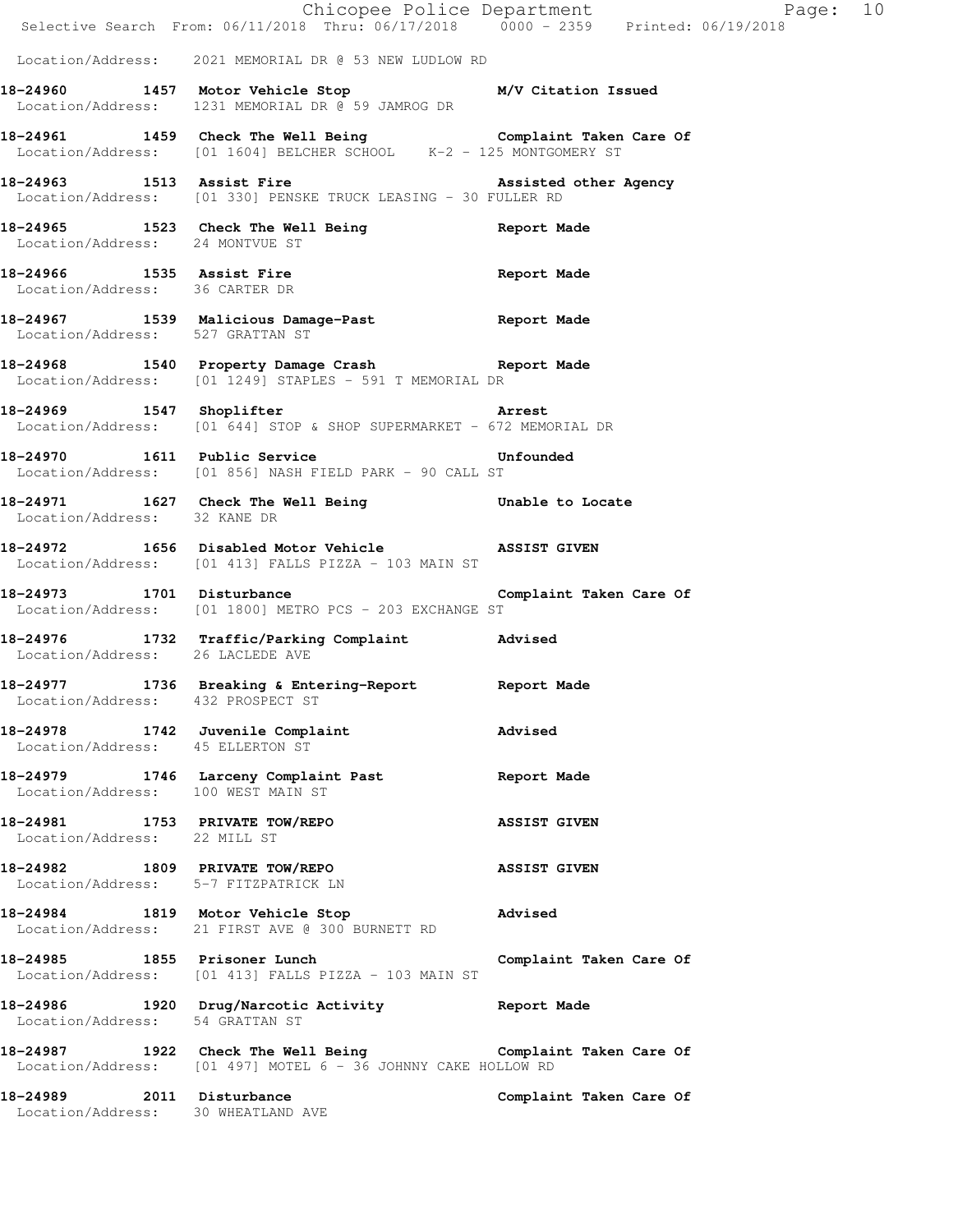|                                  | E Chicopee Police Department<br>Selective Search From: 06/11/2018 Thru: 06/17/2018 0000 - 2359 Printed: 06/19/2018             | Page: 11                                                                                   |  |
|----------------------------------|--------------------------------------------------------------------------------------------------------------------------------|--------------------------------------------------------------------------------------------|--|
|                                  | 18-24990 2028 Juvenile Complaint Advised<br>Location/Address: 30 THOMAS ST                                                     |                                                                                            |  |
|                                  | 18-24991 2039 Check The Well Being Officer Canceled<br>Location/Address: [01 497] MOTEL 6 - 36 JOHNNY CAKE HOLLOW RD           |                                                                                            |  |
|                                  | 18-24993 2042 Traffic/Parking Complaint Complaint Taken Care Of Location/Address: 119 OUTER DR                                 |                                                                                            |  |
| Location/Address: 27 BLANCHE ST  | 18-24995 2101 Check The Well Being Complaint Taken Care Of                                                                     |                                                                                            |  |
|                                  | 18-24998 2128 Identity Fraud/Theft Report Made<br>Location/Address: 15 MAY ST                                                  |                                                                                            |  |
|                                  | 18-25000 2142 Motor Vehicle Stop 3142 advised<br>Location/Address: [01 39] MAC ARTHUR TERRACE APARTMENTS - 70 BROADWAY         |                                                                                            |  |
| Location/Address: 4 PARADISE ST  | 18-25007 2321 Assist Ambulance ASSIST GIVEN                                                                                    |                                                                                            |  |
| Location/Address: MONTGOMERY ST  | 18-25009 2344 Traffic/Parking Complaint Complaint Taken Care Of                                                                |                                                                                            |  |
|                                  | For Date: $06/13/2018$ - Wednesday                                                                                             |                                                                                            |  |
|                                  | 18-25023 0107 Assist Ambulance <b>18-25023</b> ASSIST GIVEN<br>Location/Address: 148 GLENDALE ST                               |                                                                                            |  |
|                                  | 18-25025 0109 Assist Ambulance ASSIST GIVEN                                                                                    | Location/Address: [01 25] FAIRHAVEN APARTMENTS CHICOPEE HOUSING - 400 BRITTON ST Apt. #114 |  |
|                                  | 18-25038 		 0227 Suspicious Person 		 Advised<br>Location/Address: [01 1519] MONTCALM HEIGHTS - 419 MONTCALM ST                |                                                                                            |  |
| Location/Address: 515 GRANBY RD  | 18-25049 0351 Motor Vehicle Stop M/V Citation Issued                                                                           |                                                                                            |  |
| Location/Address: 8 BEAUDOIN CT  | 18-25057 0502 Assist Ambulance 1988 1991 1895 ASSIST GIVEN                                                                     |                                                                                            |  |
|                                  | 18-25062 0605 Motor Vehicle Stop 30 M/V Citation Issued<br>Location/Address: 1043 CHICOPEE ST @ 31 PROSPECT ST                 |                                                                                            |  |
| Location/Address: 17 ADAMS ST    | 18-25067 0620 Service of a Summons                                                                                             | <b>NOT SERVED</b>                                                                          |  |
| Location/Address: 442 BRITTON ST | 18-25068 0621 Service of a Summons NOT SERVED                                                                                  |                                                                                            |  |
|                                  | 18-25069 0626 Traffic/Parking Complaint Appears Secure After Che<br>Location/Address: 1050 BURNETT RD                          |                                                                                            |  |
| Location/Address: FRONT ST       | 18-25070 0630 Traffic Assignment Complaint Taken Care Of                                                                       |                                                                                            |  |
|                                  | 18-25073 0634 Service of a Summons SERVED IN HAND<br>Location/Address: [01 444] WESTOVER TRAILER PARK - 1246 GRANBY RD Apt. #5 |                                                                                            |  |
| Location/Address: HAMPDEN ST     | 18-25074 0634 Traffic Assignment                                                                                               | Complaint Taken Care Of                                                                    |  |
| Location/Address: GRANBY RD      | 18-25075 0636 Traffic Assignment                                                                                               | M/V Citation Issued                                                                        |  |
| Location/Address: 525 GRANBY RD  | 18-25076 0640 Motor Vehicle Stop M/V Citation Issued                                                                           |                                                                                            |  |
|                                  | 18-25077 0643 Motor Vehicle Stop M/V Citation Issued<br>Location/Address: 43 HAMPDEN ST @ 13 STONINA DR                        |                                                                                            |  |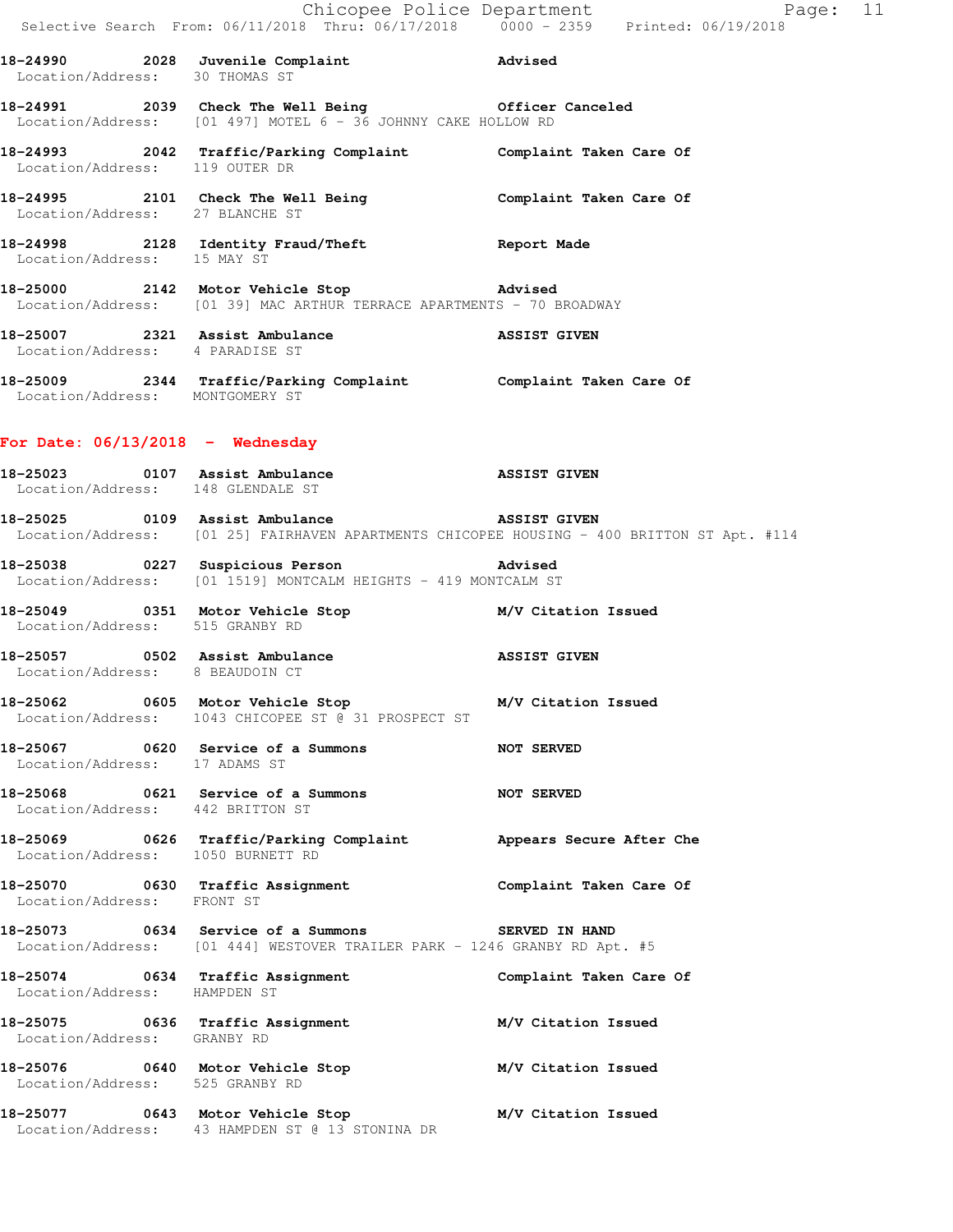18-25079 **0646** Traffic Assignment **Complaint Taken Care Of**  Location/Address: JAMES ST **18-25078 0647 Motor Vehicle Stop M/V Citation Issued**  Location/Address: 425 CHICOPEE ST @ 14 CORA AVE **18-25080 0648 Traffic Assignment Complaint Taken Care Of**  Location/Address: [01 843] CHICOPEE COMP HIGH SCHOOL - 617 MONTGOMERY ST **18-25081 0657 Traffic Assignment Complaint Taken Care Of**  Location/Address: MEMORIAL DR **18-25083 0720 Suspicious Person Complaint Taken Care Of**  Location/Address: 556 SPRINGFIELD ST **18-25085 0805 Abandoned M/V Complaint Taken Care Of**  Location/Address: [01 1240] NATIONAL VINYL PRODUCTS INC. - 7 COBURN ST **18-25086 0814 Property Damage Crash Report Made**  Location/Address: [01 276] N CHICOPEE ST @ PROSPECT ST **18-25088 0830 Transport Service Transport complete**  Location/Address: [01 825] CHICOPEE DISTRICT COURT - 30 CHURCH ST **18-25089 0834 Traffic/Parking Complaint Complaint Taken Care Of**  Location/Address: RIVERS AVE @ LESLIE ST **18-25090 0837 Traffic/Parking Complaint Unfounded**  Location/Address: 71 WHITE BIRCH AVE @ 629 JAMES ST **18-25091 0853 Motor Vehicle Stop M/V Citation Issued**  Location/Address: [01 860] MASON MANOR APTS. - 265 NEW LUDLOW RD **18-25099 1018 Keep The Peace-Others ASSIST GIVEN**  Location/Address: 45 ELLERTON ST **18-25097 1116 Check The Well Being ASSIST GIVEN**  Location/Address: [01 1100] BURY APARTMENTS CHICOPEE HOUSING - 335 EAST MAIN ST Apt. #C 18-25092 1158 Assist Fire **18-25092** 1158 Assist Fire Location/Address: 51 CAPT MAC ST **18-25094 1206 Recovered Stolen M/V L/P Complaint Taken Care Of**  Location/Address: MCKINSTRY AVE **18-25096 1211 Larceny Complaint Past Report Made**  Location/Address: [01 927] CHUCKS AUTO SERVICE - 78 WEST ST **18-25098 1213 Traffic/Parking Complaint Complaint Taken Care Of**  Location/Address: 17 HAMILTON ST **18-25101 1215 THREATS MADE Report Made**  Location/Address: 597 CHICOPEE ST Apt. #1L **18-25102 1219 Motor Vehicle Stop Advised**  Location/Address: [01 1167] MR CONE - 1048 GRANBY RD **18-25104 1222 Assist Ambulance ASSIST GIVEN**  Location/Address: [01 843] CHICOPEE COMP HIGH SCHOOL - 617 MONTGOMERY ST **18-25105 1233 Service of a Summons NOT SERVED**  Location/Address: 110 NONOTUCK AVE **18-25106 1239 Motor Vehicle Stop M/V Citation Issued**  Location/Address: 1974 WESTOVER RD @ 0 PADGETTE ST **18-25107 1245 Service of a Summons SERVED IN HAND**  Location/Address: 4 BEAUDOIN CT Apt. #1

**18-25108 1246 Breaking & Entering-Report Advised**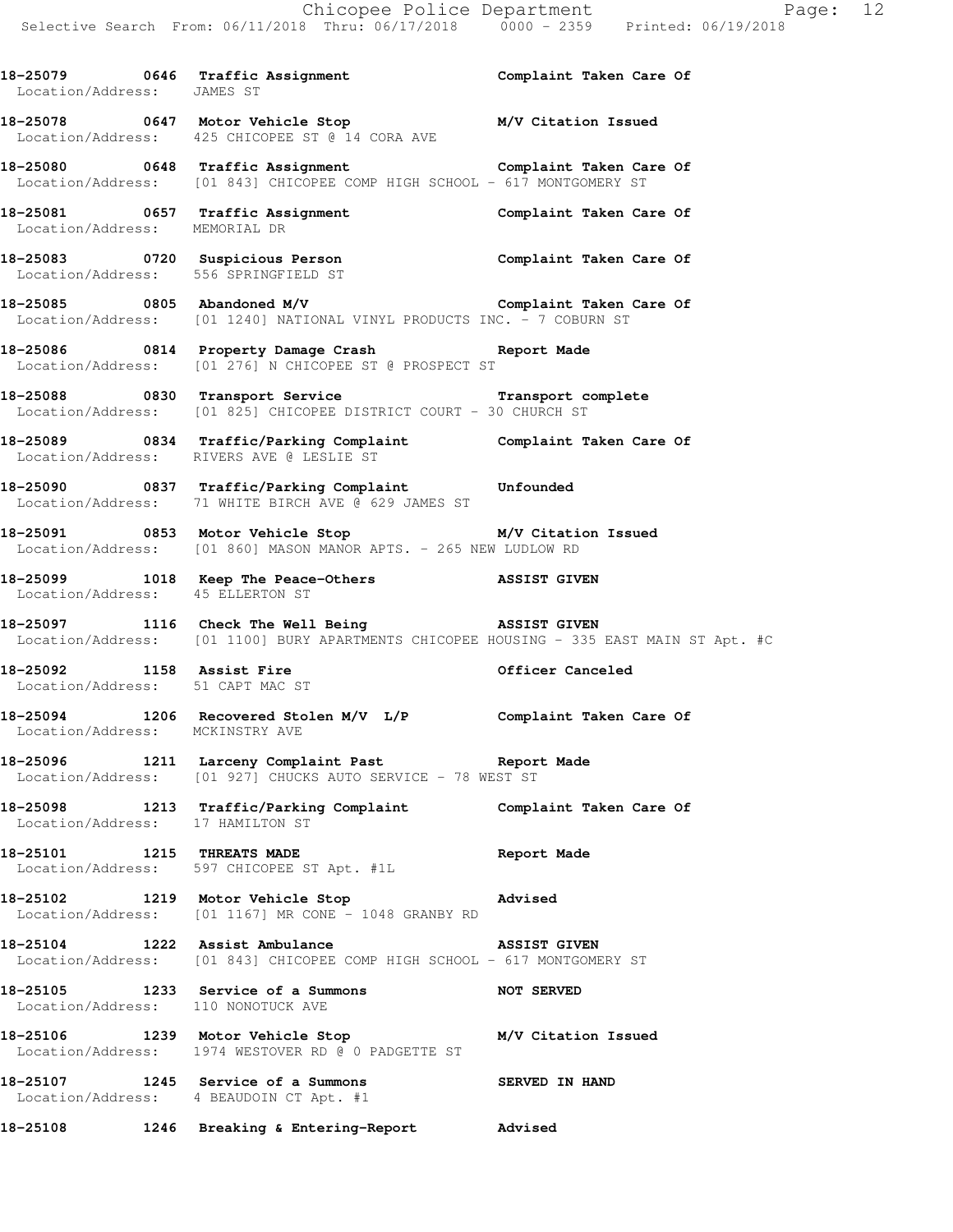|                                       | Chicopee Police Department<br>Selective Search From: 06/11/2018 Thru: 06/17/2018 0000 - 2359 Printed: 06/19/2018                             | Page: 13            |  |
|---------------------------------------|----------------------------------------------------------------------------------------------------------------------------------------------|---------------------|--|
|                                       | Location/Address: [01 1859] WILLIMANSETT (EAST) NURSING HOME - 11 ST ANTHONY ST                                                              |                     |  |
| Location/Address: 18 ELLEN AVE        | 18-25109 1249 Service of a Summons SERVED IN HAND                                                                                            |                     |  |
| Location/Address: 22 JOHN ST Apt. #R2 | 18-25110 1250 Assist Ambulance 18-25110 18-25110                                                                                             |                     |  |
|                                       | 18-25111 1252 Transport Service <b>18-25111</b> 1252 Transport complete<br>Location/Address: [01 825] CHICOPEE DISTRICT COURT - 30 CHURCH ST |                     |  |
| Location/Address: 71 SOUTHWICK ST     | 18-25113 1309 Criminal Harassment Report Made                                                                                                |                     |  |
| Location/Address: 12 ELLEN AVE        | 18-25114 1315 Service of a Summons SERVED IN HAND                                                                                            |                     |  |
|                                       | 18-25116 1345 MAIL RUN 18-25116<br>Location/Address: [01 368] CITY HALL ANNEX - 274 FRONT ST                                                 |                     |  |
|                                       | 18-25117 1401 Abandoned/Found Property ASSIST GIVEN<br>Location/Address: [01 721] STANLEY BERCHULSKI BOAT RAMP - 140 SYREK ST                |                     |  |
|                                       | 18-25118   1405   Traffic/Parking Complaint   Complaint Taken Care Of Location/Address:   200 MEMORIAL DR                                    |                     |  |
|                                       | 18-25119 1425 Motor Vehicle Stop M/V Citation Issued<br>Location/Address: [01 592] SUNOCO - F.L. ROBERTS - 500 MONTGOMERY ST                 |                     |  |
|                                       | 18-25120 1436 Loud Music<br>Location/Address: 6 CHESTNUT ST Apt. #1L                                                                         | Advised             |  |
| 18-25121 1442 Disturbance             | 18-25121 1442 Disturbance<br>Location/Address: [01 836] LAMBERT - LAVOIE SCHOOL K-5 - 99 KENDALL ST                                          |                     |  |
| Location/Address: 830 CHICOPEE ST     | 18-25122 1453 Property Damage Crash Report Made                                                                                              |                     |  |
|                                       | 18-25123 1510 Shoplifter Complaint Taken Care Of<br>Location/Address: [01 1272] FAMILY DOLLAR #1972 - 209 EXCHANGE ST                        |                     |  |
| 18-25124 1527 Assist Ambulance        | Location/Address: 599 CHICOPEE ST Apt. #A                                                                                                    | <b>ASSIST GIVEN</b> |  |
| Location/Address: 70 AMES AVE         | 18-25125 1537 Malicious Damage-Past 1997 Report Made                                                                                         |                     |  |
|                                       | 18-25126 1544 Shoplifter and Complaint Taken Care Of<br>Location/Address: [01 1191] WALMART - 591 MEMORIAL DR                                |                     |  |
|                                       | 18-25128 1548 Disabled Motor Vehicle ASSIST GIVEN<br>Location/Address: [01 734] AMVETS CLUB POST 12 - 754 MONTGOMERY ST                      |                     |  |
|                                       | 18-25129 1604 Shoplifter Unable to Locate<br>Location/Address: [01 644] STOP & SHOP SUPERMARKET - 672 MEMORIAL DR                            |                     |  |
| 18-25131 1640 Undesirable             | Location/Address: 735 MEMORIAL DR Apt. #18                                                                                                   | Advised             |  |
|                                       | 18-25134 1705 Public Service Complaint Taken Care Of<br>Location/Address: [01 843] CHICOPEE COMP HIGH SCHOOL - 617 MONTGOMERY ST             |                     |  |
|                                       | 18-25136 1709 Suspicious Person Complaint Taken Care Of<br>Location/Address: GIGUERE USED APPLIANCE - 200 EXCHANGE ST                        |                     |  |
|                                       | 18-25137 1713 Property Damage Crash Report Made<br>Location/Address: [01 686] MEINEKE DISCOUNT MUFFLERS - 1633 MEMORIAL DR                   |                     |  |
|                                       | 18-25139 1718 Property Damage Crash Marrest<br>Location/Address: [01 1096] ARBOR KIDS, THE - 999 MEMORIAL DR                                 |                     |  |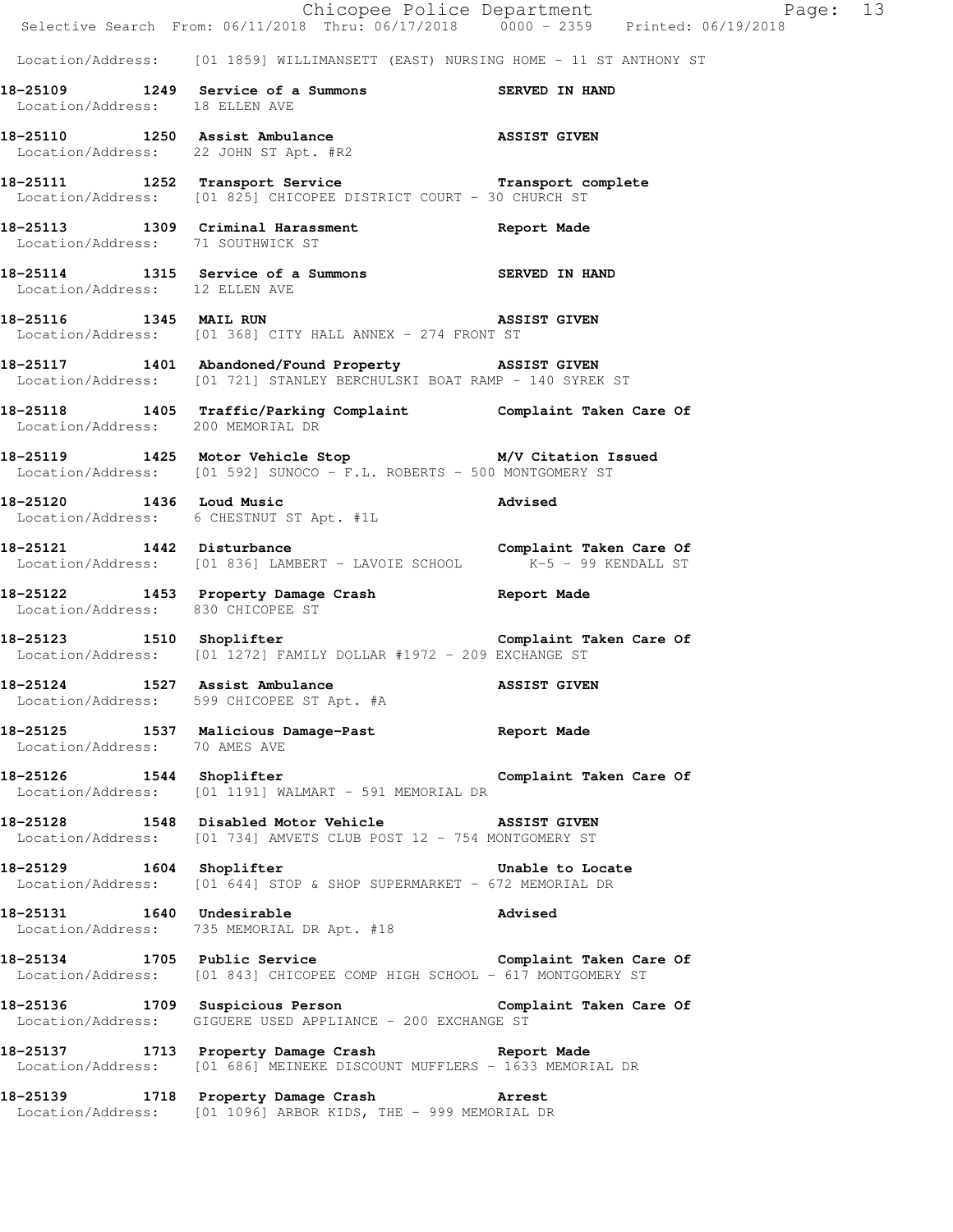|                                                                  |                                                                                                                                              | Chicopee Police Department<br>Selective Search From: 06/11/2018 Thru: 06/17/2018 0000 - 2359 Printed: 06/19/2018 |  |
|------------------------------------------------------------------|----------------------------------------------------------------------------------------------------------------------------------------------|------------------------------------------------------------------------------------------------------------------|--|
| Location/Address: 4 VOLPE DR                                     | 18-25140 1739 Traffic/Parking Complaint Complaint Taken Care Of                                                                              |                                                                                                                  |  |
|                                                                  | 18-25142 1811 Trespasser <b>1811</b> Trespasser<br>Location/Address: [01 1102] CANTERBURY ARMS CHICOPEE HOUSING - 165 EAST MAIN ST Apt. #513 |                                                                                                                  |  |
|                                                                  | 18-25144 1813 Missing Person Unable to Locate<br>Location/Address: 80 COCHRAN ST Apt. #CHASE                                                 |                                                                                                                  |  |
| Location/Address: DEPOT ST                                       | 18-25143 1814 Property Damage Crash Report Made                                                                                              |                                                                                                                  |  |
|                                                                  | 18-25145 1817 Property Damage Crash Report Made<br>Location/Address: OFF RAMP 391 - CENTER ST                                                |                                                                                                                  |  |
|                                                                  | 18-25146 1817 Suspicious Person based on the Unable to Locate<br>Location/Address: [01 2040] ARBORS KIDS AT CHICOPEE - 999 MEMORIAL DR       |                                                                                                                  |  |
| Location/Address: 77 ELM ST                                      | 18-25147 1837 Loud Music                                                                                                                     | Unfounded                                                                                                        |  |
|                                                                  | <br> 18-25148 1851 Disturbance <b>1851 Advised</b><br>Location/Address: [01 1191] WALMART - 591 MEMORIAL DR                                  |                                                                                                                  |  |
|                                                                  | 18-25149 1854 Check The Well Being Cofficer Canceled<br>Location/Address: [01 1600] 733 BAR & GRILL - 733 CHICOPEE ST                        |                                                                                                                  |  |
|                                                                  | 18-25150 1903 Check The Well Being 38SIST GIVEN<br>Location/Address: [01 1938] SOLDIER ON - VETERAN HOME - 40 MEADOW ST                      |                                                                                                                  |  |
|                                                                  | 18-25152 1941 Transport Service 1988 Complaint Taken Care Of<br>Location/Address: [01 1494] CVS - 235 CENTER ST                              |                                                                                                                  |  |
|                                                                  | 18-25154 2011 Service of a Summons SERVED IN HAND<br>Location/Address: [01 685] FRONTREA GRILL - 1625 MEMORIAL DR                            |                                                                                                                  |  |
| 18-25155 2030 Sudden Death<br>Location/Address: 70 NEW YORK AVE  |                                                                                                                                              | Report Made                                                                                                      |  |
|                                                                  | 18-25156 2042 Prisoner Lunch Complaint Taken Care Of<br>Location/Address: [01 413] FALLS PIZZA - 103 MAIN ST                                 |                                                                                                                  |  |
| 18-25157 2048 Public Service<br>Location/Address: 29 CHARTIER DR |                                                                                                                                              | Report Made                                                                                                      |  |
|                                                                  | 18-25160 2124 Personal Injury Crash<br>Location/Address: BY ON RAMP - CENTER ST                                                              | Report Made                                                                                                      |  |
| Location/Address: 22 JANINE ST                                   | 18-25161 2129 Suspicious Person                                                                                                              | Advised                                                                                                          |  |
|                                                                  | 18-25162 2207 Assist Fire<br>Location/Address: 15 FRANKLIN ST Apt. #2R                                                                       | <b>ASSIST GIVEN</b>                                                                                              |  |
|                                                                  | 18-25163 2209 Suspicious Person<br>Location/Address: 74 RIVERVIEW TER Apt. #B                                                                | Advised                                                                                                          |  |
| Location/Address: 93 PARADISE ST                                 | 18-25164 2211 Assist Ambulance ASSIST GIVEN                                                                                                  |                                                                                                                  |  |
|                                                                  | 18-25166 2237 Assist Ambulance ASSIST GIVEN<br>Location/Address: [01 860] MASON MANOR APTS. - 265 NEW LUDLOW RD Apt. #G2                     |                                                                                                                  |  |
|                                                                  | 18-25167 		 2247 Larceny Complaint Past 		 Report Made<br>Location/Address: [01 1813] BUFFALO WILD WINGS - 480 MEMORIAL DR                   |                                                                                                                  |  |
| 18-25170 2300 Suspicious M/V<br>Location/Address: 32 NEWELL ST   |                                                                                                                                              | Unable to Locate                                                                                                 |  |
|                                                                  | 18-25169 2303 PRIVATE TOW/REPO Complaint Taken Care Of Location/Address: [01 378] GOODWILL STORE - 355 FRONT ST                              |                                                                                                                  |  |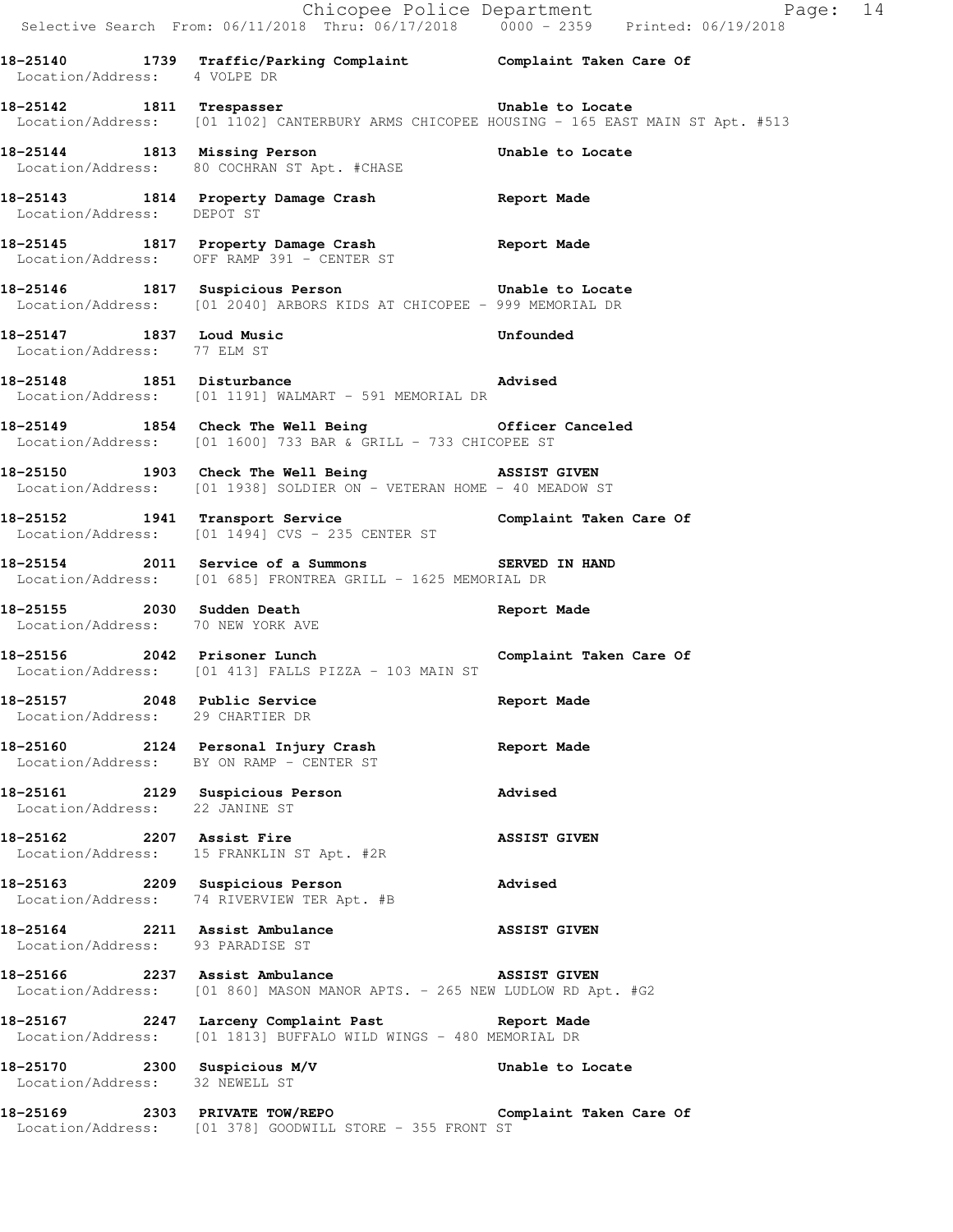**18-25171 2312 PRIVATE TOW/REPO Complaint Taken Care Of**  Location/Address: 16 WESTERN DR

## **For Date: 06/14/2018 - Thursday**

**18-25178 0036 Assist Ambulance ASSIST GIVEN**  Location/Address: [01 1974] JOHN FINN - 46 COLUMBA ST Apt. #5D

**18-25181 0039 Traffic/Parking Complaint Unfounded**  Location/Address: [01 1100] BURY APARTMENTS CHICOPEE HOUSING - 335 EAST MAIN ST

**18-25197 0114 Motor Vehicle Stop Advised**  Location/Address: [01 1266] ALS DINER - 14 YELLE ST

**18-25198 0124 Check The Well Being Complaint Taken Care Of**  Location/Address: [01 1191] WALMART - 591 MEMORIAL DR

**18-25206 0155 Motor Vehicle Stop Advised**  Location/Address: [01 670] CUMBERLAND FARMS - 1061 MEMORIAL DR

**18-25209 0218 Assist Ambulance Report Made**  Location/Address: [01 276] SUNOCO A PLUS MINI MART - 1031 CHICOPEE ST

**18-25214 0251 Undesirable Unable to Locate**  Location/Address: 133 COLLEGE ST

**18-25217 0302 Assist Ambulance ASSIST GIVEN**  Location/Address: 51 BILLINGS ST

**18-25225 0352 Disturbance Complaint Taken Care Of**  Location/Address: [01 444] WESTOVER TRAILER PARK - 1246 GRANBY RD Apt. #T-63

**18-25232 0520 Assault & Battery Complaint Report Made**  Location/Address: 33 PIPIT DR

**18-25233 0524 Motor Vehicle Stop M/V Citation Issued**  Location/Address: [01 637] FRIENDLYS ICE CREAM CORP - 529 MEMORIAL DR

**18-25234 0550 Motor Vehicle Stop M/V Citation Issued**  Location/Address: 97 BROADWAY @ 3 EAST ST

**18-25245 0551 Traffic Assignment Complaint Taken Care Of**  Location/Address: STONINA DR

**18-25237 0553 Motor Vehicle Stop M/V Citation Issued**  Location/Address: [01 938] HOME DEPOT - 655 MEMORIAL DR

**18-25238 0557 Motor Vehicle Stop M/V Citation Issued**  Location/Address: 902 CHICOPEE ST

**18-25239 0609 Property Damage Crash Complaint Taken Care Of**  Location/Address: PADGETTE ST

**18-25241 0612 Suspicious Person Complaint Taken Care Of**  Location/Address: [01 53] RIVERBEND MEDICAL GROUP - 444 MONTGOMERY ST

**18-25240 0616 Motor Vehicle Stop M/V Citation Issued**  Location/Address: [01 1197] BRIDAL CORNER - 720 MEMORIAL DR

**18-25242 0627 Traffic Assignment Advised**  Location/Address: CHICOPEE ST

**18-25243 0628 Traffic Assignment Complaint Taken Care Of**  Location/Address: GRANBY RD **18-25244 0629 Traffic Assignment Complaint Taken Care Of**  Location/Address: MEMORIAL DR

**18-25246 0632 Traffic Assignment No Report Necessary**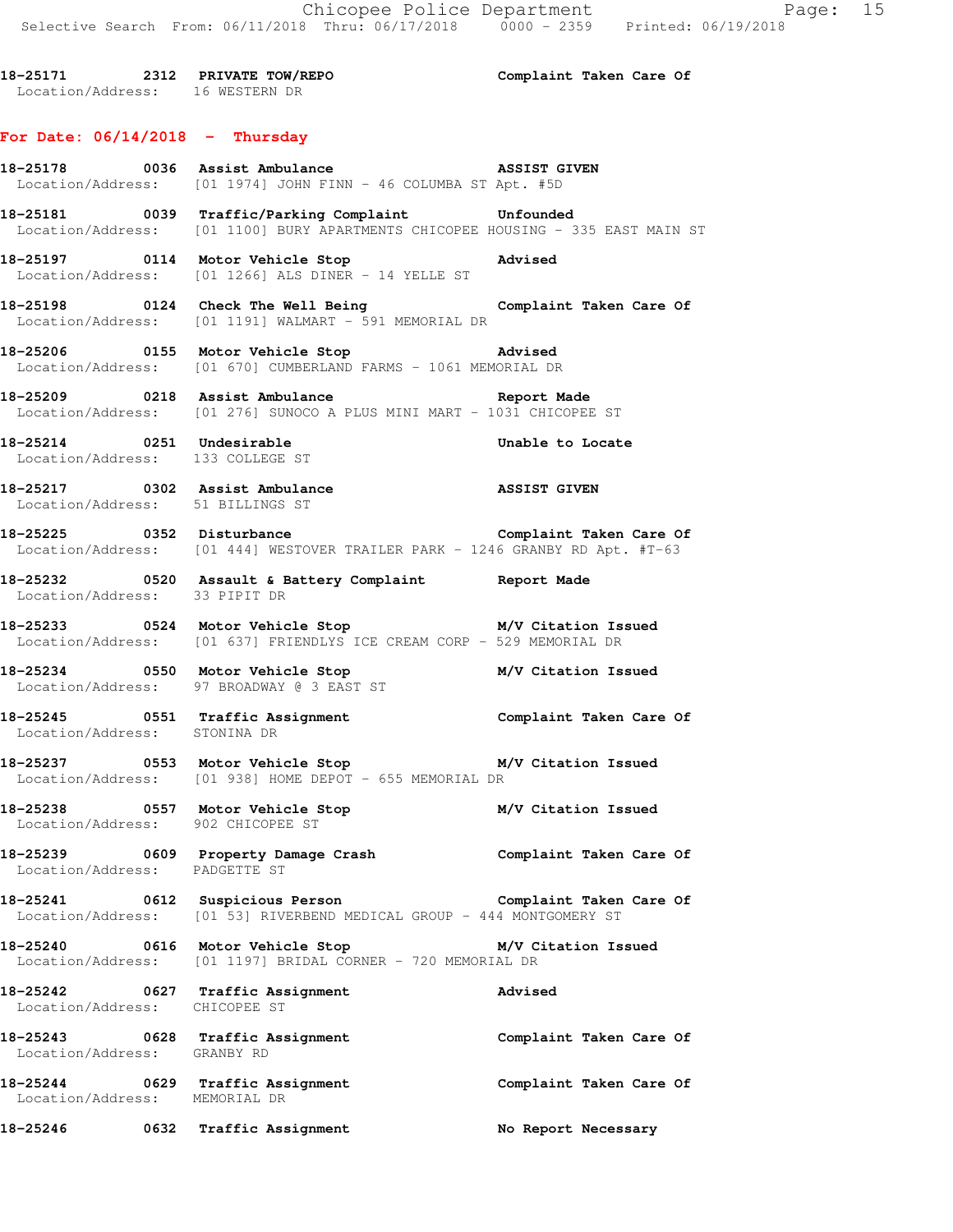|                                      |                                                                                                                                   | Chicopee Police Department<br>Selective Search From: 06/11/2018 Thru: 06/17/2018 0000 - 2359 Printed: 06/19/2018 |  |
|--------------------------------------|-----------------------------------------------------------------------------------------------------------------------------------|------------------------------------------------------------------------------------------------------------------|--|
|                                      | Location/Address: [01 1] MCCELLENDS GARDENS - 123 ACADEMY ST                                                                      |                                                                                                                  |  |
| Location/Address: FULLER RD          | 18-25247 0640 Traffic Assignment Complaint Taken Care Of                                                                          |                                                                                                                  |  |
|                                      | 18-25248 0709 Public Service 3ERVED IN HAND<br>Location/Address: [01 825] CHICOPEE DISTRICT COURT - 30 CHURCH ST                  |                                                                                                                  |  |
|                                      | 18-25249 0745 Property Damage Crash Report Made<br>Location/Address: BROADWAY @ THEODORE ST                                       |                                                                                                                  |  |
| Location/Address: 32 CHARBONNEAU TER | 18-25251 0802 Keep The Peace-Others 5 Unable to Locate                                                                            |                                                                                                                  |  |
|                                      | 18-25252 0812 Motor Vehicle Stop M/V Citation Issued<br>Location/Address: 805 MEMORIAL DR @ 1537 WESTOVER RD                      |                                                                                                                  |  |
|                                      | 18-25253 0816 Transport Service Transport Transport complete<br>Location/Address: [01 825] CHICOPEE DISTRICT COURT - 30 CHURCH ST |                                                                                                                  |  |
|                                      | 18-25254 0824 Traffic/Parking Complaint Complaint Taken Care Of<br>Location/Address: [01 670] CUMBERLAND FARMS - 1061 MEMORIAL DR |                                                                                                                  |  |
|                                      | 18-25255 0825 Motor Vehicle Stop M/V Citation Issued<br>Location/Address: 805 MEMORIAL DR @ 1537 WESTOVER RD                      |                                                                                                                  |  |
|                                      | 18-25257 0844 Motor Vehicle Stop M/V Citation Issued<br>Location/Address: 805 MEMORIAL DR @ 1537 WESTOVER RD                      |                                                                                                                  |  |
|                                      | 18-25259 0855 Motor Vehicle Stop M/V Citation Issued<br>Location/Address: 1865 MEMORIAL DR @ 17 BRITTON ST                        |                                                                                                                  |  |
|                                      | 18-25261 0902 Assist Ambulance ASSIST GIVEN<br>Location/Address: [01 2050] FAMILY DOLLAR - 251 MEADOW ST                          |                                                                                                                  |  |
|                                      | 18-25262 0913 Motor Vehicle Stop M/V Citation Issued<br>Location/Address: 1621 MEMORIAL DR @ 549 JAMES ST                         |                                                                                                                  |  |
| Location/Address: 16 VICTORIA PARK   | 18-25266 0935 Warrant Service b Unable to Locate                                                                                  |                                                                                                                  |  |
|                                      | 18-25267 0939 Motor Vehicle Stop M/V Citation Issued<br>Location/Address: 1360 MEMORIAL DR @ 27 STREIBER DR                       |                                                                                                                  |  |
| Location/Address: 78 DEBRA DR        | 18-25268 		 0942 Public Service 		 Complaint Taken Care Of                                                                        |                                                                                                                  |  |
|                                      | 18-25270 0953 Motor Vehicle Stop M/V Citation Issued<br>Location/Address: 1041 MEMORIAL DR @ 591 PENDLETON AVE                    |                                                                                                                  |  |
|                                      | 18-25271 0956 Service of a Summons SERVED IN HAND<br>Location/Address: 53 CABOT ST Apt. #3B                                       |                                                                                                                  |  |
|                                      | 18-25302 1000 Stolen M/V L/P Report 10-25302<br>Location/Address: [01 1087] HUYNH RENTAL PROPERTY - 736 CHICOPEE ST               |                                                                                                                  |  |
| Location/Address: 688 PROSPECT ST    | 18-25273 1003 Warrant Service 2008 Arrest                                                                                         |                                                                                                                  |  |
| Location/Address: ASINOF AVE         | 18-25274 1007 Larceny Complaint Past 0fficer Canceled                                                                             |                                                                                                                  |  |
|                                      | 18-25276 1009 Motor Vehicle Stop M/V Citation Issued<br>Location/Address: 840 MEMORIAL DR @ 1483 GRANBY RD                        |                                                                                                                  |  |
| Location/Address: CHICOPEE ST        | 18-25277 1011 Stolen M/V L/P Report Officer Canceled                                                                              |                                                                                                                  |  |
|                                      | 18-25296 1020 Stolen M/V L/P Report 18-25296<br>Location/Address: [01 146] MCKINLEY HOUSE APARTMENTS - 38 ASINOF AVE              |                                                                                                                  |  |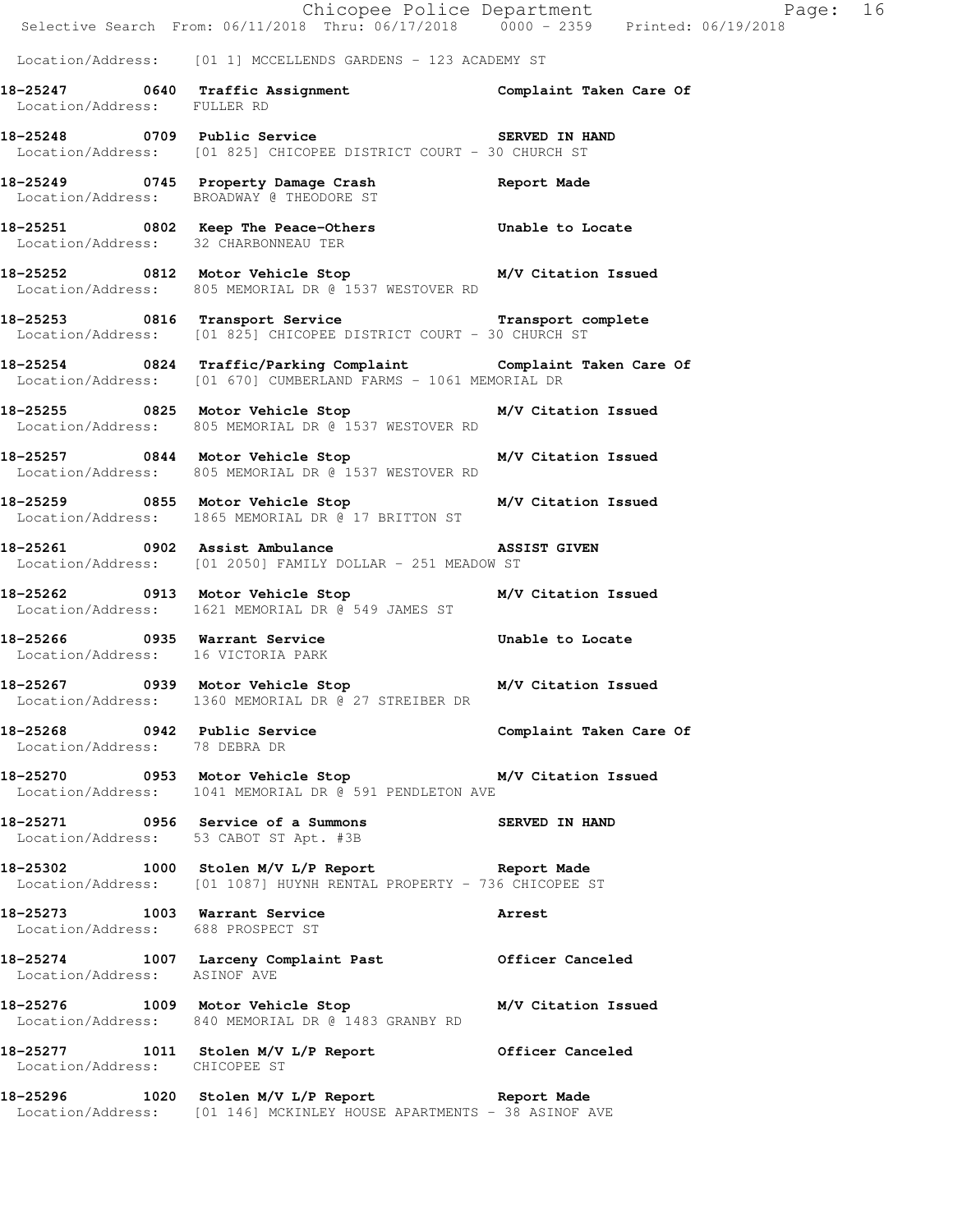|                                   |                                                                                                                          | Chicopee Police Department<br>Selective Search From: 06/11/2018 Thru: 06/17/2018 0000 - 2359 Printed: 06/19/2018 |
|-----------------------------------|--------------------------------------------------------------------------------------------------------------------------|------------------------------------------------------------------------------------------------------------------|
|                                   | 18-25279 1021 Motor Vehicle Stop M/V Citation Issued<br>Location/Address: 840 MEMORIAL DR @ 1483 GRANBY RD               |                                                                                                                  |
|                                   | 18-25280 1025 Property Damage Crash 6fficer Canceled<br>Location/Address: [01 639] BANK OF AMERICA - 638 MEMORIAL DR     |                                                                                                                  |
|                                   | 18-25282 1036 Motor Vehicle Stop M/V Citation Issued<br>Location/Address: 840 MEMORIAL DR @ 1483 GRANBY RD               |                                                                                                                  |
|                                   | 18-25284 1038 Public Service Complaint Taken Care Of<br>Location/Address: [01 1800] METRO PCS - 203 EXCHANGE ST          |                                                                                                                  |
|                                   | 18-25283 1039 Sudden Death Neport Made<br>Location/Address: [01 1938] SOLDIER ON - VETERAN HOME - 40 MEADOW ST Apt. #209 |                                                                                                                  |
|                                   | 18-25285 1040 Warrant Service<br>Location/Address: 1340 MEMORIAL DR Apt. #1A                                             | Officer Canceled                                                                                                 |
|                                   | 18-25286 1042 Warrant Service<br>Location/Address: 1340 MEMORIAL DR Apt. #1A                                             | Unable to Locate                                                                                                 |
|                                   | 18-25287 1044 Service of a Summons NOT SERVED<br>Location/Address: 12 CHAPMAN ST Apt. #B6                                |                                                                                                                  |
|                                   | 18-25288 1053 Motor Vehicle Stop M/V Citation Issued<br>Location/Address: 840 MEMORIAL DR @ 1483 GRANBY RD               |                                                                                                                  |
| Location/Address: 70 LARCHMONT ST | 18-25289 1057 Public Service                                                                                             | Report Made                                                                                                      |
|                                   | 18-25291 1106 Motor Vehicle Stop M/V Citation Issued<br>Location/Address: 840 MEMORIAL DR @ 1483 GRANBY RD               |                                                                                                                  |
| Location/Address: 69 GRAPE ST     | 18-25292 1107 Trespasser                                                                                                 | Arrest                                                                                                           |
| Location/Address: 17 BEMIS ST     | 18-25293 1111 Warrant Service 2012 18-25293                                                                              |                                                                                                                  |
|                                   | 18-25294 1124 Motor Vehicle Stop M/V Citation Issued<br>Location/Address: 805 MEMORIAL DR @ 1537 WESTOVER RD             |                                                                                                                  |
| Location/Address: 63 SLATE RD     | 18-25295 1127 Service of a Summons                                                                                       | SERVED IN HAND                                                                                                   |
| Location/Address: 30 GRATTAN ST   | 18-25297 1202 Property Damage Crash Movised                                                                              |                                                                                                                  |
| Location/Address: 44 ANSON ST     | 18-25299 1215 Traffic/Parking Complaint Report Made                                                                      |                                                                                                                  |
| Location/Address: 59 WILMONT ST   | 18-25298 1217 Stolen M/V L/P Report 18 Report Made                                                                       |                                                                                                                  |
|                                   | 18-25300 1231 Motor Vehicle Stop M/V Citation Issued<br>Location/Address: 840 MEMORIAL DR @ 1483 GRANBY RD               |                                                                                                                  |
|                                   | 18-25301 1236 Suspicious Person Madvised<br>Location/Address: [01 1191] WALMART - 591 MEMORIAL DR                        |                                                                                                                  |
|                                   | 18-25304 1250 Motor Vehicle Stop<br>Location/Address: 1621 MEMORIAL DR @ 549 JAMES ST                                    | M/V Citation Issued                                                                                              |
| Location/Address: 963 BURNETT RD  | 18-25311 1253 Investigation/DB Report Made                                                                               |                                                                                                                  |
|                                   | 18-25305 1300 Motor Vehicle Stop M/V Citation Issued<br>Location/Address: 1621 MEMORIAL DR @ 549 JAMES ST                |                                                                                                                  |
|                                   | 18-25306 1310 Motor Vehicle Stop M/V Citation Issued<br>Location/Address: 1621 MEMORIAL DR @ 549 JAMES ST                |                                                                                                                  |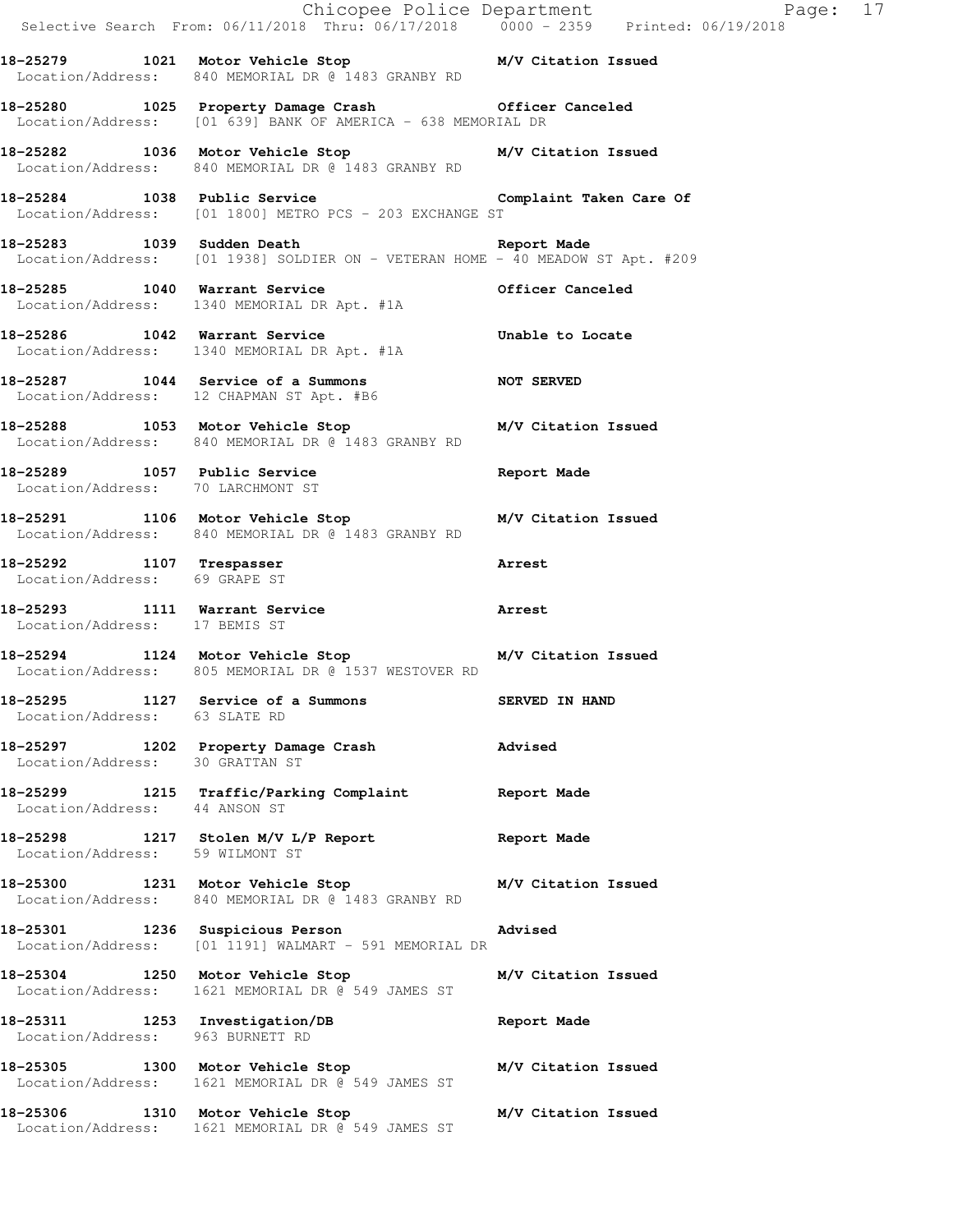**18-25310 1340 Motor Vehicle Stop M/V Citation Issued**  Location/Address: 1621 MEMORIAL DR @ 549 JAMES ST

**18-25312 1346 Suspicious Person Complaint Taken Care Of**  Location/Address: 26 QUAIL DR

**18-25313 1351 Motor Vehicle Stop M/V Citation Issued**  Location/Address: 1360 MEMORIAL DR @ 27 STREIBER DR

**18-25315 1406 Traffic/Parking Complaint ASSIST GIVEN**  Location/Address: 395 BURNETT RD @ 200 NEW LOMBARD RD

**18-25316 1413 Motor Vehicle Stop M/V Citation Issued**  Location/Address: 1360 MEMORIAL DR @ 27 STREIBER DR

**18-25317 1421 Motor Vehicle Stop M/V Citation Issued**  Location/Address: 1041 MEMORIAL DR @ 591 PENDLETON AVE

**18-25318 1438 Motor Vehicle Stop M/V Citation Issued**  Location/Address: 805 MEMORIAL DR @ 1537 WESTOVER RD

**18-25319 1439 Disturbance Report Made**  Location/Address: 41 BRIERE DR

**18-25320 1447 Motor Vehicle Stop M/V Citation Issued**  Location/Address: 805 MEMORIAL DR @ 1537 WESTOVER RD

**18-25321 1453 Traffic/Parking Complaint Complaint Taken Care Of**  Location/Address: MOREAU DR @ LITWIN LN

**18-25322 1455 Motor Vehicle Stop M/V Citation Issued**  Location/Address: 1041 MEMORIAL DR @ 591 PENDLETON AVE

**18-25323 1458 Stolen M/V L/P Report ASSIST GIVEN**  Location/Address: 20 PARK ST

**18-25324 1534 Property Damage Crash Report Made**  Location/Address: PROSPECT ST @ N CHICOPEE ST

**18-25325 1544 Abandoned/Found Property Report Made**  Location/Address: 295 JAMES ST

**18-25326 1600 Suspicious Person Unable to Locate**  Location/Address: 100 WHITTLESEY AVE

**18-25327 1601 Public Service Complaint Taken Care Of**  Location/Address: [03] EASTERN STATES EXPO - MEMORIAL AVE

**18-25330 1624 Car Wash Complaint Taken Care Of**  Location/Address: [01 448] SOFT TOUCH AUTO WASH - 1469 GRANBY RD

**18-25331 1627 Check The Well Being Unable to Locate**  Location/Address: 500 SHERIDAN ST

**18-25334 1636 Traffic/Parking Complaint Appears Secure After Che**  Location/Address: POST RD @ MOREAU DR

**18-25335 1641 Property Damage Crash Report Made**  Location/Address: [01 284] MONEY STOP - 1098 CHICOPEE ST

**18-25336 1642 Traffic/Parking Complaint Complaint Taken Care Of**  Location/Address: GILMORE ST @ NONOTUCK AVE

**18-25337 1653 Larceny Complaint Past Report Made**  Location/Address: 129 DEJORDY LN

**18-25339 1659 Motor Vehicle Stop Advised**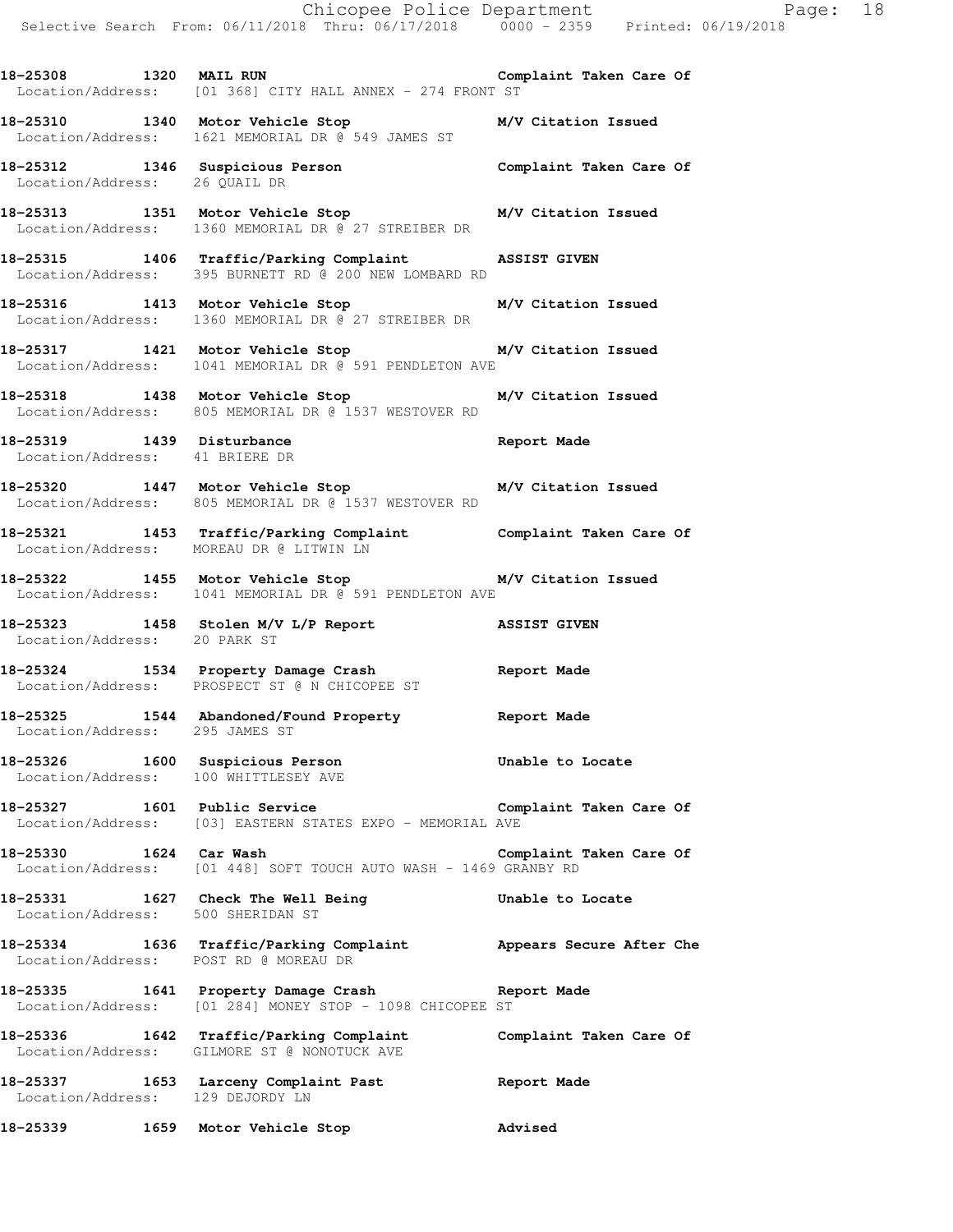|                                                            | Chicopee Police Department<br>Selective Search From: 06/11/2018 Thru: 06/17/2018 0000 - 2359 Printed: 06/19/2018                         | Page: 19         |
|------------------------------------------------------------|------------------------------------------------------------------------------------------------------------------------------------------|------------------|
|                                                            | Location/Address: 351 GRANBY RD @ 13 CARTER DR                                                                                           |                  |
| Location/Address: 116 WHEATLAND AVE                        | 18-25340 1723 Property Damage Crash Complaint Taken Care Of                                                                              |                  |
|                                                            | 18-25342 1756 Public Service Complaint Taken Care Of<br>Location/Address: [01 832] BELLAMY MIDDLE SCHOOL, EDWARD 6-8 - 314 PENDLETON AVE |                  |
| 18-25344 1800 Undesirable<br>Location/Address: 7 ORIOLE DR |                                                                                                                                          | Unable to Locate |
| Location/Address: 126 JOY ST                               | 18-25346 1810 Check The Well Being 30 Marised                                                                                            |                  |
| Location/Address: 47 DAVENPORT ST                          | 18-25348 1831 Motor Vehicle Stop M/V Citation Issued                                                                                     |                  |
|                                                            | 18-25349 1831 Service of a Summons MOT SERVED<br>Location/Address: 44 SHEPHERD ST                                                        |                  |
|                                                            | 18-25351 1839 Property Damage Crash Movised<br>Location/Address: [01 287] TEDDY BEAR POOLS & SPAS - 41 EAST ST                           |                  |
| Location/Address: 179 ROYAL ST                             | 18-25352 1844 Assist Ambulance ASSIST GIVEN                                                                                              |                  |
| Location/Address: 24 CALL ST                               | 18-25353 1851 Investigation/DB Report Made                                                                                               |                  |
|                                                            | 18-25355 1853 Assist Other Police Department Advised<br>Location/Address: 204 SPRINGFIELD ST Apt. #D                                     |                  |
|                                                            | 18-25354 1856 Assist Ambulance ASSIST GIVEN<br>Location/Address: [01 305] CUMBERLAND FARMS - 37 MONTCALM ST                              |                  |
|                                                            | 18-25356 1859 Property Damage Crash<br>Location/Address: [01 574] PRIDE - 27 MONTGOMERY ST                                               | Report Made      |
| Location/Address: 41 REED AVE                              | 18-25357 1912 Assist Other Police Department Arrest                                                                                      |                  |
| Location/Address: 645 JAMES ST                             | 18-25358 1917 Larceny Complaint Past Complaint Taken Care Of                                                                             |                  |
|                                                            | 18-25361 1942 Check The Well Being The Unable to Locate<br>Location/Address: [01 337] WHITE EAGLE LIQUORS - 620 FULLER RD                |                  |
|                                                            | 18-25363 2027 Check The Well Being Unable to Locate<br>Location/Address: 162 CRESCENT DR                                                 |                  |
|                                                            | 18-25364 2032 Juvenile Complaint<br>Location/Address: [01 856] NASH FIELD PARK - 90 CALL ST                                              | Unable to Locate |
| Location/Address: 224 WILDERMERE ST                        | 18-25366 2104 Neighbor/Landlord Dispute                                                                                                  | Advised          |
|                                                            | 18-25365 2105 Animal Complaint<br>Location/Address: 30 CENTER ST Apt. #18                                                                | Advised          |
|                                                            | 18-25367 2110 Neighbor/Landlord Dispute Advised<br>Location/Address: [01 39] MAC ARTHUR TERRACE APARTMENTS - 70 BROADWAY Apt. #202       |                  |
|                                                            | 18-25370 2125 Disturbance<br>Location/Address: TOURTELOTTE AVE @ LUCRETIA AVE                                                            | Unfounded        |
| Location/Address: CHICOPEE ST                              | 18-25374 2138 Assault & Battery Complaint Unable to Locate                                                                               |                  |
|                                                            | 18-25376 2143 Property Damage Crash No Report Necessary<br>Location/Address: [01 592] SUNOCO - F.L. ROBERTS - 500 MONTGOMERY ST          |                  |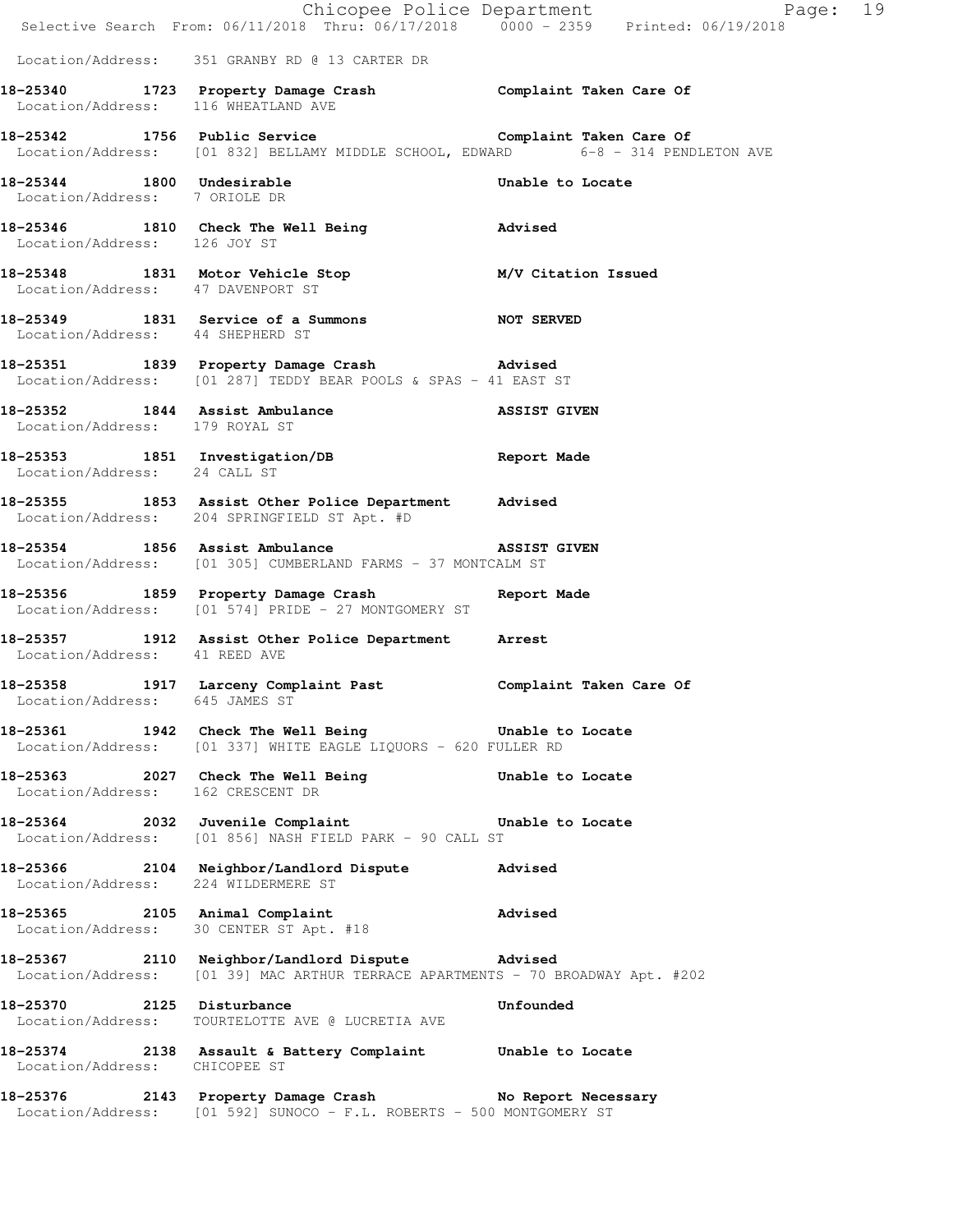|                                                                   | E Chicopee Police Department<br>Selective Search From: 06/11/2018 Thru: 06/17/2018 0000 - 2359 Printed: 06/19/2018                                                                            | Page: 20                |  |
|-------------------------------------------------------------------|-----------------------------------------------------------------------------------------------------------------------------------------------------------------------------------------------|-------------------------|--|
|                                                                   | 18-25375 2144 Assist Ambulance ASSIST GIVEN<br>Location/Address: 16 AMERICA ST Apt. #2                                                                                                        |                         |  |
| Location/Address: 288 FRONT ST                                    | 18-25382 2254 Malicious Damage-Past 2rrest                                                                                                                                                    |                         |  |
|                                                                   | 18-25383 2348 Public Service Complaint Taken Care Of<br>Location/Address: [01 43] BLUE ROOM CAFE - 139 BROADWAY                                                                               |                         |  |
| For Date: $06/15/2018$ - Friday                                   |                                                                                                                                                                                               |                         |  |
|                                                                   | 18-25385 0021 Suspicious Person Movised<br>Location/Address: [01 2050] FAMILY DOLLAR - 251 MEADOW ST                                                                                          |                         |  |
|                                                                   | 18-25393 0032 Check The Well Being Unfounded<br>Location/Address: [01 43] BLUE ROOM CAFE - 139 BROADWAY                                                                                       |                         |  |
|                                                                   | 18-25392 0033 Check The Well Being Transport complete<br>Location/Address: [01 43] BLUE ROOM CAFE - 139 BROADWAY                                                                              |                         |  |
|                                                                   | 18-25394 0036 Motor Vehicle Stop<br>Location/Address: CHICOPEE ST @ ALDEN ST                                                                                                                  | Advised                 |  |
|                                                                   | 18-25426 		 0259 Motor Vehicle Stop 		 M/V Citation Issued<br>Location/Address: CHICOPEE ST @ HOPE ST                                                                                         |                         |  |
|                                                                   | 18-25436   0333   Suspicious M/V   Complaint Taken Care Of<br>Location/Address: 31 BEAUREGARD TER                                                                                             |                         |  |
| Location/Address: 123 STATE ST                                    | 18-25444 0512 PRIVATE TOW/REPO Complaint Taken Care Of                                                                                                                                        |                         |  |
|                                                                   | -<br>18-25447 18-25447 0517 Disturbance 1980 1991 18-25447 Complaint Taken Care Of<br>Location/Address: [01 90] CHICOPEE COUNTRY CLUB MAINT. BUILDING - 1290 BURNETT RD                       |                         |  |
|                                                                   | 18-25448 0526 Motor Vehicle Stop M/V Citation Issued<br>Location/Address: [01 590] BRUNELLES FUNERAL HOME - 811 CHICOPEE ST                                                                   |                         |  |
| 18-25451 0546 Motor Vehicle Stop                                  | <b>External State State State State State State State State State State State State State State State State State</b><br>Location/Address: [01 269] JENROSE WINES & LIQUORS - 945 CHICOPEE ST |                         |  |
| 18-25456                                                          | 0606 Disabled Motor Vehicle<br>Location/Address: 1161 GRANBY RD @ 540 MONTGOMERY ST                                                                                                           | Complaint Taken Care Of |  |
|                                                                   | 18-25457 0629 Motor Vehicle Stop<br>Location/Address: 365 MEMORIAL DR @ 30 FULLER RD                                                                                                          | Advised                 |  |
| 18-25458 0630 Traffic Assignment<br>Location/Address: FRONT ST    |                                                                                                                                                                                               | Advised                 |  |
| 18-25459 0632 Traffic Assignment<br>Location/Address: JAMES ST    |                                                                                                                                                                                               | Complaint Taken Care Of |  |
| 18-25460 0633 Traffic Assignment<br>Location/Address: MEMORIAL DR |                                                                                                                                                                                               | Complaint Taken Care Of |  |
| 18-25461 0635 Traffic Assignment<br>Location/Address: CHICOPEE ST |                                                                                                                                                                                               | Complaint Taken Care Of |  |
| 18-25462 0644 Traffic Assignment<br>Location/Address: FULLER RD   |                                                                                                                                                                                               | Complaint Taken Care Of |  |
| Location/Address: ABBEY MEMORIAL DR                               | 18-25463 0648 Traffic Assignment                                                                                                                                                              | No Report Necessary     |  |
|                                                                   | 18-25464 0711 Public Service <b>18.18 Complaint Taken Care Of</b><br>Location/Address: [01 825] CHICOPEE DISTRICT COURT - 30 CHURCH ST                                                        |                         |  |
| 18–25465                                                          | 0809 Undesirable<br>Location/Address: [01 849] RIVERS PARK - 19 ALDEN ST                                                                                                                      | <b>Advised</b>          |  |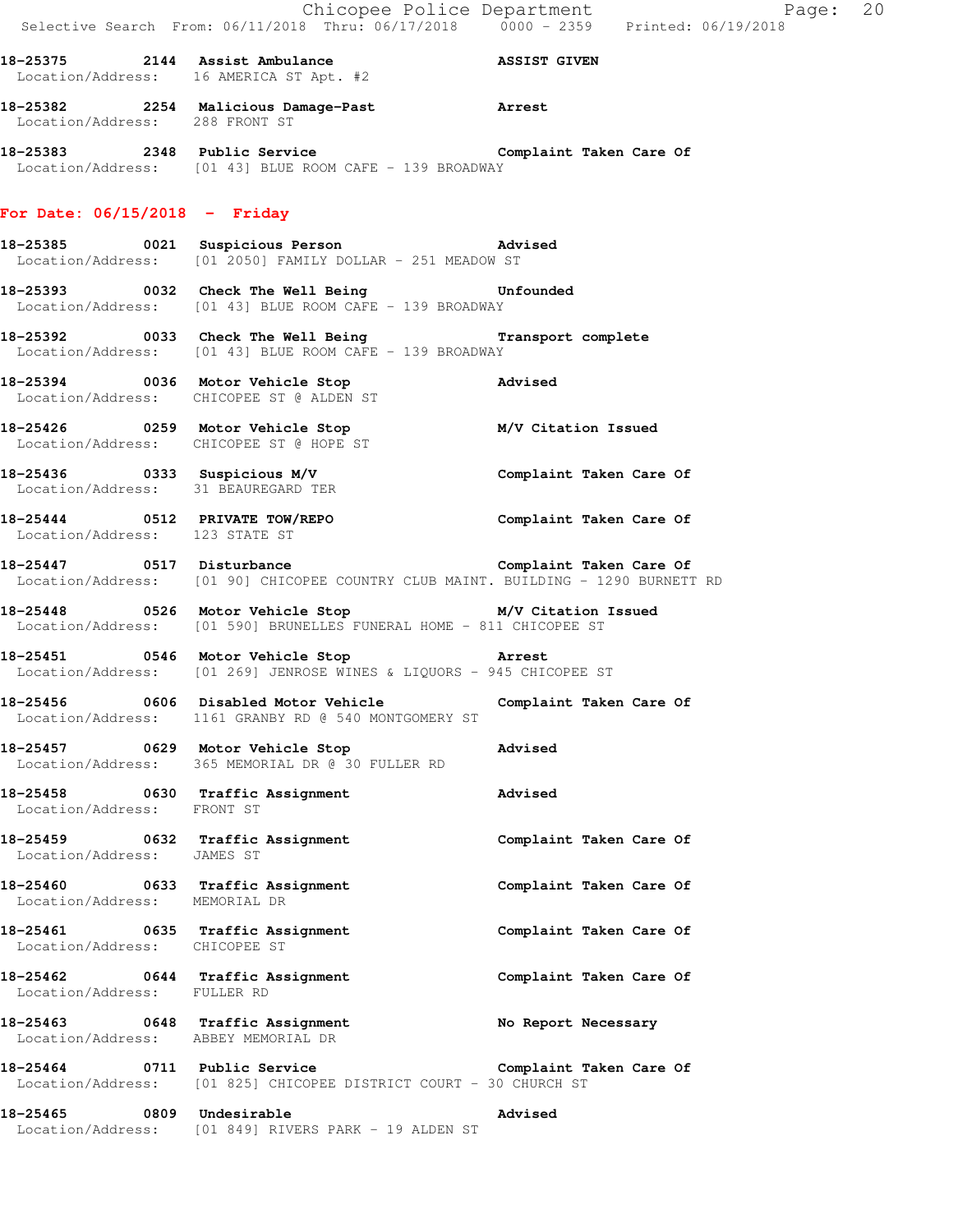**18-25466 0813 Transport Service Transport complete**  Location/Address: [01 825] CHICOPEE DISTRICT COURT - 30 CHURCH ST

**18-25467 0815 Traffic/Parking Complaint Complaint Taken Care Of**  Location/Address: [01 670] CUMBERLAND FARMS - 1061 MEMORIAL DR

**18-25468 0822 Property Damage Crash Report Made**  Location/Address: 783 GRATTAN ST

**18-25469 0827 Undesirable Complaint Taken Care Of**  Location/Address: 677 GRATTAN ST Apt. #1FL

**18-25473 0853 Malicious Damage-Past Unfounded**  Location/Address: 80 CHESTNUT ST Apt. #A

**18-25475 0932 Warrant Service Arrest**  Location/Address: [01 833] BOWIE SCHOOL, HERBERT V. K-5 - 80 DARE WAY

**18-25476 0944 Check The Well Being Unable to Locate**  Location/Address: THADDEUS ST

**18-25477 0949 Property Damage Crash Report Made**  Location/Address: [01 1419] IGLESIA JEHOVA SHALOM CHURCH - 138 EXCHANGE ST

**18-25481 1017 Malicious Damage-Past Advised**  Location/Address: 80 CHESTNUT ST Apt. #2FL

**18-25484 1026 Suspicious Person Arrest**  Location/Address: EAST MAIN ST

**18-25485 1041 Personal Injury Crash Report Made**  Location/Address: MONTGOMERY ST

**18-25486 1053 Property Damage Crash Report Made**  Location/Address: 216 ROLF AVE

**18-25487 1059 Service of a Summons NOT SERVED**  Location/Address: 262 CHICOPEE ST Apt. #1

**18-25488 1152 Animal Complaint Report Made**  Location/Address: 43 MARCELLE ST

**18-25489 1201 Suspicious Person Complaint Taken Care Of**  Location/Address: 17 LEONARD ST

**18-25490 1207 Traffic/Parking Complaint Report Made**  Location/Address: 38 PLANTE CIR

**18-25492 1250 Sudden Death Report Made**  Location/Address: 139 APPLEWOOD DR

**18-25494 1255 Warrant Service Arrest**  Location/Address: TRU HILTON - 440 MEMORIAL DR

**18-25496 1324 Motor Vehicle Stop M/V Citation Issued**  Location/Address: 672 EAST MAIN ST

**18-25498 1340 Keep The Peace-Others Complaint Taken Care Of**  Location/Address: [01 839] STEFANIK SCHOOL, GENERAL. JOHN J. K-5 - 720 MEADOW ST

**18-25499 1350 MAIL RUN Complaint Taken Care Of**  Location/Address: [01 368] CITY HALL ANNEX - 274 FRONT ST

**18-25500 1356 Personal Injury Crash Report Made**  Location/Address: [01 188] PRIDE SERVICE STATION - 167 CHICOPEE ST

**18-25502 1439 Public Service Report Made**  Location/Address: [01 1191] WALMART - 591 MEMORIAL DR

**18-25503 1455 Traffic/Parking Complaint Complaint Taken Care Of**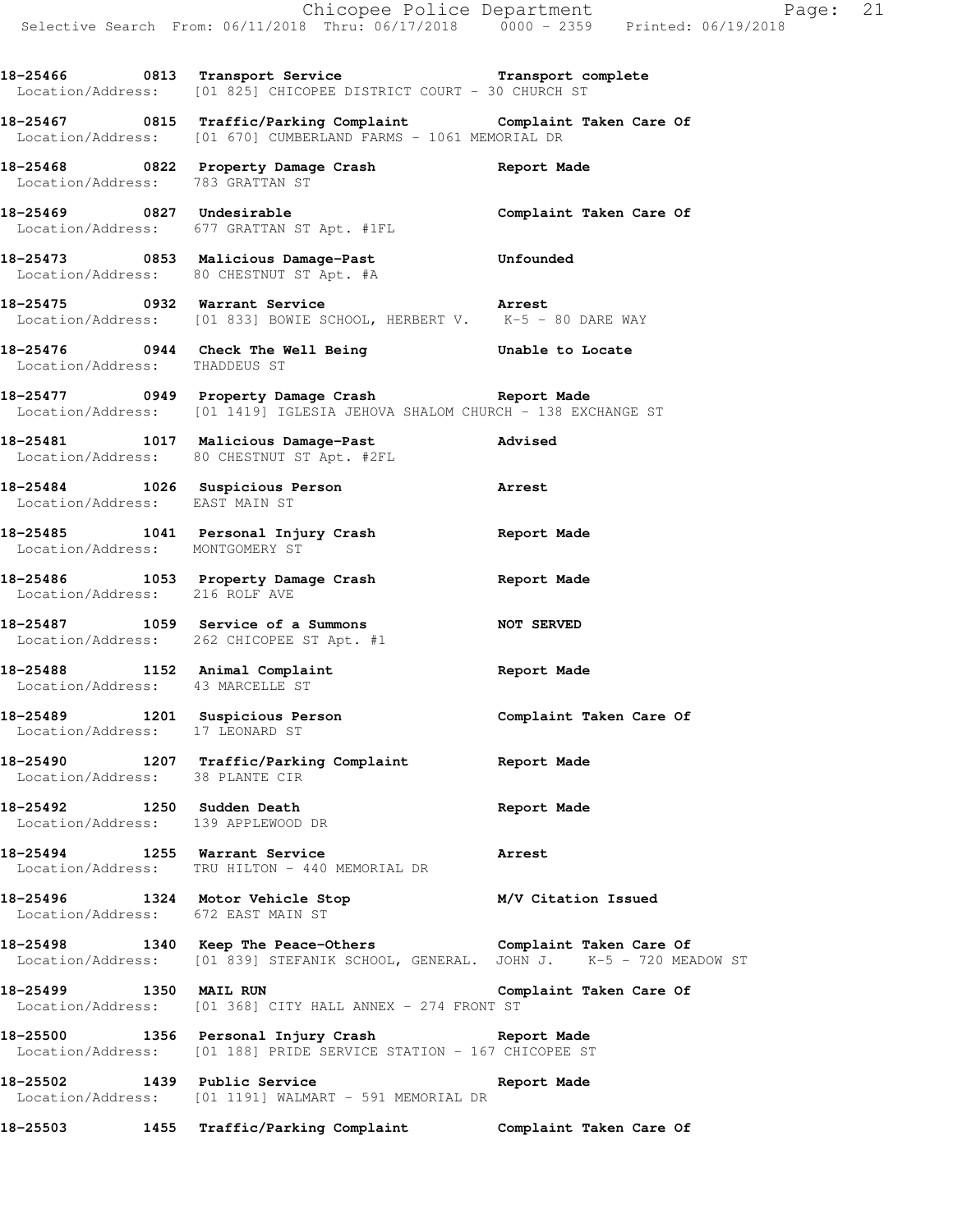|                                                                  | Selective Search From: 06/11/2018 Thru: 06/17/2018  0000 - 2359  Printed: 06/19/2018                                                                | Chicopee Police Department<br>Page: 22 |  |
|------------------------------------------------------------------|-----------------------------------------------------------------------------------------------------------------------------------------------------|----------------------------------------|--|
| Location/Address: OLKO CIR                                       |                                                                                                                                                     |                                        |  |
|                                                                  | 18-25504 1507 Suspicious Person<br>Location/Address: NEAR THE CANAL - GRAPE ST                                                                      | Advised                                |  |
| Location/Address: 32 CHARBONNEAU TER                             | 18-25505 1517 Public Service                                                                                                                        | Advised                                |  |
| 18-25506 1528 Assist Fire<br>Location/Address: 1822 WESTOVER RD  |                                                                                                                                                     | <b>ASSIST GIVEN</b>                    |  |
| Location/Address: FIRST AVE                                      | 18-25507 1535 Motor Vehicle Stop Complaint Taken Care Of                                                                                            |                                        |  |
|                                                                  | 18-25508 1554 Property Damage Crash Massisted other Agency<br>Location/Address: WILLAMANSETT BRIDGE - CHICOPEE ST                                   |                                        |  |
|                                                                  | 18-25509 1603 Car Wash <b>Complaint Taken Care Of</b><br>Location/Address: [01 448] SOFT TOUCH AUTO WASH - 1469 GRANBY RD                           |                                        |  |
| Location/Address: MOREAU DR @ LITWIN LN                          | 18-25510 1624 Traffic/Parking Complaint                                                                                                             | Appears Secure After Che               |  |
|                                                                  | 18-25511 1627 Animal Complaint<br>Location/Address: 563 SPRINGFIELD ST Apt. #1FL                                                                    | Advised                                |  |
| Location/Address: 9 OTIS ST                                      | 18-25512 1635 Harassing Phone Calls               Complaint Taken Care Of                                                                           |                                        |  |
|                                                                  | 18-25513 1638 Car Wash Complaint Taken Care Of<br>Location/Address: [01 448] SOFT TOUCH AUTO WASH - 1469 GRANBY RD                                  |                                        |  |
| Location/Address: 245 EAST MAIN ST                               | 18-25516 1705 Traffic/Parking Complaint Advised                                                                                                     |                                        |  |
|                                                                  | 18-25517 1739 Assist Ambulance <b>1888 ASSIST</b> GIVEN<br>Location/Address: [01 1974] JOHN FINN - 46 COLUMBA ST Apt. #1                            |                                        |  |
| 18-25519 1756 Assist Ambulance<br>Location/Address: 40 BUNKER LN |                                                                                                                                                     | <b>ASSIST GIVEN</b>                    |  |
| Location/Address: 96 DEBRA DR Apt. #1B                           | 18-25521 1758 Larceny Complaint Past Neport Made                                                                                                    |                                        |  |
|                                                                  | 18-25522 1803 Juvenile Complaint Community Unable to Locate<br>Location/Address: [01 856] NASH FIELD PARK - 90 CALL ST                              |                                        |  |
| Location/Address: 25 MUZZY ST                                    | 18-25524 1823 Check The Well Being <b>Example 18-25524</b> 1823 Check The Well Being                                                                |                                        |  |
| Location/Address: 5 BURTON ST Apt. #3R                           | 18-25526 1844 Investigation/DB                                                                                                                      | Criminal Complaint Reque               |  |
| 18-25527 1854 Motor Vehicle Stop<br>Location/Address: MELLEN ST  |                                                                                                                                                     | Advised                                |  |
| 18-25528 1854 Undesirable<br>Location/Address: 288 FRONT ST      |                                                                                                                                                     | Complaint Taken Care Of                |  |
| Location/Address: 12 GERARD LN                                   | 18-25529 1857 Check The Well Being                                                                                                                  | Unable to Locate                       |  |
| 18-25530 1901 Prisoner Lunch                                     | Location/Address: [01 413] FALLS PIZZA - 103 MAIN ST                                                                                                | Officer Canceled                       |  |
|                                                                  | 18-25531 1909 Transport Service 1988 Complaint Taken Care Of<br>Location/Address: [01 1368] WESTERN MA REGIONAL WOMENS CORRECTIONAL - 701 CENTER ST |                                        |  |
| Location/Address: 282 MONTCALM ST                                | 18-25534 1932 Abandoned/Found Property Complaint Taken Care Of                                                                                      |                                        |  |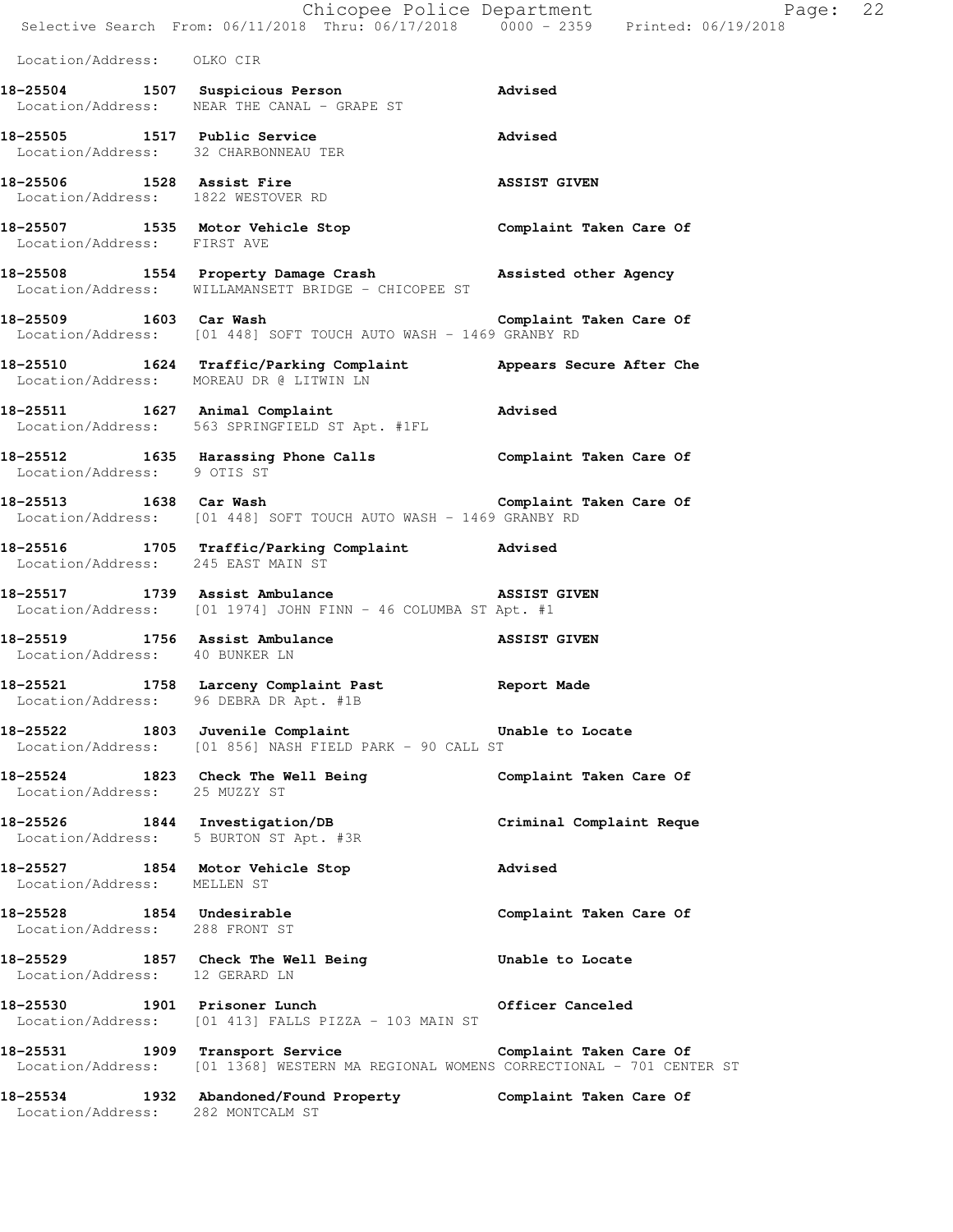|                                   |                                                                                                                                   | Chicopee Police Department<br>Selective Search From: 06/11/2018 Thru: 06/17/2018 0000 - 2359 Printed: 06/19/2018 |  |
|-----------------------------------|-----------------------------------------------------------------------------------------------------------------------------------|------------------------------------------------------------------------------------------------------------------|--|
|                                   | 18-25533 1933 Disturbance<br>Arrest<br>Location/Address: 92 1/2 MEETINGHOUSE RD                                                   |                                                                                                                  |  |
|                                   | 18-25535 2012 Disturbance Chapter Unable to Locate<br>Location/Address: [01 78] CHICOPEE SELF STORAGE - 657 MEADOW ST             |                                                                                                                  |  |
|                                   | 18-25537 2035 Check The Well Being Chable to Locate Location/Address: BUCKLEY BLVD                                                |                                                                                                                  |  |
|                                   | 18-25542 2113 Check The Well Being Unable to Locate<br>Location/Address: WILLAMANSETT BRIDGE - CHICOPEE ST                        |                                                                                                                  |  |
|                                   | 18-25545 2126 Public Service 2012 Advised<br>Location/Address: [01 39] MAC ARTHUR TERRACE APARTMENTS - 70 BROADWAY Apt. #199      |                                                                                                                  |  |
| Location/Address: 93 GELINAS DR   | 18-25547 2149 Fireworks Complaint Communication Unable to Locate                                                                  |                                                                                                                  |  |
|                                   | 18-25549 2220 Motor Vehicle Stop 30 Advised<br>Location/Address: [01 659] UNIQUE MOTORS - 1021 MEMORIAL DR                        |                                                                                                                  |  |
|                                   | 18-25550 2231 Loud Music                                                                                                          | Unfounded<br>Location/Address: [01 1102] CANTERBURY ARMS CHICOPEE HOUSING - 165 EAST MAIN ST Apt. #419           |  |
|                                   | 18-25551 2235 Property Damage Crash No Report Necessary<br>Location/Address: [01 1533] PRIDE TRUCK STOP - 363 BURNETT RD          |                                                                                                                  |  |
| Location/Address: NORTHERN DR     | 18-25552 2303 Loud Music                                                                                                          | Complaint Taken Care Of                                                                                          |  |
| Location/Address: CAREW ST        | 18-25553 2308 Firearms/Shots Fired 18-25553                                                                                       |                                                                                                                  |  |
|                                   | 18-25554 2328 Check The Well Being Contable to Locate<br>Location/Address: 222 CENTER ST @ 107 WEST ST                            |                                                                                                                  |  |
| 18-25555 2331 Motor Vehicle Stop  | <b>Arrest</b><br>Location/Address: 117 EAST ST @ 1 FULLER ST                                                                      |                                                                                                                  |  |
|                                   | 18-25556 2331 Suspicious Person Unable to Locate<br>Location/Address: 188 IRENE ST                                                |                                                                                                                  |  |
|                                   | 18-25557 2353 Undesirable 2008 Unable to Locate                                                                                   | Location/Address: [01 1102] CANTERBURY ARMS CHICOPEE HOUSING - 165 EAST MAIN ST Apt. #516                        |  |
|                                   | 18-25558 2354 Suspicious Person Movised<br>Location/Address: [01 1498] HONEYLAND FARMS - YELLE ST                                 |                                                                                                                  |  |
| For Date: $06/16/2018$ - Saturday |                                                                                                                                   |                                                                                                                  |  |
| Location/Address: 19 DOUGLAS CIR  | 18-25559 0003 Suspicious Person Contra Mussist GIVEN                                                                              |                                                                                                                  |  |
|                                   | 18-25560 0006 Disturbance Criminal Complaint Reque<br>Location/Address: 19 DOUGLAS CIR                                            |                                                                                                                  |  |
|                                   | 18-25561 0006 Check The Well Being 3SSIST GIVEN<br>Location/Address: BLUEBIRD ACRES MOBILE HOME PARK - 15 KIWI DR                 |                                                                                                                  |  |
| Location/Address: 53 THADDEUS ST  | 18-25562 0008 Property Damage Crash Marrest                                                                                       |                                                                                                                  |  |
|                                   | 18-25565 0043 Loud Music<br>Advised<br>Location/Address: 96 DEBRA DR Apt. #3B                                                     |                                                                                                                  |  |
|                                   | 18-25566 0049 Traffic/Parking Complaint Complaint Taken Care Of<br>Location/Address: [01 1639] SALTER COLLEGE - 645 SHAWINIGAN DR |                                                                                                                  |  |
|                                   | 18-25569 0118 Disturbance<br>Location/Address: [01 508] TD'S SPORTS PUB - 699 GRATTAN ST                                          | Unable to Locate                                                                                                 |  |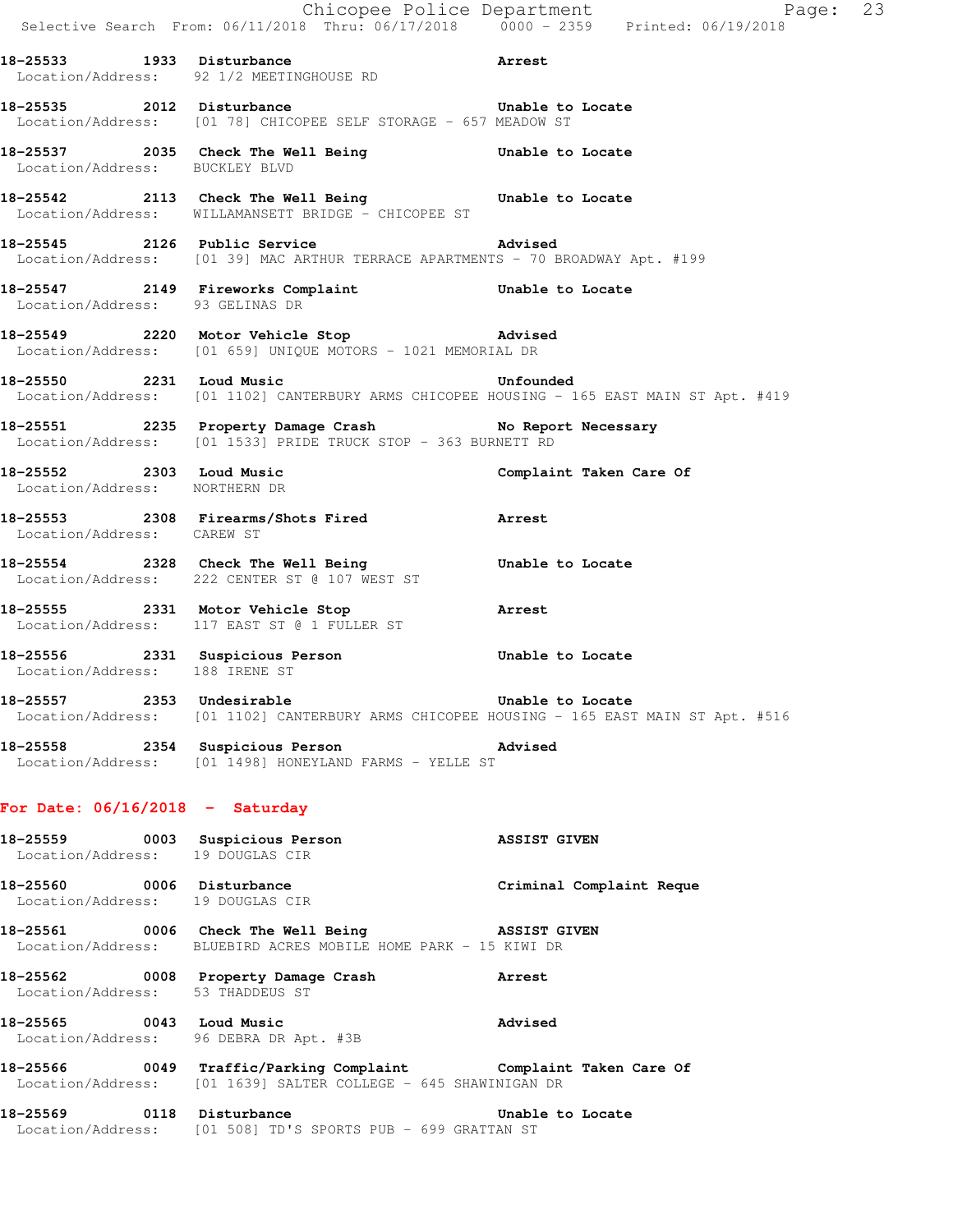**18-25571 0124 Motor Vehicle Stop Advised** 

 Location/Address: SPRINGFIELD ST @ EXCHANGE ST **18-25573 0132 Motor Vehicle Stop M/V Citation Issued**  Location/Address: 705 SHERIDAN ST **18-25575 0132 Animal Complaint Unfounded**  Location/Address: 630 GRANBY RD 18-25579 0145 Disturbance **Complaint Taken Care Of** Location/Address: [01 163] RUMBLESEAT LOUNGE - 482 SPRINGFIELD ST **18-25582 0159 Motor Vehicle Stop M/V Citation Issued**  Location/Address: 324 SHAWINIGAN DR **18-25599 0243 Drug Overdose Unable to Locate**  Location/Address: 447 CHICOPEE ST @ 32 EMPIRE ST **18-25607 0310 Motor Vehicle Stop M/V Citation Issued**  Location/Address: [01 865] UNIQUE AUTO INC - 40 PROSPECT ST **18-25611 0350 Suspicious Person Advised**  Location/Address: [01 168] ROLLIN ROC TAVERN - 258 EXCHANGE ST **18-25616 0421 Motor Vehicle Stop M/V Citation Issued**  Location/Address: 306 BRITTON ST @ 10 BEELER AVE **18-25617 0421 Suspicious Person Advised**  Location/Address: [01 166] GROSSMANS BARGAIN OUTLET - 1956 MEMORIAL DR **18-25623 0513 PRIVATE TOW/REPO Complaint Taken Care Of**  Location/Address: [01 1194] GUYETTE RESIDENCE (LINDA/ROBERT) - 251 GRATTAN ST **18-25628 0630 Service of a Summons Unable to Locate**  Location/Address: 17 ADAMS ST **18-25629 0633 Motor Vehicle Stop M/V Citation Issued**  Location/Address: 615 SHERIDAN ST **18-25631 0640 Service of a Summons NOT SERVED**  Location/Address: 442 BRITTON ST Apt. #2FL **18-25632 0646 Service of a Summons NOT SERVED**  Location/Address: 44 SHEPHERD ST **18-25633 0658 Motor Vehicle Stop Advised**  Location/Address: 565 GRANBY RD **18-25634 0701 Motor Vehicle Stop M/V Citation Issued**  Location/Address: 565 GRANBY RD **18-25637 0729 Suspicious M/V Advised**  Location/Address: MANNING ST **18-25638 0731 Animal Complaint Complaint Taken Care Of**  Location/Address: 3 HAWTHORNE ST @ 366 GRATTAN ST **18-25641 0800 Check The Well Being Unable to Locate**  Location/Address: [01 75] DUNKIN DONUTS - 470 BURNETT RD **18-25643 0829 Traffic/Parking Complaint Complaint Taken Care Of**  Location/Address: [01 670] CUMBERLAND FARMS - 1061 MEMORIAL DR 18-25644 0830 Assist Ambulance **Assisted other Agency**  Location/Address: 5 SIMONICH CIR **18-25645 0847 Transport Service Transport complete**  Location/Address: MEETINGHOUSE RD **18-25646 0903 Traffic/Parking Complaint Complaint Taken Care Of**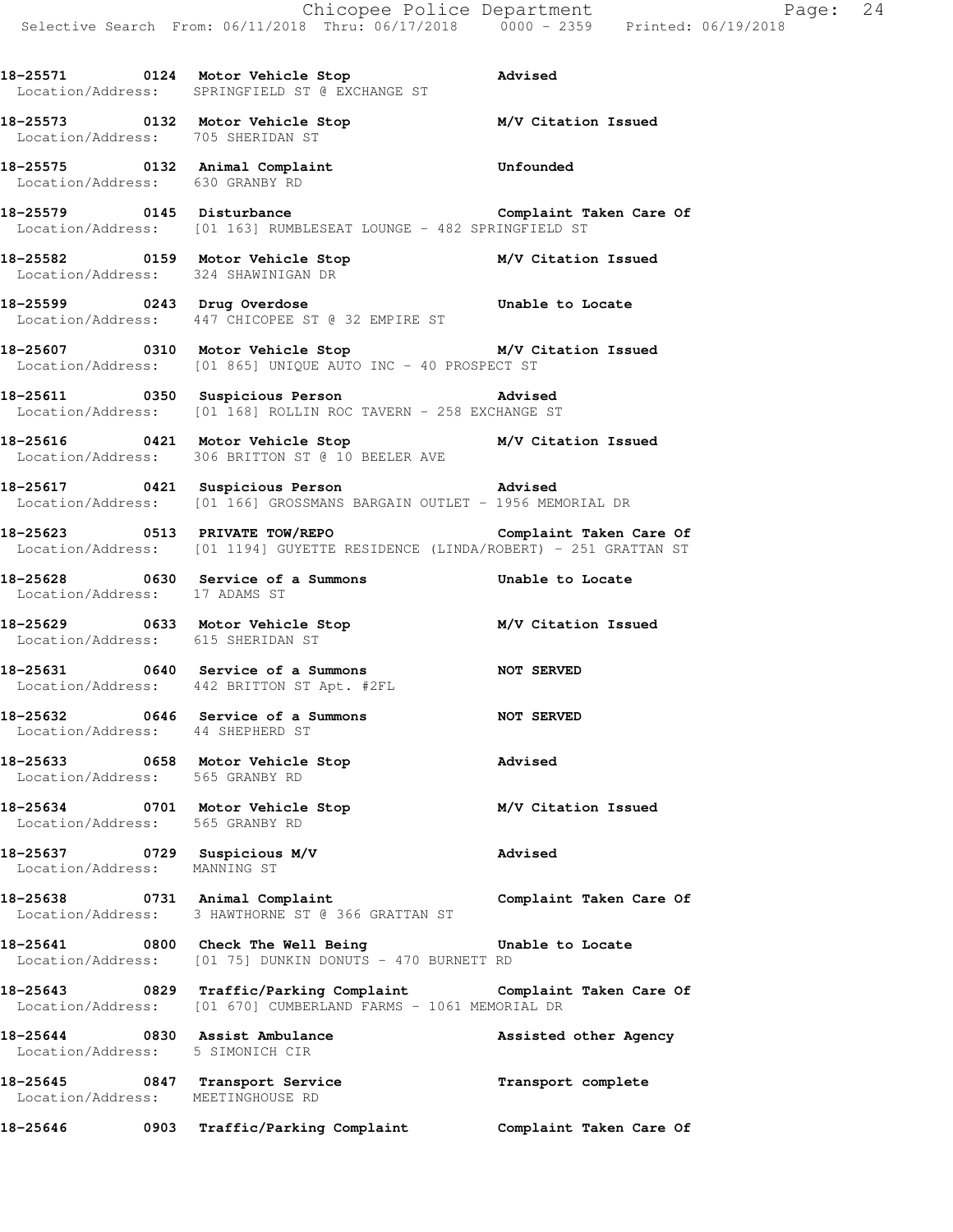|                                                                 | Chicopee Police Department<br>Selective Search From: 06/11/2018 Thru: 06/17/2018 0000 - 2359 Printed: 06/19/2018                                          | Page: 25                |
|-----------------------------------------------------------------|-----------------------------------------------------------------------------------------------------------------------------------------------------------|-------------------------|
|                                                                 |                                                                                                                                                           |                         |
|                                                                 | Location/Address: [01 1577] CHICOPEE MARKETPLACE (CENTRO PROPERTIES) - 591 MEMORIAL DR                                                                    |                         |
|                                                                 | 18-25647 0908 Transport Service <b>18-25647</b> Transport complete<br>Location/Address: [01 1368] WESTERN MA REGIONAL WOMENS CORRECTIONAL - 701 CENTER ST |                         |
|                                                                 | 18-25651 0934 Traffic/Parking Complaint Report Made<br>Location/Address: 47 ASINOF AVE @ 329 HAMPDEN ST                                                   |                         |
|                                                                 | 18-25652 0934 Transport Service <b>18-25652</b> Transport complete<br>Location/Address: [07] HAMPDEN COUNTY HOUSE OF CORRECTION - 627 RANDALL RD          |                         |
| Location/Address: 18 AMERICA ST                                 | 18-25653 0943 Check The Well Being NASSIST GIVEN                                                                                                          |                         |
| Location/Address: 75 CATHERINE ST                               | 18-25656 1047 Assist Ambulance ASSIST GIVEN                                                                                                               |                         |
|                                                                 | 18-25657 1049 Assault & Battery Complaint Unable to Locate Location/Address: 87 SPRINGFIELD ST                                                            |                         |
| 18-25658 1053 Undesirable<br>Location/Address: 25 N CHICOPEE ST |                                                                                                                                                           | Complaint Taken Care Of |
|                                                                 | 18-25659 1055 Property Damage Crash 18-25659 Report Made<br>Location/Address: 65 FULLER RD @ 341 SHERIDAN ST                                              |                         |
|                                                                 | 18-25660 1104 Neighbor/Landlord Dispute Advised<br>Location/Address: 2 DWIGHT CT Apt. #1FL                                                                |                         |
| Location/Address: 351 SPRINGFIELD ST                            | 18-25662 1139 Abandoned/Found Property Report Made                                                                                                        |                         |
|                                                                 | 18-25663 1149 Public Service <b>18-25663</b> ASSIST GIVEN<br>Location/Address: [01 856] NASH FIELD PARK - 90 CALL ST                                      |                         |
|                                                                 | 18-25664 1206 Assist Fire<br>Location/Address: 139 MEETINGHOUSE RD                                                                                        | <b>ASSIST GIVEN</b>     |
| Location/Address: 19 DOUGLAS CIR                                | 18-25665 1213 Disturbance Report Made                                                                                                                     |                         |
|                                                                 | 18-25666 1234 Check The Well Being New Advised<br>Location/Address: [01 57] COPPERLINE EATERY/ CONVENIENCE STORE - 409 BROADWAY                           |                         |
|                                                                 | 18-25667 1238 Traffic/Parking Complaint Complaint Taken Care Of<br>Location/Address: [01 1577] CHICOPEE MARKETPLACE (CENTRO PROPERTIES) - 591 MEMORIAL DR |                         |
| Location/Address: 305 BROADWAY                                  | 18-25668 1242 Missing Person                                                                                                                              | Report Made             |
|                                                                 | 18-25669 1243 Personal Injury Crash<br>Location/Address: 23 LEMUEL AVE @ 368 SPRINGFIELD ST                                                               | Report Made             |
|                                                                 | 18-25670 1245 Disabled Motor Vehicle<br>Location/Address: 341 SHERIDAN ST @ 65 FULLER RD                                                                  | Complaint Taken Care Of |
| 18-25671 1300 Shoplifter                                        | Location/Address: [01 1191] WALMART - 591 MEMORIAL DR                                                                                                     | Arrest                  |
|                                                                 | 18-25673 1314 Disabled Motor Vehicle Complaint Taken Care Of<br>Location/Address: 300 PROSPECT ST @ 203 BUCKLEY BLVD                                      |                         |
|                                                                 | 18-25676 1425 Property Damage Crash Report Made<br>Location/Address: [01 277] ADAMS CO, THE - 1033 CHICOPEE ST                                            |                         |
| 18-25677 1430 Shoplifter                                        | Location/Address: [01 1191] WALMART - 591 MEMORIAL DR                                                                                                     | Officer Canceled        |
| 18-25679 1604 Car Wash                                          | Location/Address: [01 448] SOFT TOUCH AUTO WASH - 1469 GRANBY RD                                                                                          | Complaint Taken Care Of |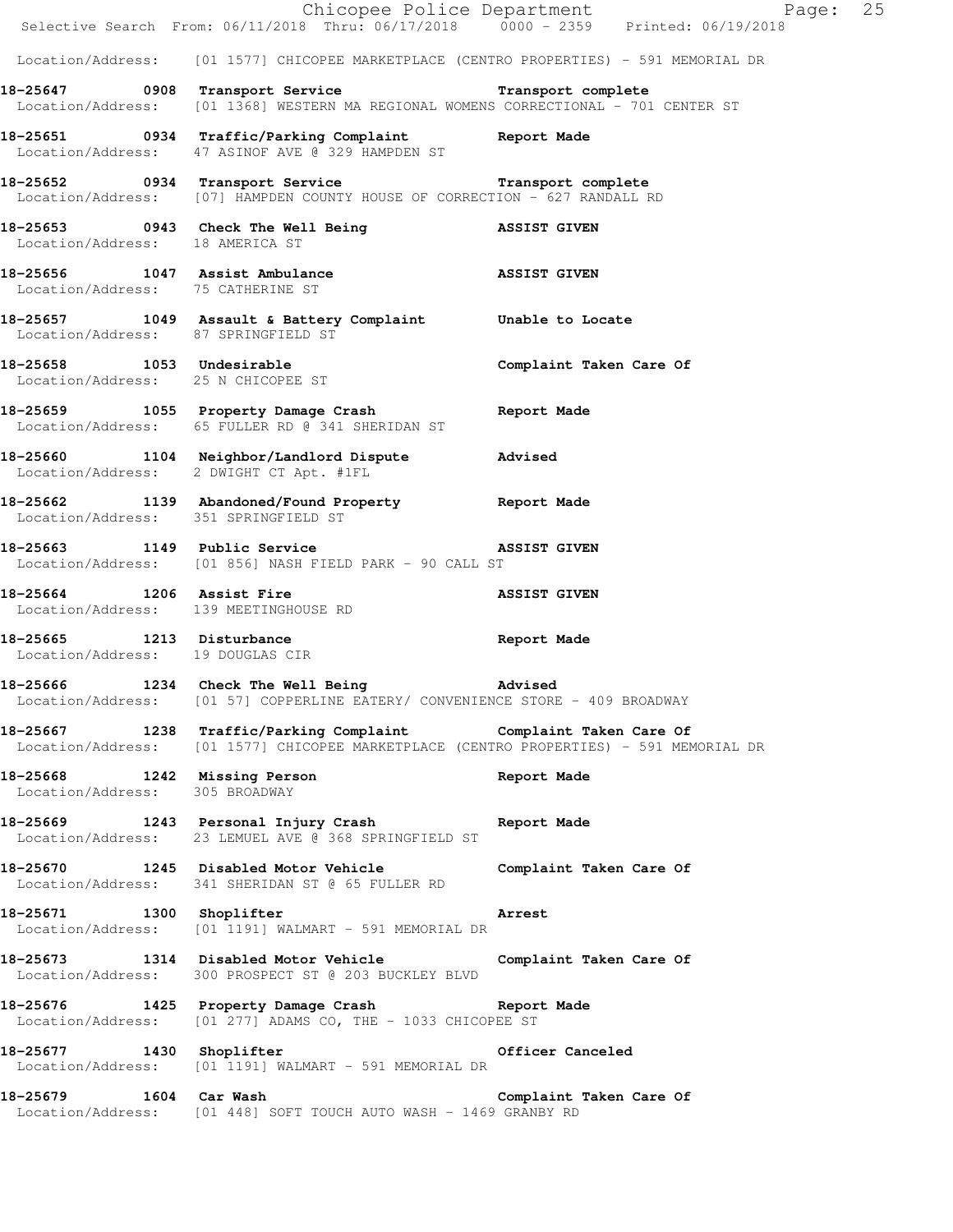|                                                                         | E<br>Chicopee Police Department<br>Selective Search From: 06/11/2018 Thru: 06/17/2018 0000 - 2359 Printed: 06/19/2018     | Page: 26                |  |
|-------------------------------------------------------------------------|---------------------------------------------------------------------------------------------------------------------------|-------------------------|--|
|                                                                         | 18-25683 1620 Car Wash 18-25683<br>Location/Address: [01 448] SOFT TOUCH AUTO WASH - 1469 GRANBY RD                       |                         |  |
|                                                                         | 18-25685 1623 Public Service No Report Necessary<br>Location/Address: 381 FRONT ST @ 3 CHASE PL                           |                         |  |
|                                                                         | 18-25686 1625 Animal Complaint 18-25686 Unfounded<br>Location/Address: [01 644] STOP & SHOP SUPERMARKET - 672 MEMORIAL DR |                         |  |
|                                                                         | 18-25687 1625 Motor Vehicle Stop 18-25687<br>Location/Address: [01 1583] LIBERTY TAX - 17 BROADWAY                        |                         |  |
| Location/Address: CHARPENTIER BLVD                                      | 18-25691 1652 Loud Music                                                                                                  | Unable to Locate        |  |
|                                                                         | 18-25692 1652 Neighbor/Landlord Dispute Advised<br>Location/Address: 77 CASINO AVE Apt. #1R                               |                         |  |
|                                                                         | 18-25693 1657 Animal Complaint 18-25693<br>Location/Address: [01 638] BJS WHOLESALE FOOD WAREHOUSE - 650 MEMORIAL DR      |                         |  |
| 18-25694 1658 Disturbance                                               | Location/Address: 100.5 MEETINGHOUSE RD                                                                                   | Advised                 |  |
|                                                                         | 18-25695 1710 Shoplifter Complaint Taken Care Of Location/Address: [01 1191] WALMART - 591 MEMORIAL DR                    |                         |  |
| Location/Address: 17 ADAMS ST                                           | 18-25696 1713 Service of a Summons NOT SERVED                                                                             |                         |  |
| Location/Address: 124 LANGEVIN ST                                       | 18-25698 1725 Abandoned 911 Call <b>False Alarm</b>                                                                       |                         |  |
| Location/Address: 26 RIVERVIEW TER                                      | 18-25702 1755 Motor Vehicle Stop M/V Citation Issued                                                                      |                         |  |
|                                                                         | 18-25706 1804 Suspicious M/V Contract Unable to Locate<br>Location/Address: LOT BY OLD PARADISE - SPRINGFIELD ST          |                         |  |
| Location/Address: 214 GREENWOOD TER                                     | 18-25710 1815 Check The Well Being Talse Alarm                                                                            |                         |  |
| Location/Address: 21 YALE ST                                            | 18-25713 1828 Check The Well Being                                                                                        | Advised                 |  |
| 18-25714 1831 Motor Vehicle Stop<br>Location/Address: MEMORIAL DR       |                                                                                                                           | Advised                 |  |
| 18-25716 1846 Abandoned 911 Call<br>Location/Address: 25 OHIO AVE       |                                                                                                                           | Complaint Taken Care Of |  |
| 18-25717 1903 Assist Ambulance<br>Location/Address: 3 EMERY ST Apt. #3R |                                                                                                                           | <b>ASSIST GIVEN</b>     |  |
| 18-25718 1906 Animal Complaint<br>Location/Address: 88 MARCELLE ST      |                                                                                                                           | Report Made             |  |
| Location/Address: 26 PADEREWSKI ST                                      | 18-25720 1906 Assist Other Police Department ASSIST GIVEN                                                                 |                         |  |
| Location/Address: 696 BRITTON ST                                        | 18-25721 1923 Harassing Phone Calls <b>18-25721</b> Criminal Complaint Reque                                              |                         |  |
|                                                                         | 18-25723 1940 Suspicious Person and Movised<br>Location/Address: [01 873] ST PATRICK CHURCH - 319 BROADWAY                |                         |  |
| 18-25724 1951 Loud Music<br>Location/Address: 20 PELOQUIN DR            |                                                                                                                           | Advised                 |  |
| 18-25725                                                                | 1951 Assist Ambulance                                                                                                     | <b>ASSIST GIVEN</b>     |  |

Location/Address: 222 CENTER ST @ 107 WEST ST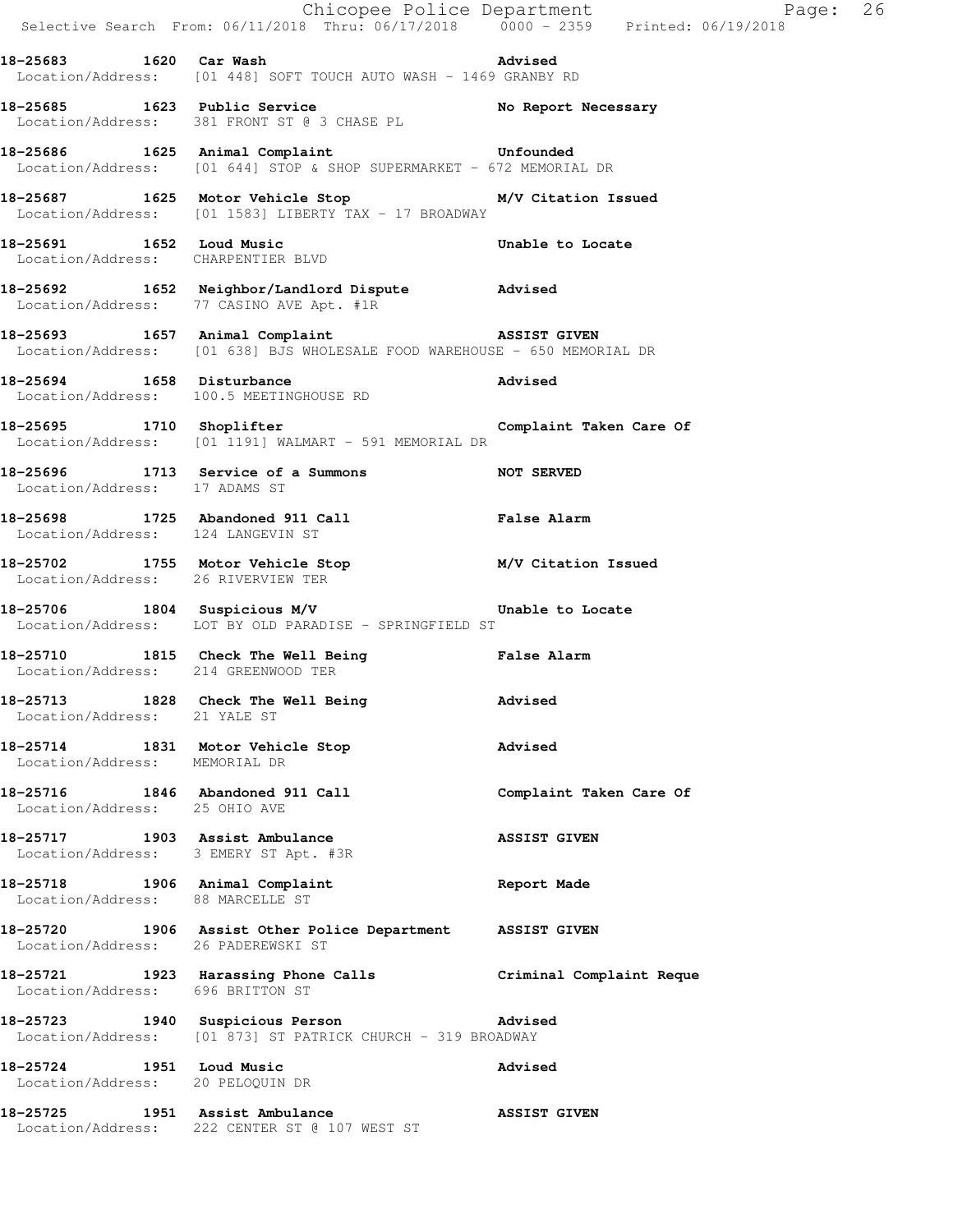|                                                                      | E Chicopee Police Department<br>Selective Search From: 06/11/2018 Thru: 06/17/2018 0000 - 2359 Printed: 06/19/2018 | Page: 27                                                                                                    |  |
|----------------------------------------------------------------------|--------------------------------------------------------------------------------------------------------------------|-------------------------------------------------------------------------------------------------------------|--|
| Location/Address: 458 GRATTAN ST                                     | 18-25726 2005 Service of a Summons NOT SERVED                                                                      |                                                                                                             |  |
| Location/Address: MANNING ST                                         | 18-25728 2041 Check The Well Being 30 Advised                                                                      |                                                                                                             |  |
| Location/Address: WALNUT ST                                          | 18-25731 2055 Check The Well Being <b>Example 2018</b> ASSIST GIVEN                                                |                                                                                                             |  |
| Location/Address: SHEPHERD ST                                        | 18-25739 2153 Fireworks Complaint                                                                                  | Advised                                                                                                     |  |
| Location/Address: 5 KURTZ ST                                         | 18-25741 2208 Abandoned 911 Call <b>False Alarm</b>                                                                |                                                                                                             |  |
| Location/Address: 690 CHICOPEE ST                                    | 18-25743 2218 Check The Well Being Chable to Locate                                                                |                                                                                                             |  |
|                                                                      | 18-25744 2220 Check The Well Being Complaint Taken Care Of<br>Location/Address: 560 MEADOW ST @ 241 MCKINSTRY AVE  |                                                                                                             |  |
| Location/Address: OLD FIELD RD                                       | 18-25745 2224 Property Damage Crash Report Made                                                                    |                                                                                                             |  |
|                                                                      | 18-25746 2226 Loud Music                                                                                           | <b>Advised</b><br>Location/Address: [01 1658] THE APARTMENTS AT AMES PRIVILEGE - 1 SPRINGFIELD ST Apt. #430 |  |
|                                                                      |                                                                                                                    |                                                                                                             |  |
| Location/Address: 411 CHICOPEE ST                                    | 18-25750 2311 PRIVATE TOW/REPO                                                                                     | Complaint Taken Care Of                                                                                     |  |
| Location/Address: 16 CHESTNUT ST                                     | 18-25751 2313 Juvenile Complaint                                                                                   | Unfounded                                                                                                   |  |
|                                                                      | 18-25752 2317 Motor Vehicle Stop<br>Location/Address: WWLP - CHICOPEE ST                                           | Advised                                                                                                     |  |
| Location/Address: 20 MARSHALL AVE                                    | 18-25753 2323 Larceny Complaint Past Report Made                                                                   |                                                                                                             |  |
|                                                                      | Location/Address: [01 728] MCDONALDS - 1460 MEMORIAL DR                                                            |                                                                                                             |  |
| For Date: 06/17/2018 - Sunday                                        |                                                                                                                    |                                                                                                             |  |
| 18-25756<br>Location/Address: 41 ASINOF AVE                          | 0016 Stolen M/V L/P Report                                                                                         | <b>Report Made</b>                                                                                          |  |
| 18-25758 0020 Disturbance<br>Location/Address:                       | [01 508] TD'S SPORTS PUB - 699 GRATTAN ST                                                                          | Report Made                                                                                                 |  |
| 18-25759 0020 Disturbance<br>Location/Address:                       | SARATOGA AVE                                                                                                       | Complaint Taken Care Of                                                                                     |  |
| 18-25761 0100 Assist Ambulance<br>Location/Address: 226 EAST MAIN ST |                                                                                                                    | <b>ASSIST GIVEN</b>                                                                                         |  |
| 18-25762                                                             | 0104 Breaking & Entering-Report<br>Location/Address: 62 PELOQUIN DR Apt. #1FL                                      | <b>Arrest</b>                                                                                               |  |
| 18-25763 0107 Disturbance                                            |                                                                                                                    | Appears Secure After Che                                                                                    |  |

18-25763 0107 Disturbance **All Appears Secure After Che** Location/Address: [01 792] CENTER AUTO PARTS - 651 CENTER ST

**18-25766 0119 Firearms/Shots Fired Assisted other Agency**  Location/Address: 1066 CHICOPEE ST @ 1 EMERSON ST

**18-25767 0151 PRIVATE TOW/REPO Complaint Taken Care Of**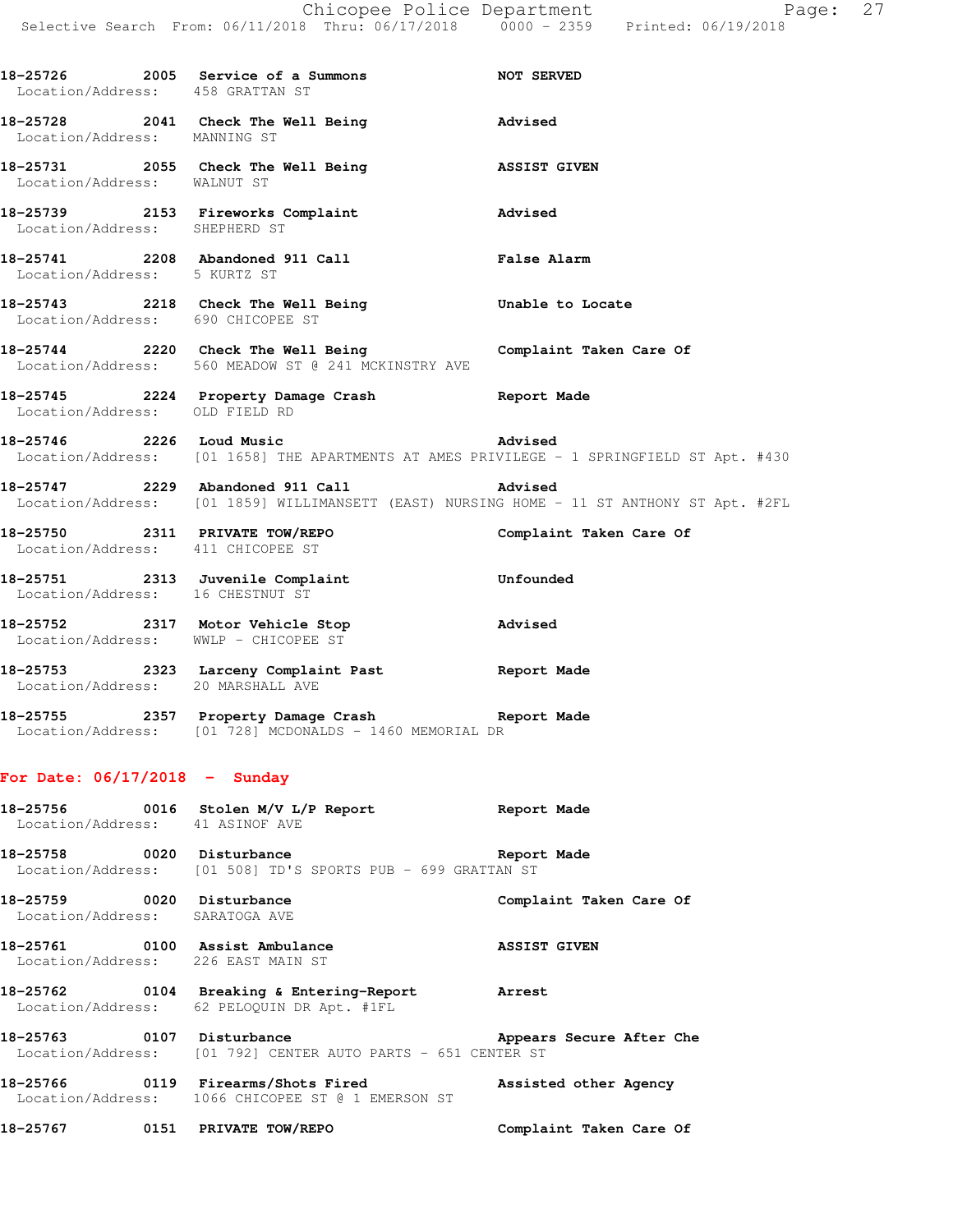|                                                                     | Chicopee Police Department<br>Selective Search From: 06/11/2018 Thru: 06/17/2018 0000 - 2359 Printed: 06/19/2018                            | Page: 28                |  |
|---------------------------------------------------------------------|---------------------------------------------------------------------------------------------------------------------------------------------|-------------------------|--|
|                                                                     | Location/Address: 55 GRATTAN ST Apt. #A                                                                                                     |                         |  |
| Location/Address: 58 EMPIRE ST                                      | 18-25769 0217 Disturbance                                                                                                                   | Complaint Taken Care Of |  |
|                                                                     | 18-25771 0248 Check The Well Being 35SIST GIVEN<br>Location/Address: [01 1451] MAIN STREET PROPERTY MANAGEMENT LLC - 340 MCKINSTRY AVE      |                         |  |
|                                                                     | 18-25773 0305 Suspicious Person Complaint Taken Care Of<br>Location/Address: 19 LUDGER AVE @ 455 GRATTAN ST                                 |                         |  |
|                                                                     | 18-25776 		 0313 Check The Well Being 		 Complaint Taken Care Of<br>Location/Address: [01 817] CANTERBURY ARMS - 165 EAST MAIN ST Apt. #516 |                         |  |
| 18-25796 0514 Transport Service                                     | Location: [04] HOLYOKE HOSPITAL                                                                                                             | Transport complete      |  |
|                                                                     | 18-25798 0535 Assist Ambulance<br>Location/Address: 388 BROADWAY Apt. #1L                                                                   | <b>ASSIST GIVEN</b>     |  |
| Location/Address: 32 KANE DR                                        | 18-25799 0549 Breaking & Entering-Report 18 Report Made                                                                                     |                         |  |
|                                                                     | 18-25803 0610 Public Service<br>Location/Address: 208 GROVE ST @ 970 FRONT ST                                                               | Advised                 |  |
| Location/Address: 1113 BURNETT RD                                   | 18-25806 0640 Motor Vehicle Stop 3 Arrest                                                                                                   |                         |  |
|                                                                     | 18-25808 0701 Check The Well Being 30 Movised<br>Location/Address: [01 999] MIKES VARIETY - 6 DALE CT Apt. #2R                              |                         |  |
| Location/Address: 565 GRANBY RD                                     | 18-25809 0725 Motor Vehicle Stop M/V Citation Issued                                                                                        |                         |  |
|                                                                     | 18-25811 0809 Personal Injury Crash Report Made<br>Location/Address: 30 FULLER RD @ 365 MEMORIAL DR                                         |                         |  |
|                                                                     | 18-25812 0817 Traffic/Parking Complaint Complaint Taken Care Of<br>Location/Address: [01 670] CUMBERLAND FARMS - 1061 MEMORIAL DR           |                         |  |
| 18-25814 0919 Disturbance<br>Location/Address: 31 ROY ST            |                                                                                                                                             | Complaint Taken Care Of |  |
| 18-25816 0944 Disturbance<br>Location/Address: DEPOT ST             |                                                                                                                                             | Advised                 |  |
|                                                                     | 18-25819 1029 Transport Service<br>Location: LUDLOW JAIL                                                                                    | Transport complete      |  |
|                                                                     | 18-25818 1030 Traffic/Parking Complaint Complaint Taken Care Of<br>Location/Address: [01 919] BIG Y WORLD CLASS MARKETS - 650 MEMORIAL DR   |                         |  |
|                                                                     | 18-25820 1031 Juvenile Complaint<br>Location/Address: 222 CENTER ST @ 107 WEST ST                                                           | Unable to Locate        |  |
|                                                                     | 18-25821 1037 Traffic/Parking Complaint Complaint Taken Care Of<br>Location/Address: [01 1191] WALMART - 591 MEMORIAL DR                    |                         |  |
| 18-25822 1052 Investigation/DB<br>Location/Address: 43 DAVENPORT ST |                                                                                                                                             | Report Made             |  |
|                                                                     | 18-25823 1058 Suspicious M/V<br>Location/Address: DWIGHT ST @ SCHOOL ST                                                                     | <b>Advised</b>          |  |
|                                                                     | 18-25824 1104 Motor Vehicle Stop M/V Citation Issued<br>Location/Address: [01 1217] UNITED TRACTOR TRAILER SCHOOL INC - 710 FULLER RD       |                         |  |
| Location/Address: 65 WEST ST                                        | 18-25825 1108 Traffic/Parking Complaint Complaint Taken Care Of                                                                             |                         |  |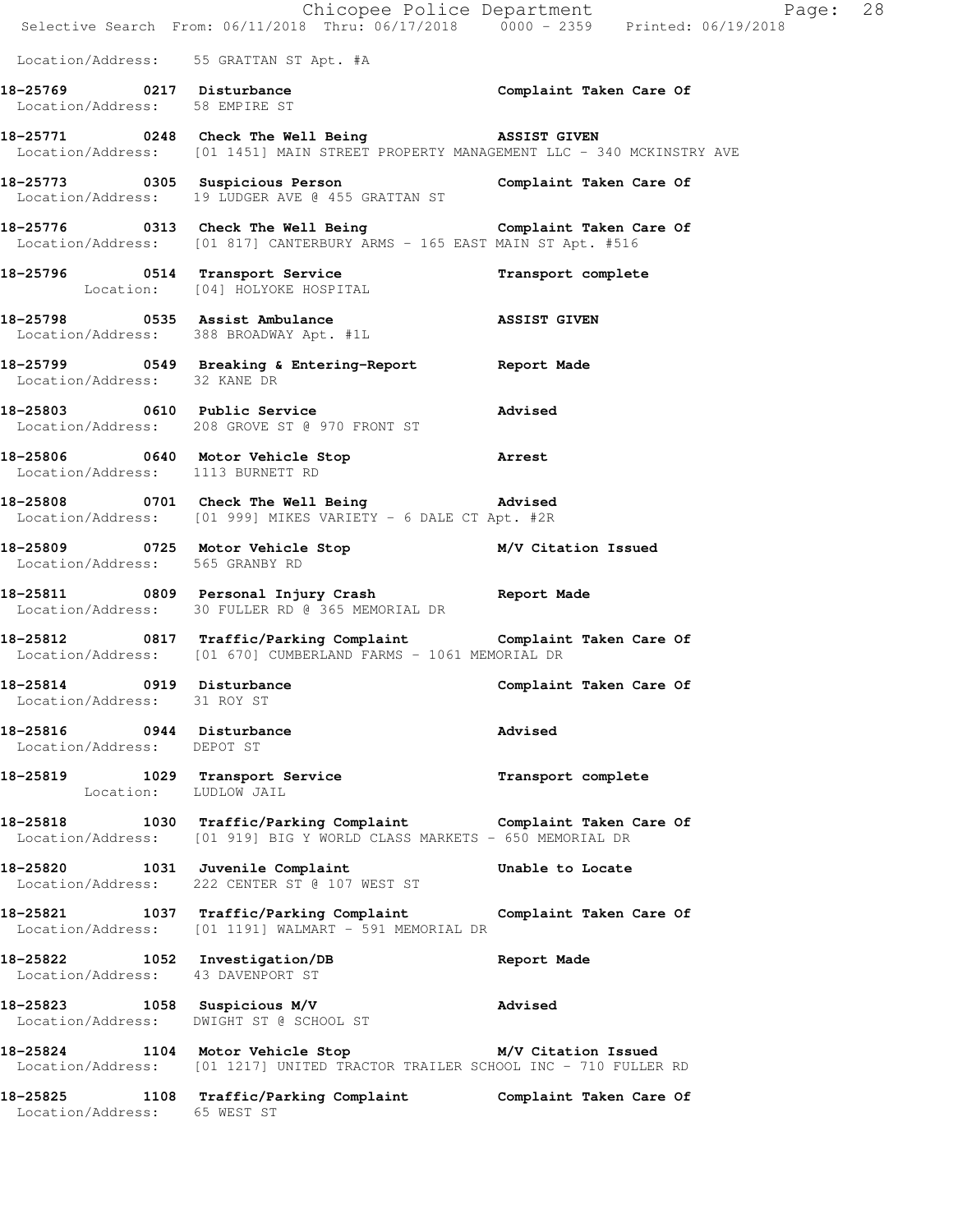|                                                                    | Selective Search From: 06/11/2018 Thru: 06/17/2018 0000 - 2359 Printed: 06/19/2018                                                                        | Chicopee Police Department<br>Page: 29 |  |
|--------------------------------------------------------------------|-----------------------------------------------------------------------------------------------------------------------------------------------------------|----------------------------------------|--|
| Location/Address: 38 GUYOTTE AVE                                   | 18-25826 1108 Public Service and Marised                                                                                                                  |                                        |  |
| Location/Address: 53 THADDEUS ST                                   | 18-25827 1116 Investigation/Traffic Complaint Taken Care Of                                                                                               |                                        |  |
|                                                                    | 18-25828 1126 Traffic Assignment <b>18-25828</b> Complaint Taken Care Of<br>Location/Address: [01 334] CHICOPEE MOOSE FAMILY CENTER - 244 FULLER RD       |                                        |  |
|                                                                    | 18-25829 1131 Property Damage Crash 5 Unable to Locate<br>Location/Address: [01 306] RITE AID PHARMACY - 1-5 ST JAMES AVE                                 |                                        |  |
| Location/Address: 50 ST JAMES AVE                                  | 18-25831 1142 Property Damage Crash Report Made                                                                                                           |                                        |  |
| 18-25832 1142 Loud Music                                           | Advised<br>Location/Address: 3RD APARTMENT BLOCK - ARTISAN ST                                                                                             |                                        |  |
|                                                                    | 18-25833 1153 Neighbor/Landlord Dispute Advised<br>Location/Address: 91 MANDALAY RD                                                                       |                                        |  |
|                                                                    | 18-25834 1214 Motor Vehicle Stop M/V Citation Issued<br>Location/Address: [01 334] CHICOPEE MOOSE FAMILY CENTER - 244 FULLER RD                           |                                        |  |
|                                                                    | 18-25835 1220 Check The Well Being<br>Location/Address: 10 BOLDUC LN @ 945 CHICOPEE ST                                                                    | Complaint Taken Care Of                |  |
|                                                                    | 18-25837 1229 Property Damage Crash Neport Made<br>Location/Address: HUNTINGTON AVE @ MADISON ST                                                          |                                        |  |
|                                                                    | 18-25838 1238 Neighbor/Landlord Dispute Advised<br>Location/Address: 1340 MEMORIAL DR Apt. #4A                                                            |                                        |  |
| Location/Address: 57 HILLMAN ST                                    | 18-25842 1316 Custody/Probate                                                                                                                             | Unable to Locate                       |  |
|                                                                    | 18-25843 1337 Property Damage Crash Report Made<br>Location/Address: 670 FRONT ST @ 21 ACADEMY ST                                                         |                                        |  |
| 18-25844 1340 Loud Music<br>Location/Address: 376 BRITTON ST       |                                                                                                                                                           | Advised                                |  |
| 18-25846 1402 Disturbance                                          | Unable to Locate<br>Location/Address: [01 318] CABOT LIQUOR STORE INC - 220 EXCHANGE ST                                                                   |                                        |  |
|                                                                    | 18-25845 1404 Traffic/Parking Complaint Complaint Taken Care Of<br>Location/Address: [01 1577] CHICOPEE MARKETPLACE (CENTRO PROPERTIES) - 591 MEMORIAL DR |                                        |  |
| 18-25847 1414 Prisoner Lunch                                       | Location/Address: [01 413] FALLS PIZZA - 103 MAIN ST                                                                                                      | Complaint Taken Care Of                |  |
| 18-25850 1438 Animal Complaint<br>Location/Address: 1036 GRANBY RD |                                                                                                                                                           | Advised                                |  |
| 18-25852 1456 Man Down                                             | Location/Address: [01 1272] FAMILY DOLLAR #1972 - 209 EXCHANGE ST                                                                                         | Advised                                |  |
| Location/Address: 31 ELMER DR                                      | 18-25853 1507 Investigation/DB                                                                                                                            | Complaint Taken Care Of                |  |
|                                                                    | 18-25854 1524 Disturbance<br>Location/Address: [01 561] POLEP, J. DISTR SERVICES - 705 MEADOW ST                                                          | Unable to Locate                       |  |
| Location/Address: 8 HONEYSUCKLE DR                                 | 18-25856 1534 Traffic/Parking Complaint Complaint Taken Care Of                                                                                           |                                        |  |
| 18-25858 1542 Car Wash                                             | Location/Address: [01 448] SOFT TOUCH AUTO WASH - 1469 GRANBY RD                                                                                          | Complaint Taken Care Of                |  |
| 18-25859                                                           | 1603 Disturbance                                                                                                                                          | Unable to Locate                       |  |

Location/Address: [01 1012] BOURBEAU, SHEILA RESIDENCE - 278 EAST MAIN ST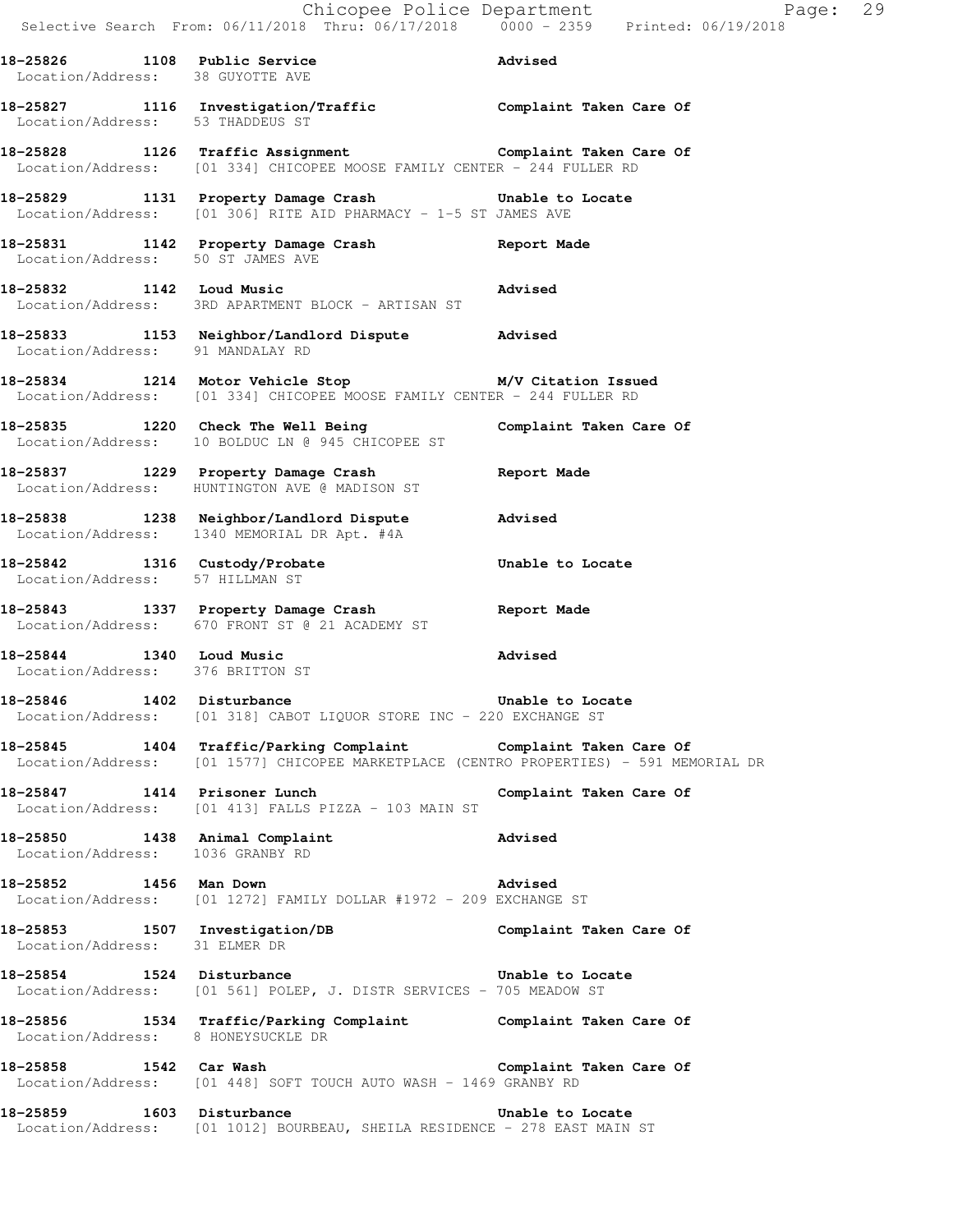Selective Search From: 06/11/2018 Thru: 06/17/2018 0000 - 2359 Printed: 06/19/2018 **18-25860 1606 Car Wash Complaint Taken Care Of**  Location/Address: [01 448] SOFT TOUCH AUTO WASH - 1469 GRANBY RD **18-25861 1612 Loud Music Officer Canceled**  Location/Address: 20 PELOQUIN DR **18-25862 1615 Motor Vehicle Stop M/V Citation Issued**  Location/Address: [01 843] CHICOPEE COMP HIGH SCHOOL - 617 MONTGOMERY ST **18-25863 1623 Loud Music Advised**  Location/Address: 376 BRITTON ST **18-25864 1627 Loud Music Unfounded**  Location/Address: 132 ONDRICK DR **18-25865 1636 Abandoned 911 Call Advised**  Location/Address: 15 LEONARD ST Apt. #2R **18-25869 1720 Assist Other Police Department Report Made**  Location/Address: 110 CHURCH ST **18-25870 1728 Animal Complaint Complaint Taken Care Of**  Location/Address: [01 1059] BERNIES INC - 749 JAMES ST **18-25872 1750 Check The Well Being Advised**  Location/Address: [01 1501] MAGGIO'S PIZZA - 582 CHICOPEE ST **18-25873 1756 Larceny Complaint Past Report Made**  Location/Address: 2 SOUTHERN DR **18-25875 1812 Shoplifter Advised**  Location/Address: [01 1191] WALMART - 591 MEMORIAL DR **18-25879 1844 Assist Ambulance ASSIST GIVEN**  Location/Address: 16 PARSHLEY AVE Apt. #3FL **18-25880 1852 Assist Ambulance ASSIST GIVEN**  Location/Address: [01 1457] LANDRY RESIDENCE - 15 BEELER AVE **18-25881 1940 Loud Music Advised**  Location/Address: 376 BRITTON ST 18-25883 1949 Public Service **18-25883** Complaint Taken Care Of Location/Address: 37 STONINA DR **18-25884 1959 Disturbance Report Made**  Location/Address: 1318 MEMORIAL DR **18-25885 2015 Property Damage Crash Report Made**  Location/Address: 201 DALE ST **18-25886 2016 Check The Well Being Advised**  Location/Address: 14 PAUL AVE @ 1701 MEMORIAL DR 18-25887 2018 Disturbance **Complaint Taken Care Of** Location/Address: ALDENVILLE COMMONS - 685 MCKINSTRY AVE @ 665 GRATTAN ST **18-25889 2026 Breaking & Entering in progres Complaint Taken Care Of**  Location/Address: 306 MANDALAY RD **18-25890 2026 Stolen M/V L/P Report Report Made**  Location/Address: 52 WHITMAN ST **18-25892 2109 Property Damage Crash Report Made**  Location/Address: [01 1533] PRIDE TRUCK STOP - 363 BURNETT RD **18-25894 2120 Malicious Damage in Progress ASSIST GIVEN**  Location/Address: 724 GRATTAN ST **18-25895 2124 Abandoned 911 Call Unable to Locate** 

Chicopee Police Department Page: 30